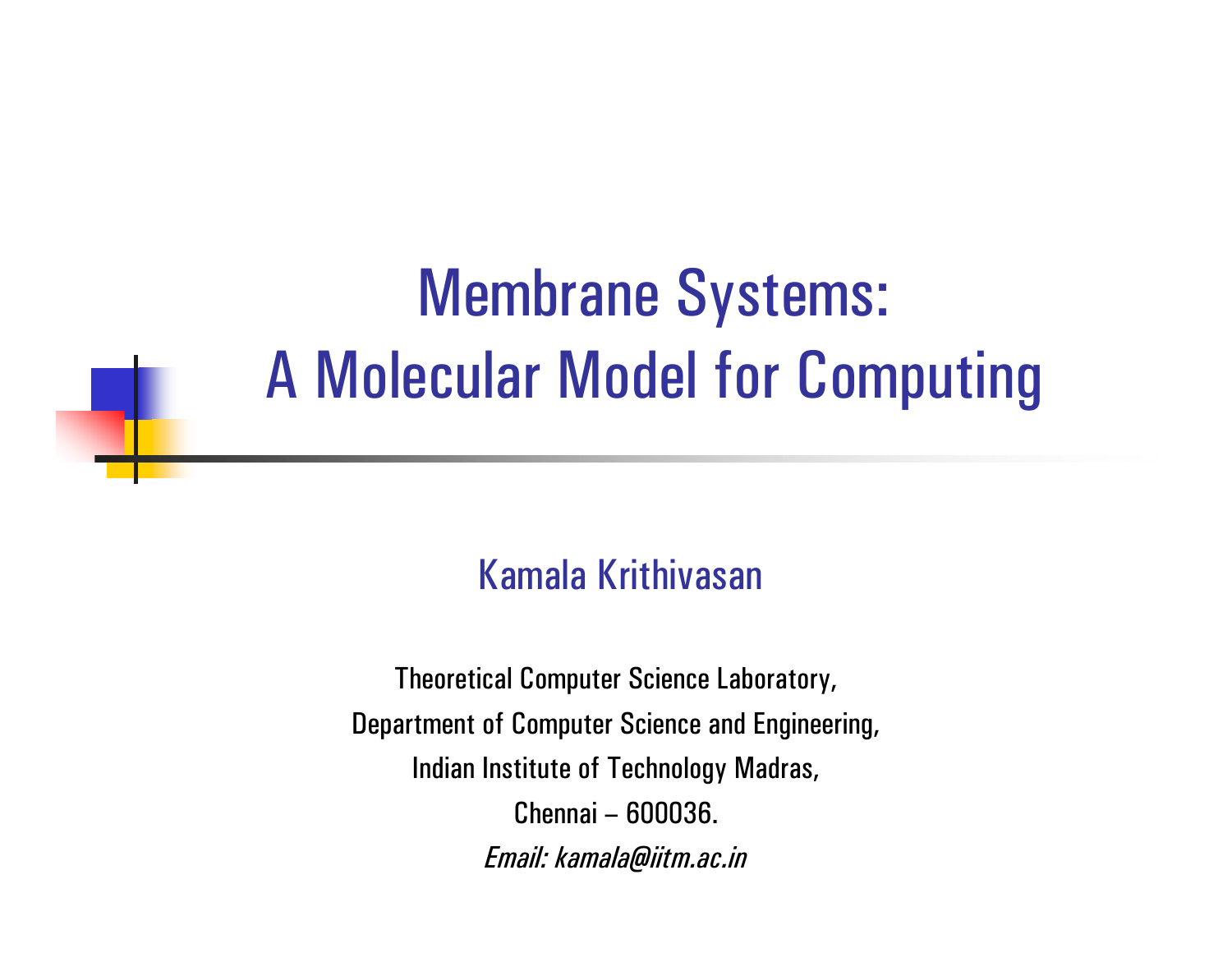# **Organization**

- Models of Computing
- **<sup>❖</sup> Membrane Systems**
- **❖ Motivation**
- **❖ Our Contribution**
- **❖ Future Direction**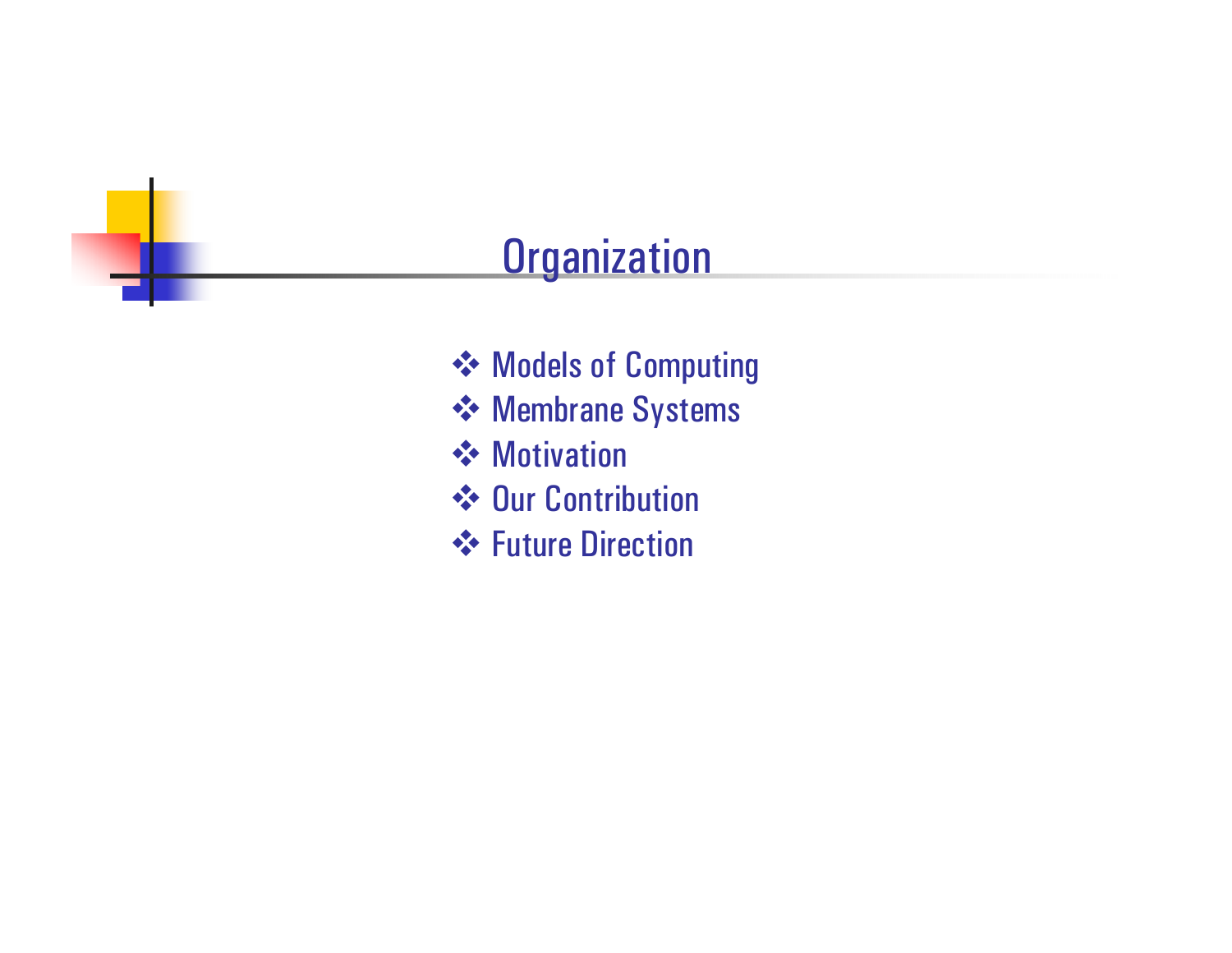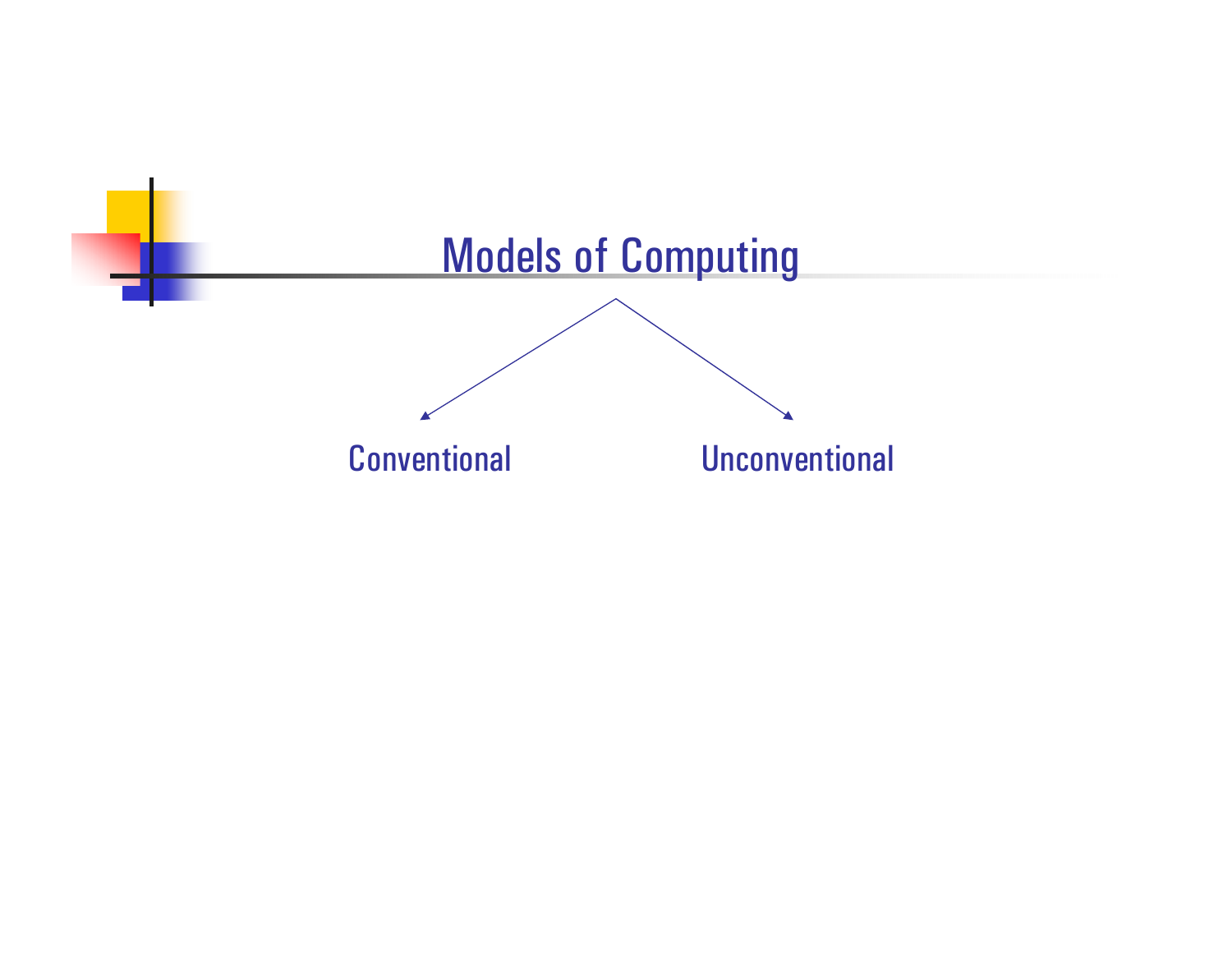# Why we need unconventional models?

 $\triangle$  NP-Complete Problems – No efficient algorithms in classical computers.

- Classical computers are deterministic.
- $\triangle$  Parallelism is restricted in classical computers.
- Exhaustive search is exponential in classical computers.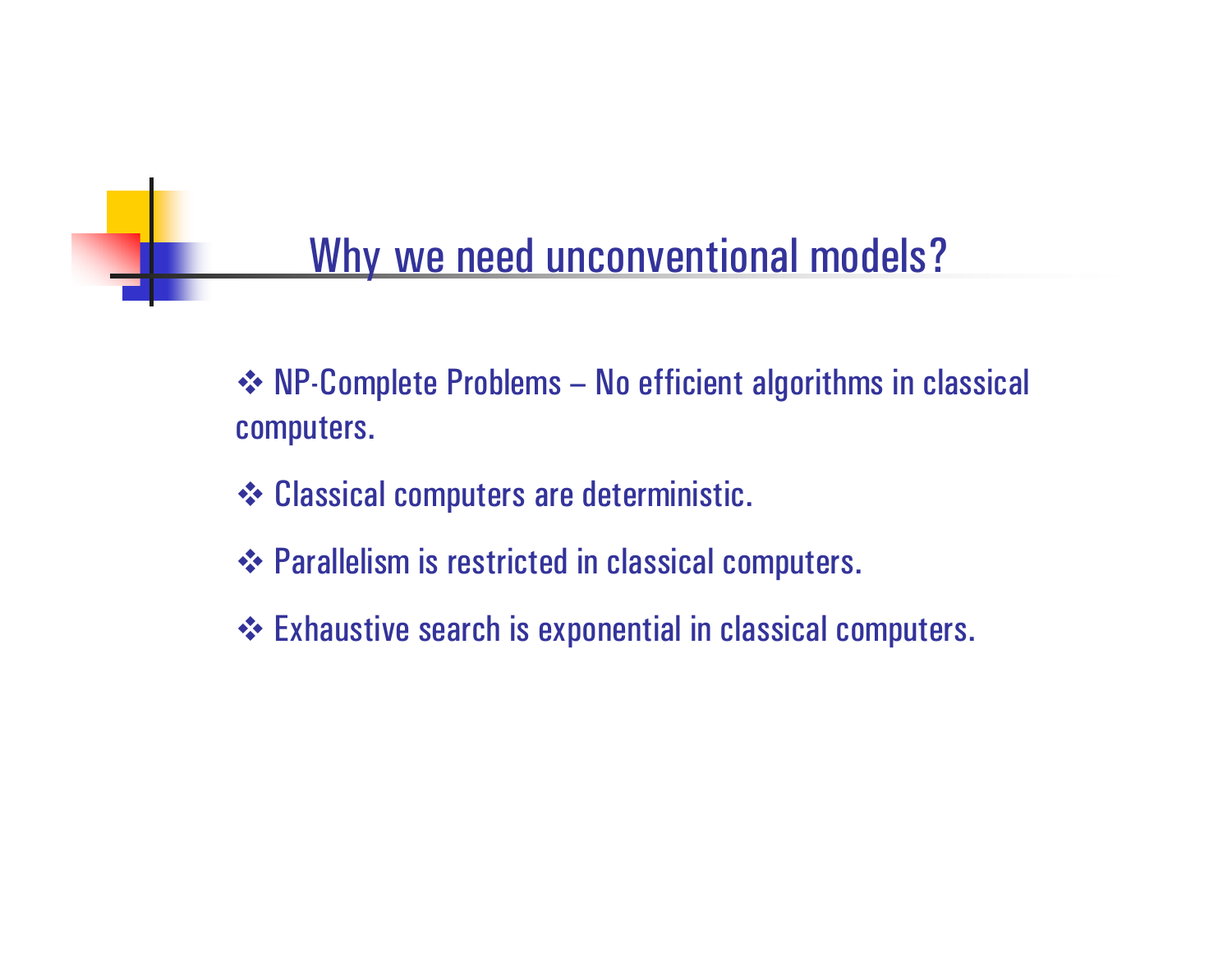"The processes which take place in a cell, the reactions which develop in cell regions, the processing of substances, energy and information in these regions and through the membranes which delimit them, are computational processes."

> D. Bray Protein molecules as computational elements in living cells. *Nature,* 376 (1995), 307-312.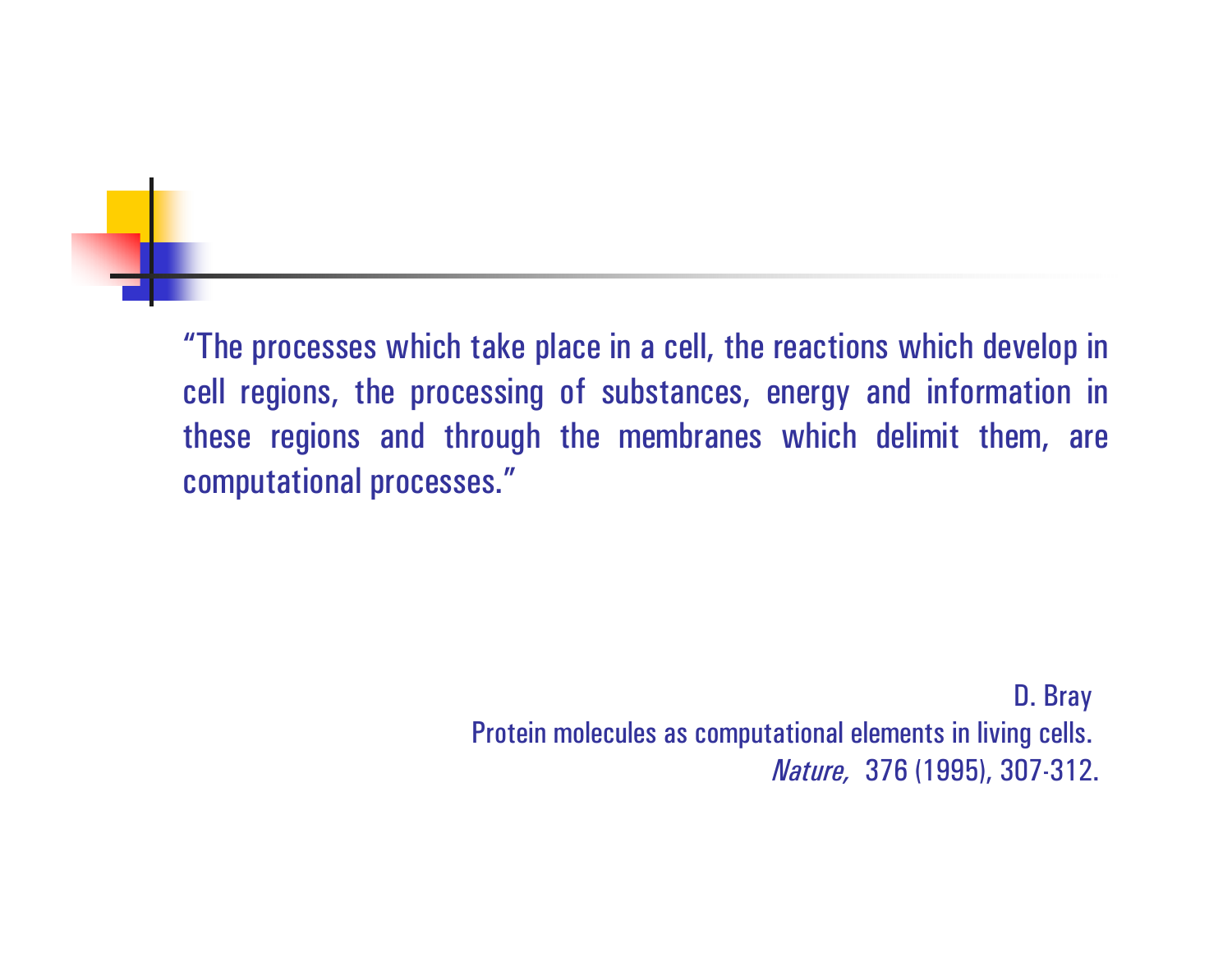#### Bio-Domains of Natural Computing Biology Models Implementation ?**Brain** Evolution**Molecules** Cell**Neural Computing Evolutionary Computing Molecular Computing** Membrane **Electronic Media** Bio-Media?

**Computing**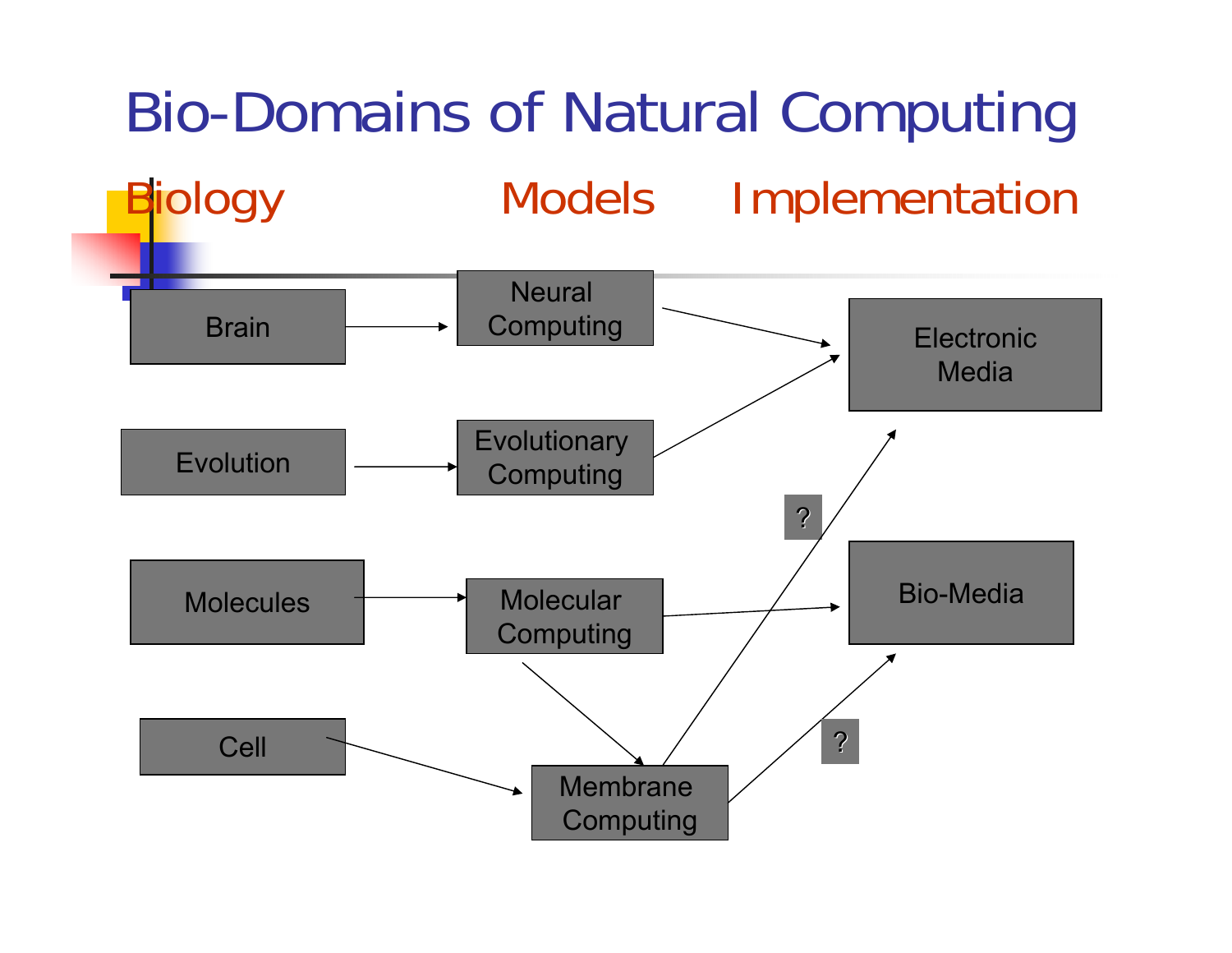# Cell Biology

- **EX** A cell has a complex structure, with several compartments delimited inside the main membrane by several inner membranes: the nucleus, the Golgi apparatus, several vesicles, etc.
- **<sup>◆</sup>** In principle, all these membranes are similar, so we consider the **plasma membrane** and consider its structure and functions.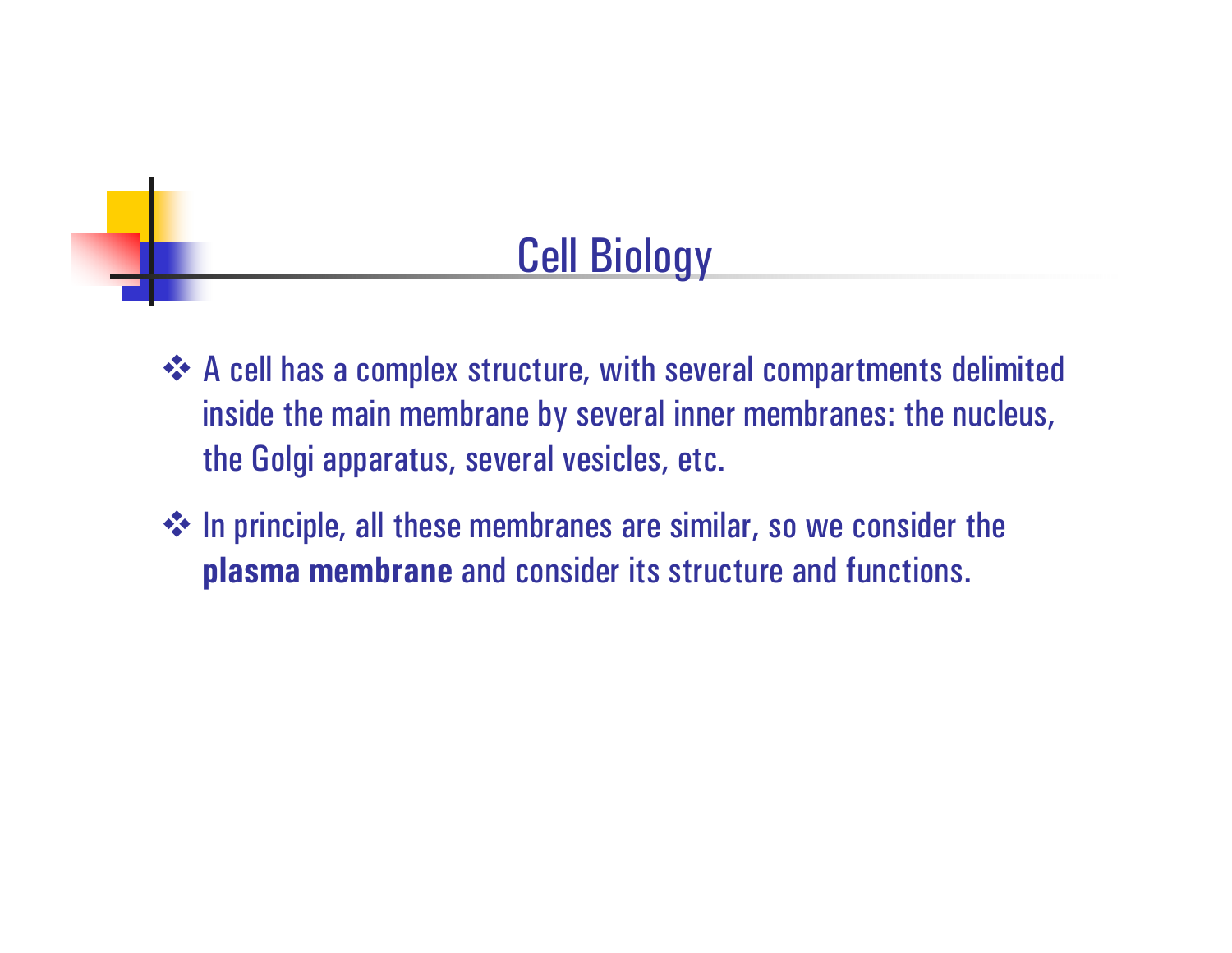### Animal Cell

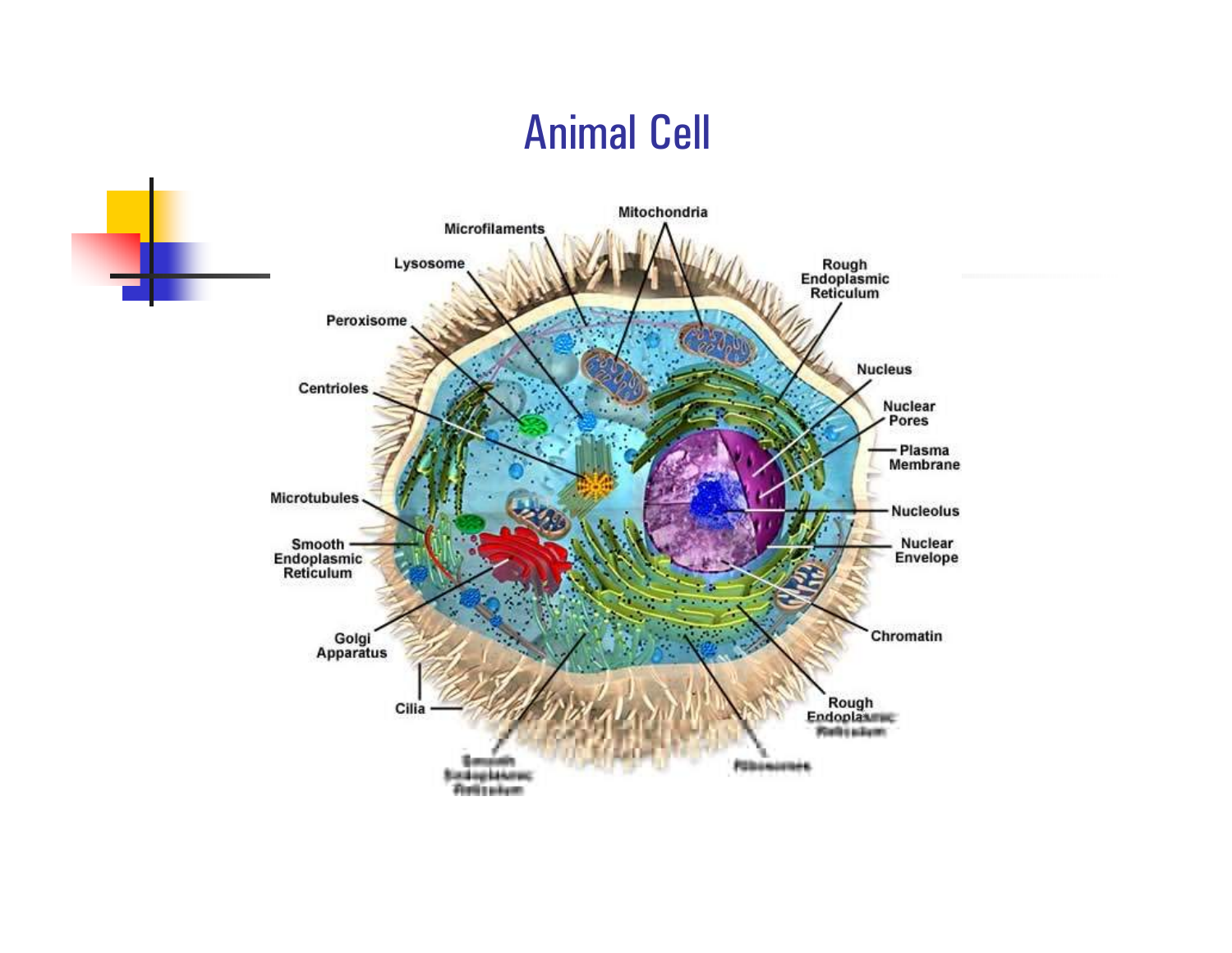### Membrane Systems

 $\leftrightarrow$  New field of research, motivated by the way *nature* computes at the *cellular* level, introduced by Prof. Gh. Păun. It is also called as **P systems**.

A class of distributed parallel computing devices of biochemical type.

 The three fundamental features of cells which will be used in our computing model are:

- The **membrane structure**, (where)
- **multisets** of chemical compounds (evolve according to)
- (prescribed) **rules**.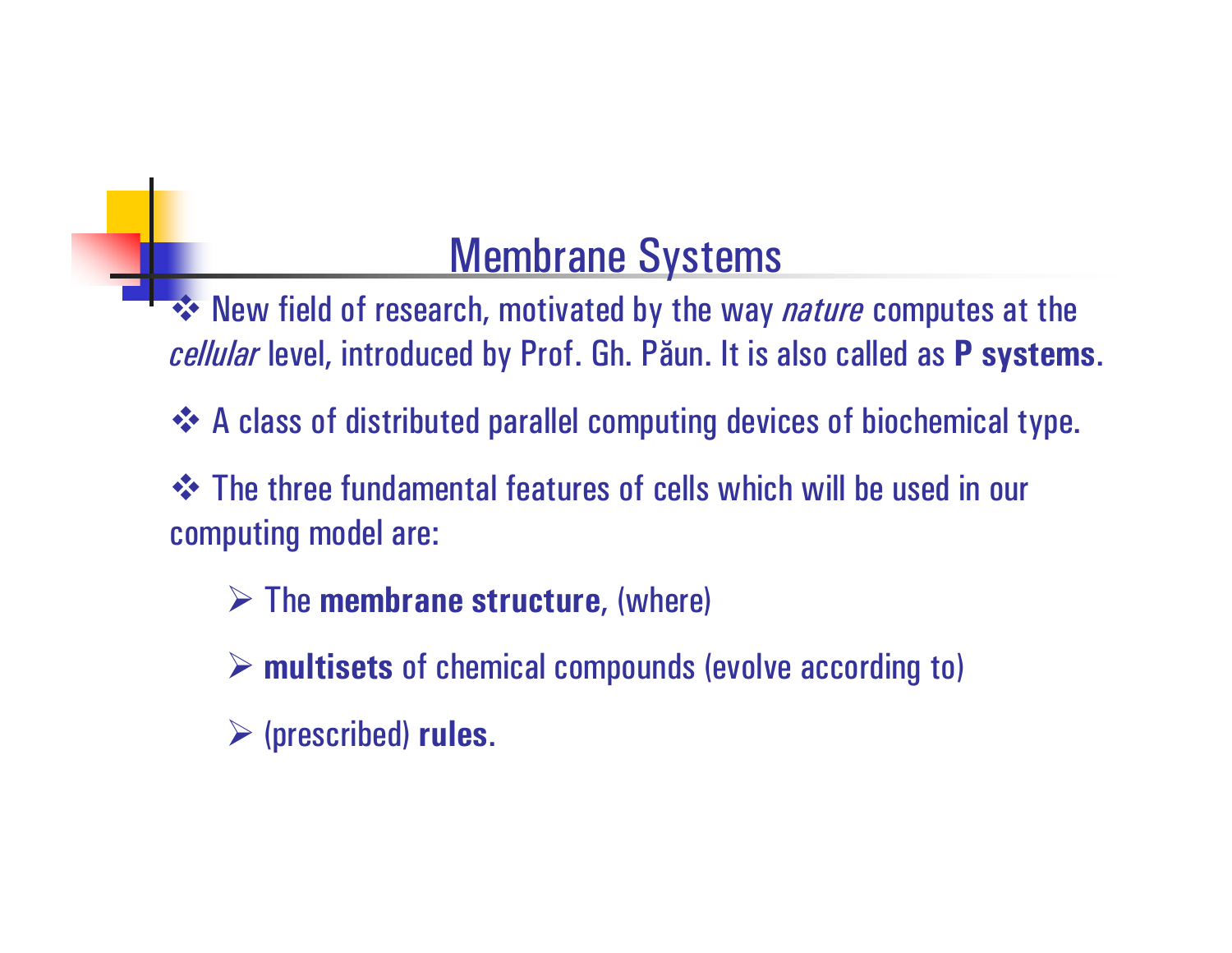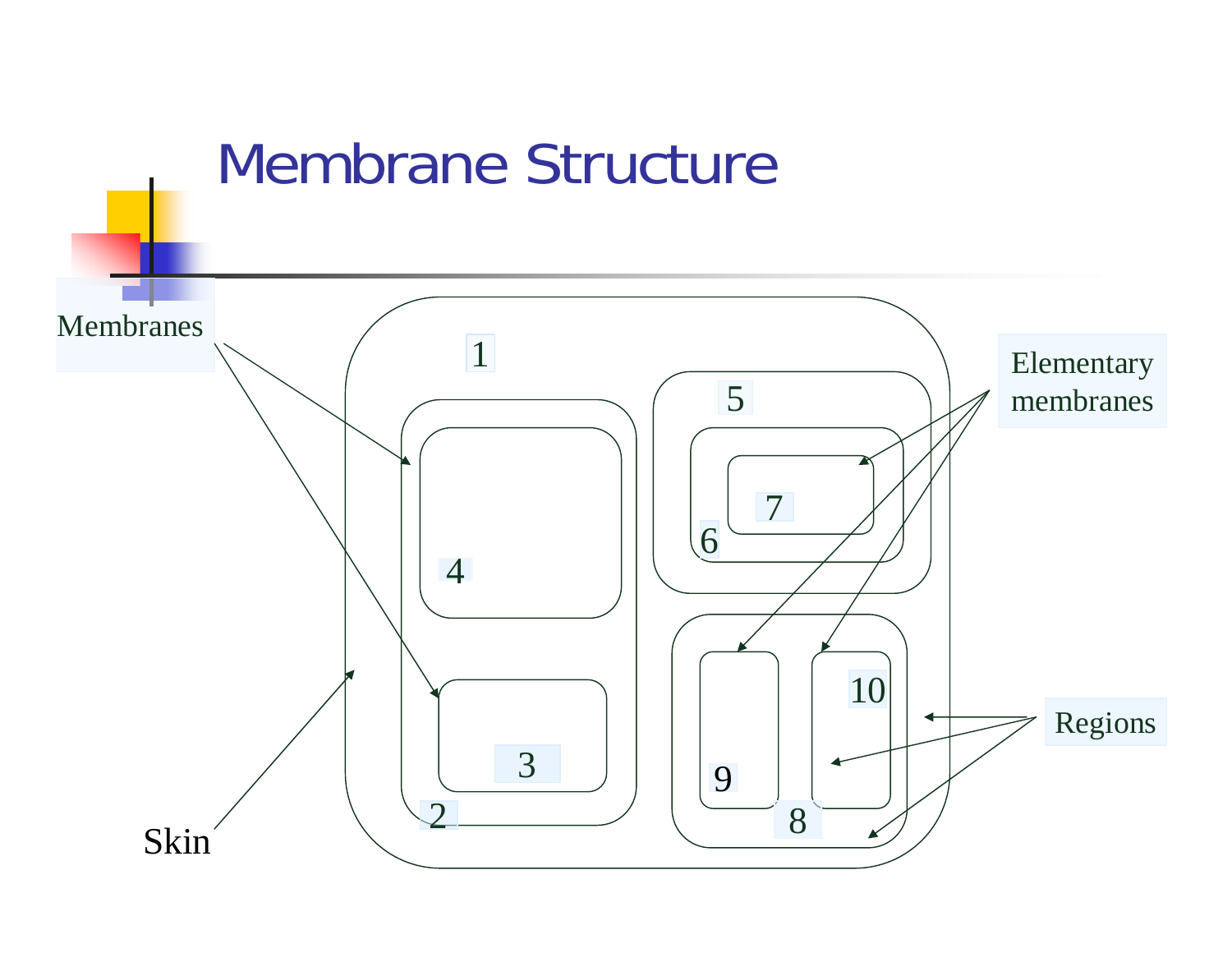# **Objects**

 Objects can be considered as *atomic* or they can have *structure*.

- **❖ Symbol-objects**
- String-objects
- Array-objects
- **❖ Graph-objects**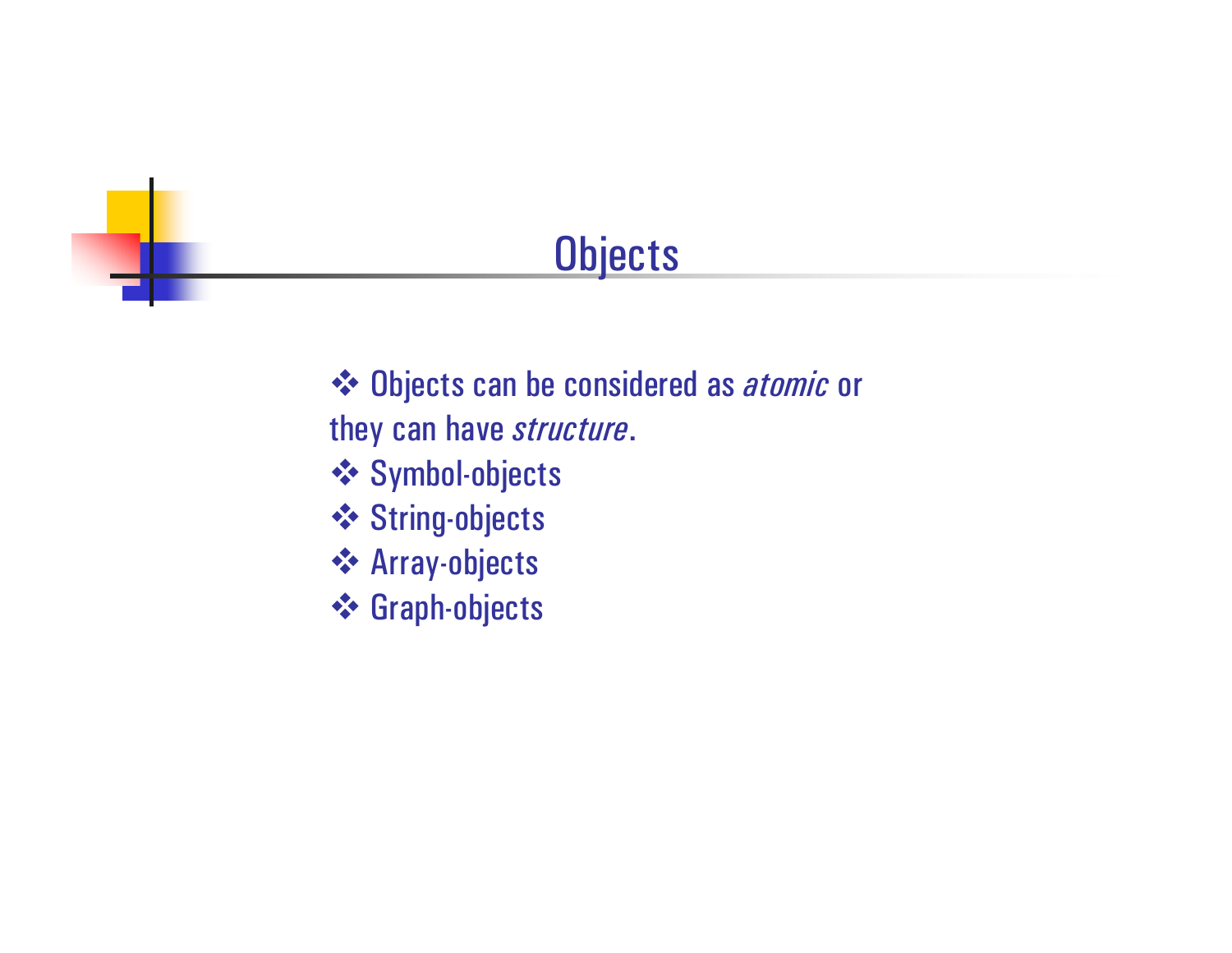## Evolution Rules

 Generally, we consider **context-free** [1] rules for processing both symbol-objects and string-objects.

- For string-objects, we may consider **splicing** [2] rules also.
- P systems with symbol-objects.
- **<sup>❖</sup> Rewriting P systems.**
- **❖ Splicing P systems.**

[1] J.E. Hopcroft, J.D. Ullman, *Introduction to Automata Theory, Languages and Computation*, Addison-Wesley, 1979. [2] Gh. Păun, G. Rozenberg, A. Salomaa, *DNA Computing. New Computing Paradigms*. Springer-Verlag, Berlin, 1998.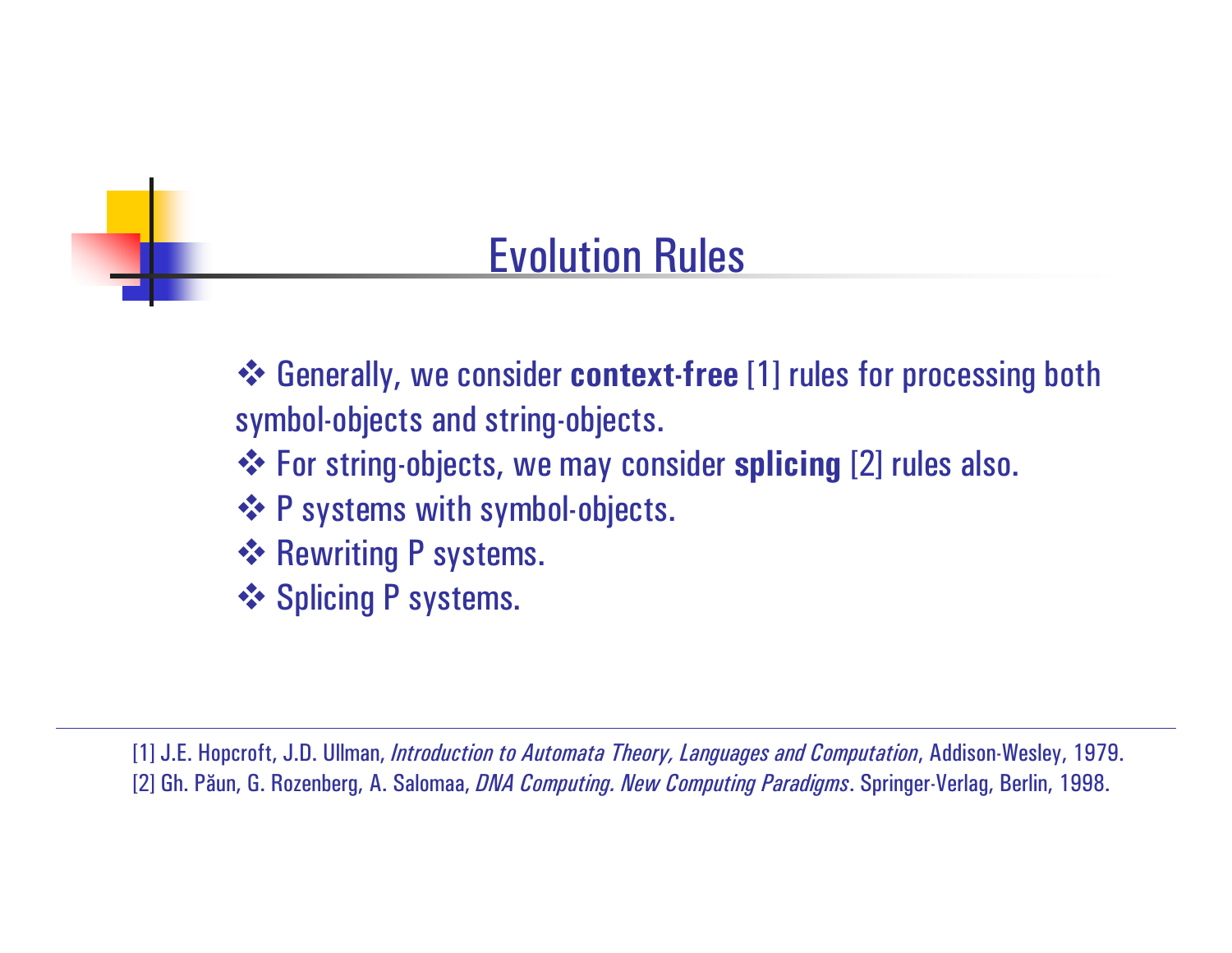## Formal Definition

P system of degree *n, n*  $\geq$  *1,* is a construct  $\Pi = (V, T, C, \mu, w_1, ..., w_n, (R_1, \rho_1), ..., (R_n, \rho_n), i_0),$ 

where:

- **V** is an alphabet; its elements are called *objects*;
- $\triangleright$  **T**  $\subseteq$  **V** is an output alphabet;
- $\triangleright$  **C**  $\subseteq$  **V**, **C**  $\cap$  **T** = **Ø**, is a set of catalysts;

 $\triangleright$   $\mu$  is a membrane structure;

 $\triangleright$  **w**<sub>i</sub>, 1 is a multiset of objects over **V** present in region **i**;

 $\triangleright$  **R**<sub>i</sub>,  $1 \le i \le n$ , is a finite set of rules associated with region **i**;

 $\triangleright$   $\rho_i$ ,  $1 \le i \le n$ , is a partial order relation over **R**<sub>i</sub>;

 $\triangleright$  **i**<sub>0</sub> is an output membrane.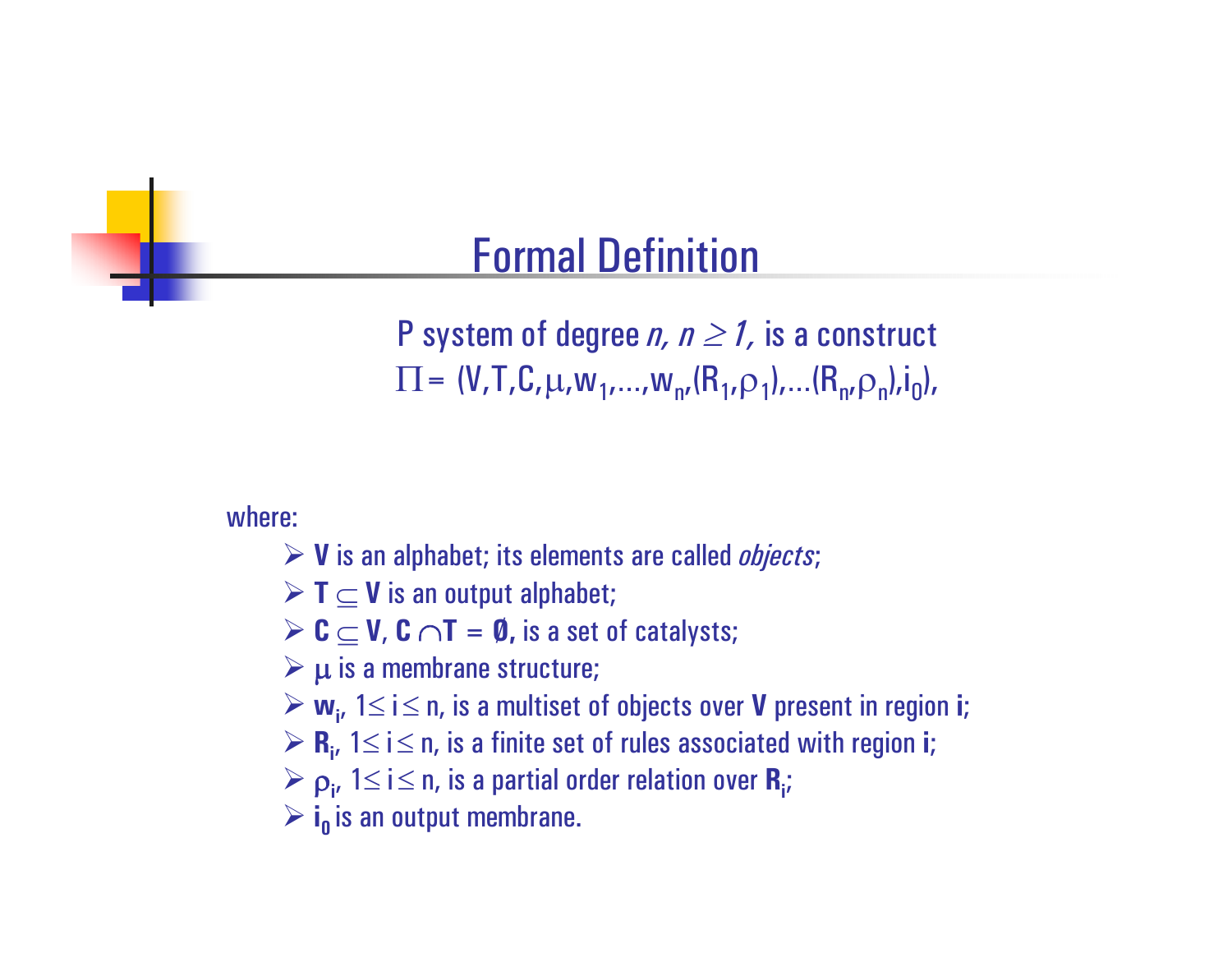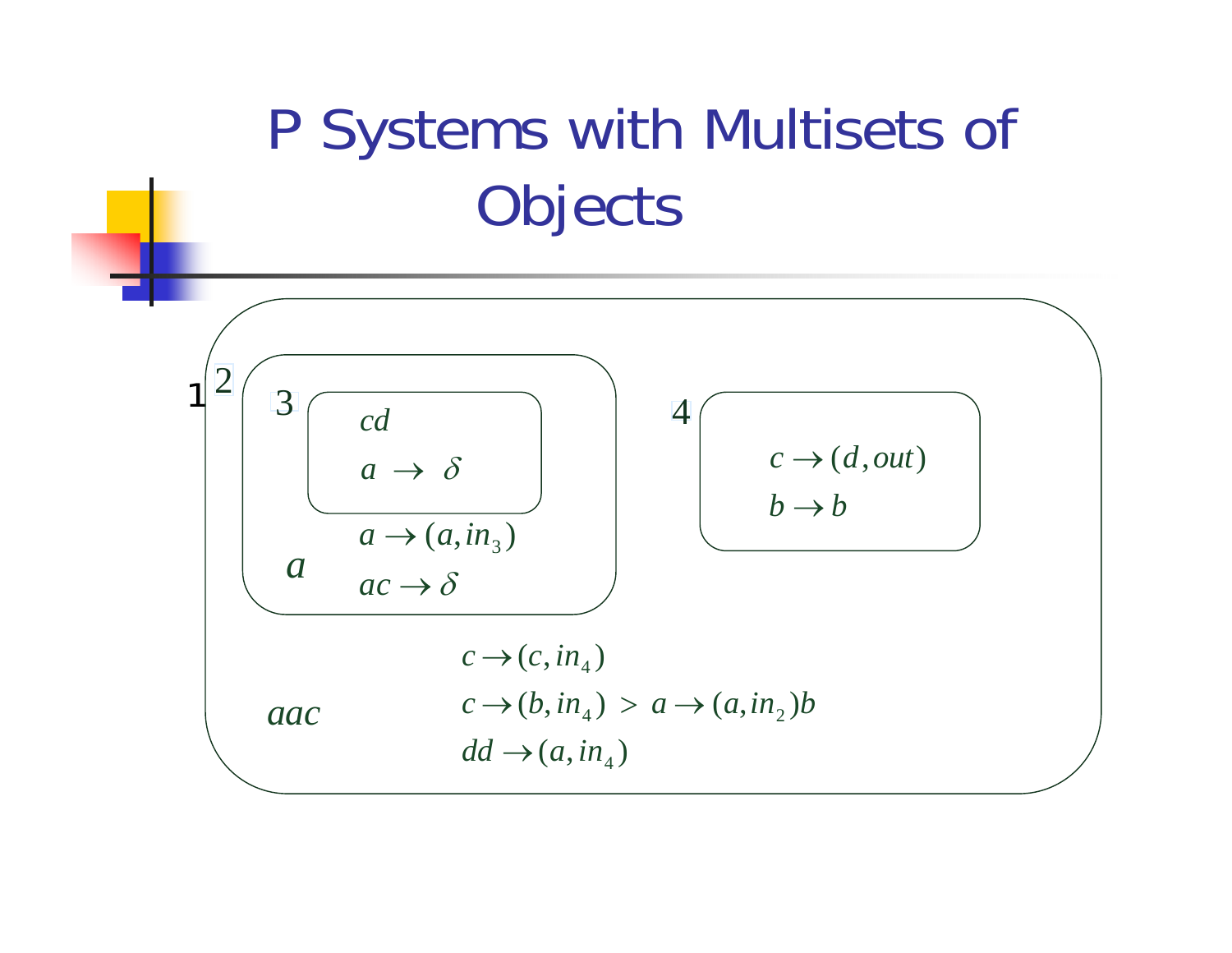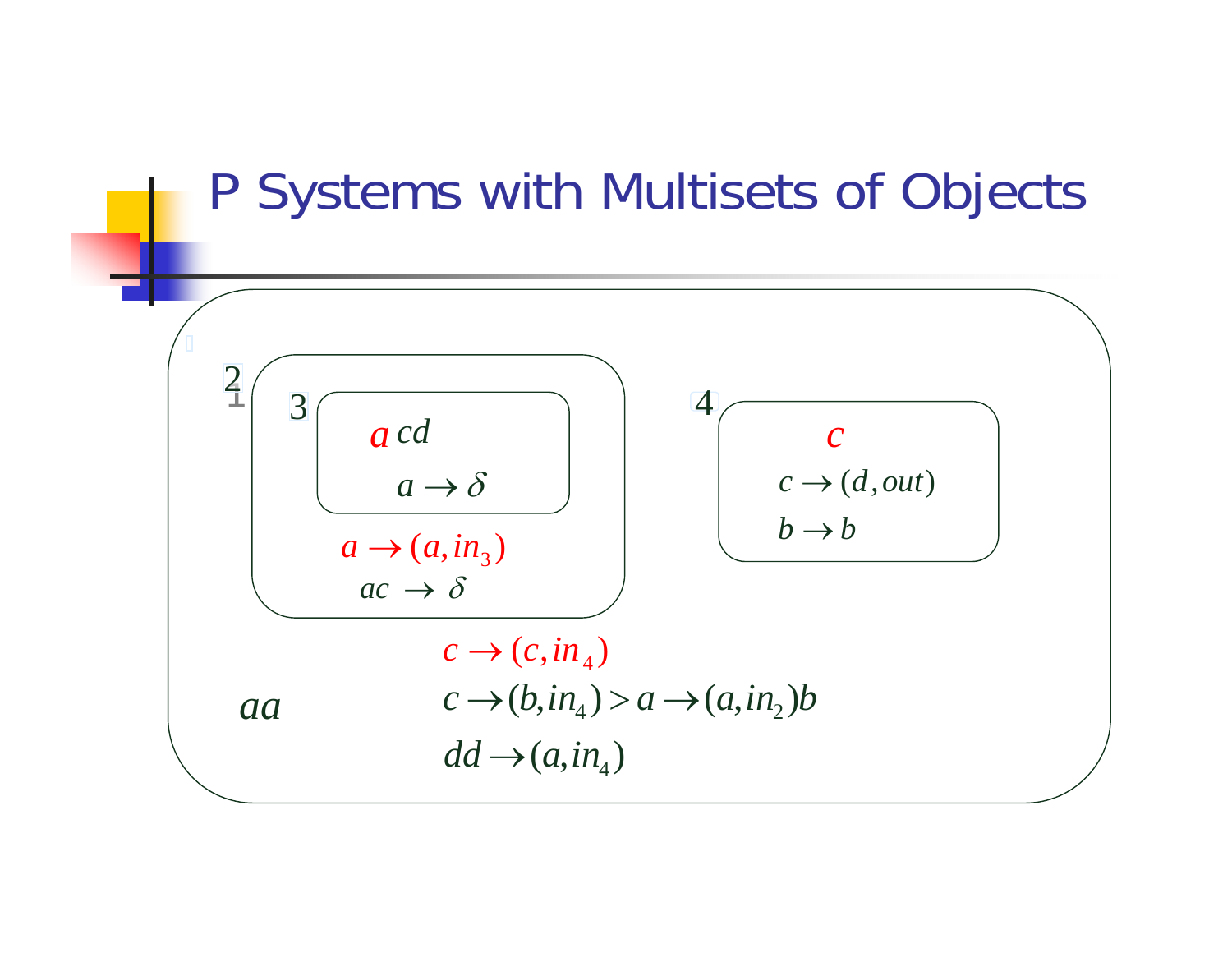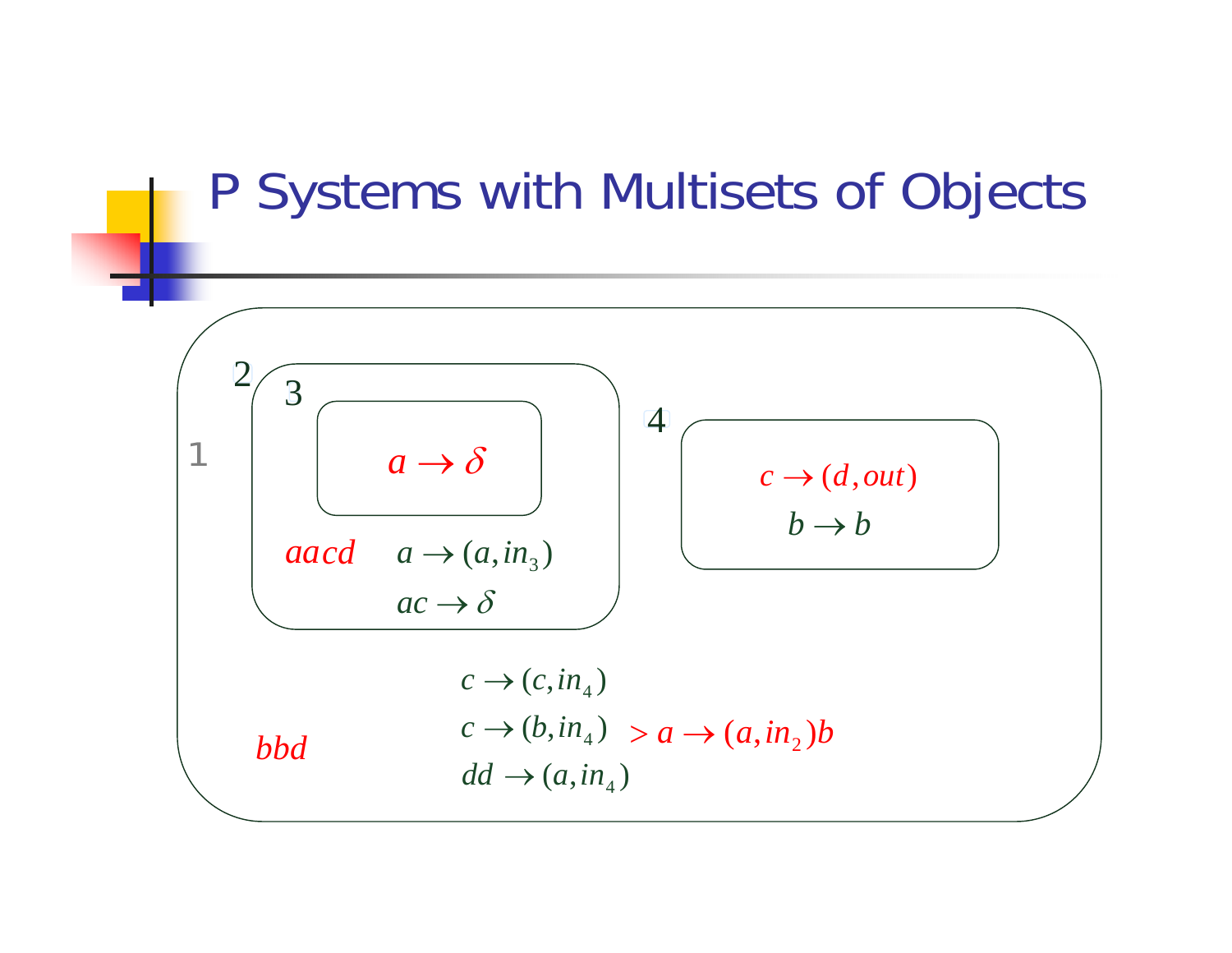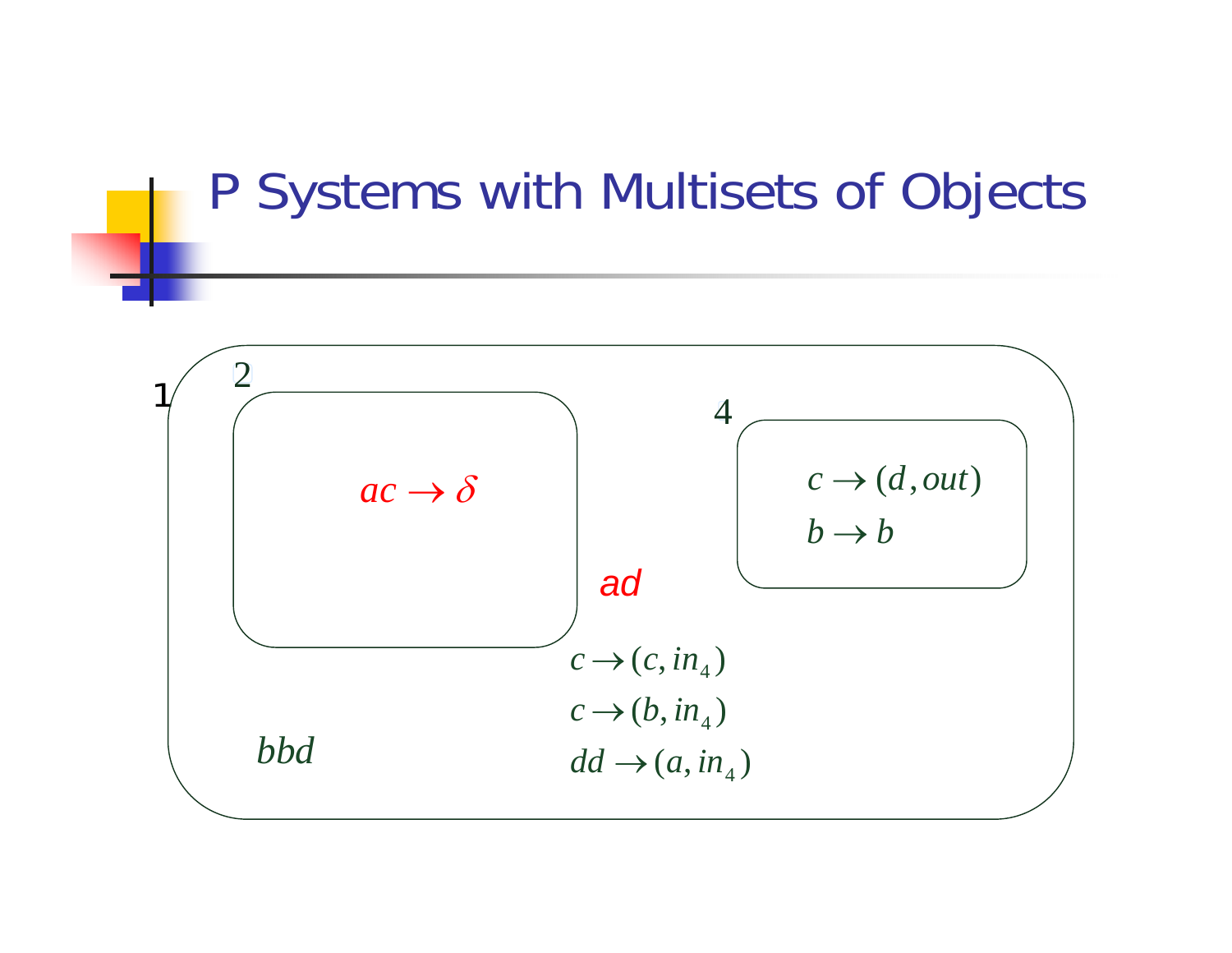

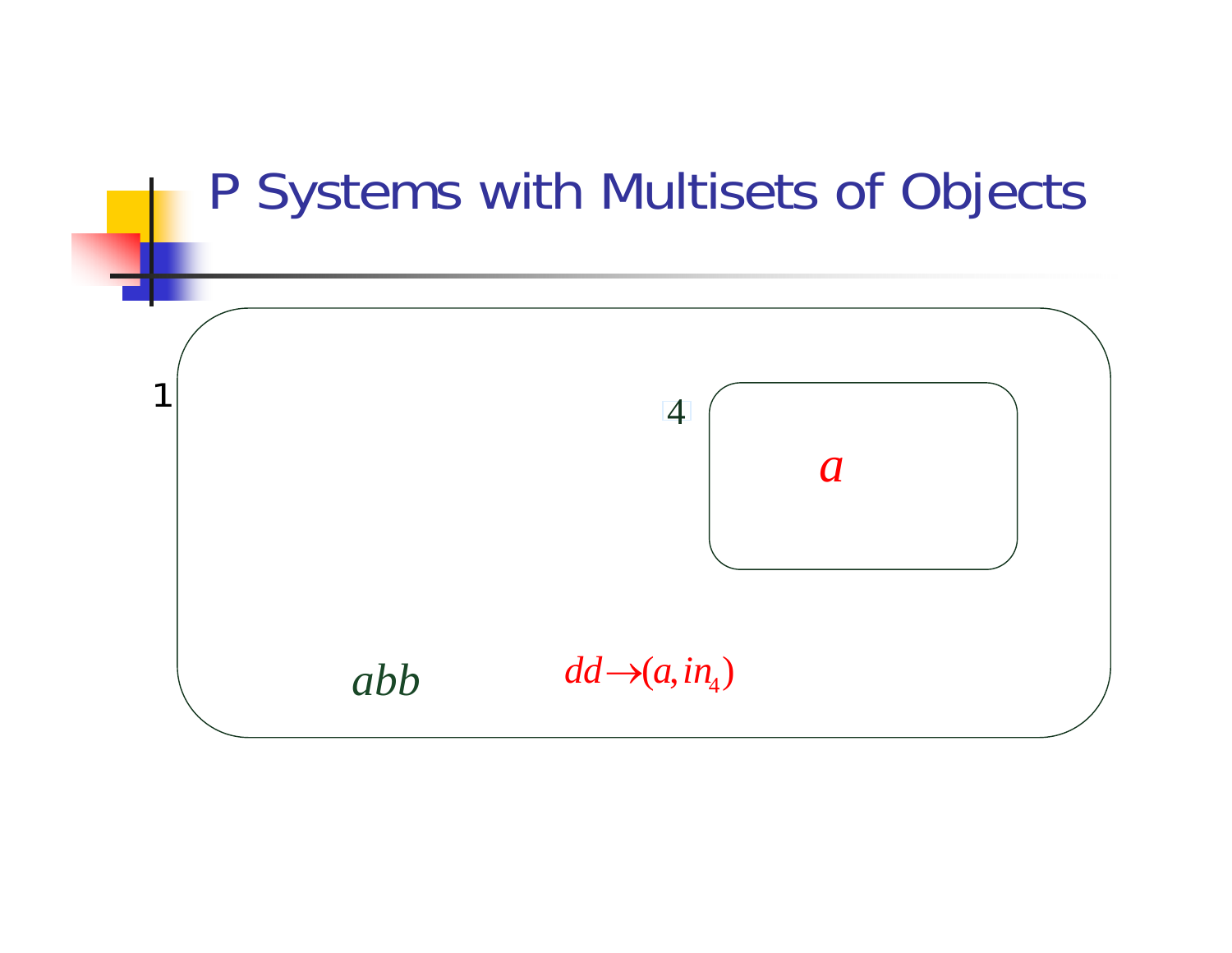### Formal Definition (Contd…)

 **The rules are of the following form:** 

 $\triangleright$  For symbol-objects:  $u \rightarrow v$ , where u is a string over **V** and  $v = v'$  or  $v = v' \delta$ , where *v'* is a string over

{ahere, aout, ain | a **<sup>V</sup>**}, and  $\delta$  is a special symbol not in **V**;

 $\triangleright$  For rewriting P systems:  $X \rightarrow v$  *v*(*tar*), where  $X \rightarrow v$  is a context-free rule and *tar* {*here,out,in*};

 $\triangleright$  For splicing P systems: (*r*; *tar<sub>1</sub>*, *tar<sub>2</sub>*), where  $r = u_1 \# u_2 \$ g# $u_3 \# u_4$  is a splicing rule over **V** and  $tar_{1'}$   $tar_{2} \in \{here, out, in\}$ ;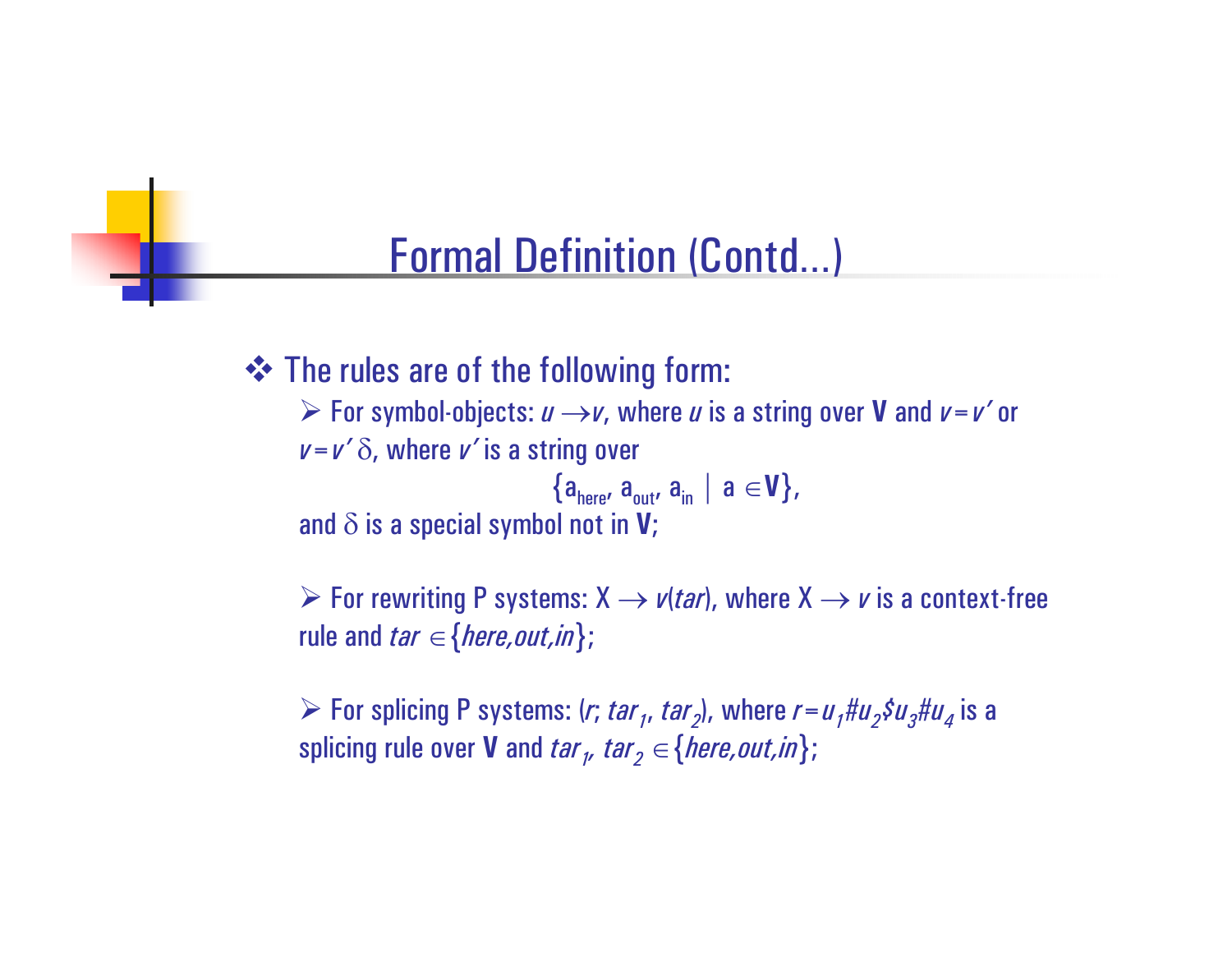### P systems can be viewed as

- **Strative devices**
- **<sup>❖</sup> Computing devices**
- Decidability devices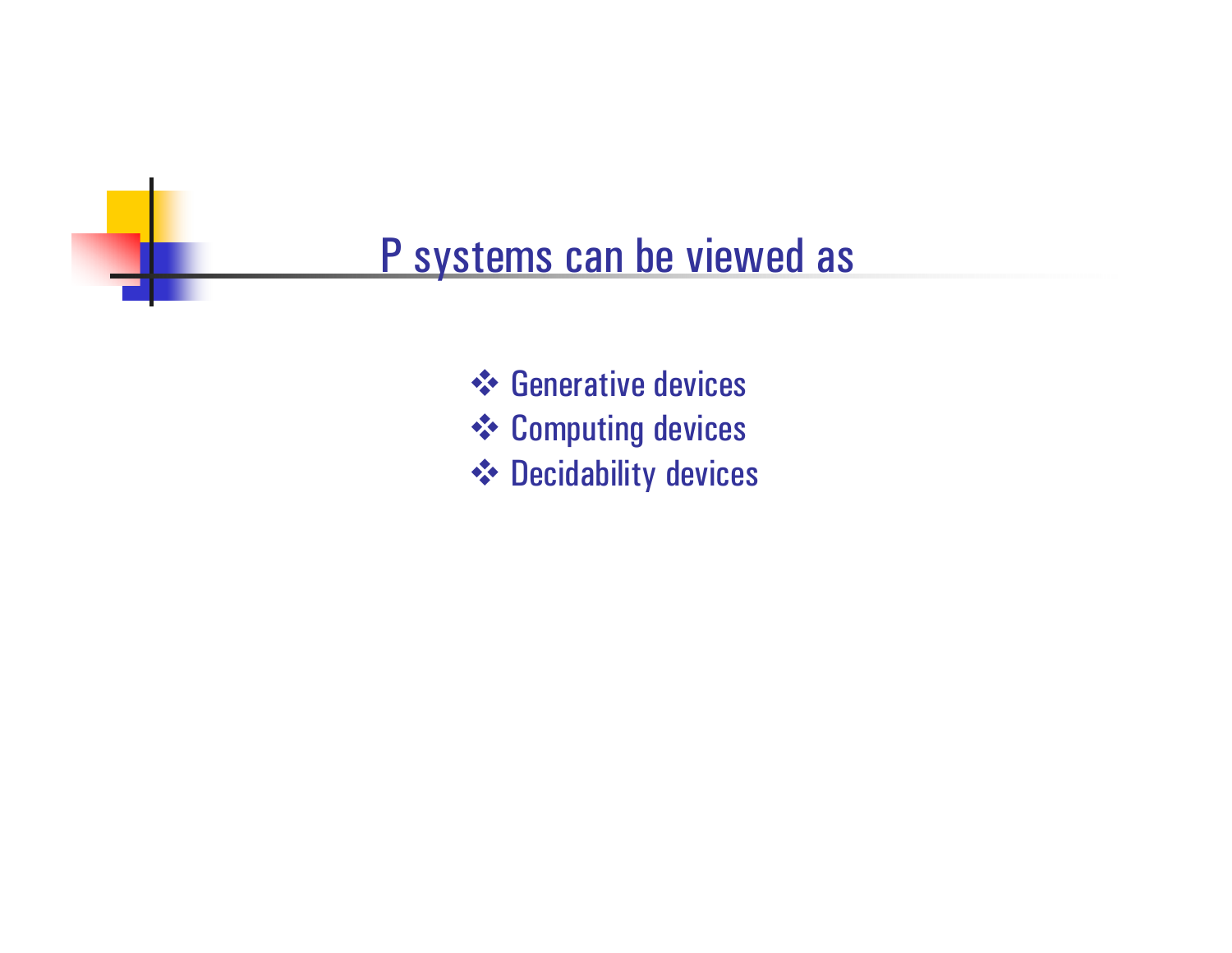

#### A P system deciding whether k divides n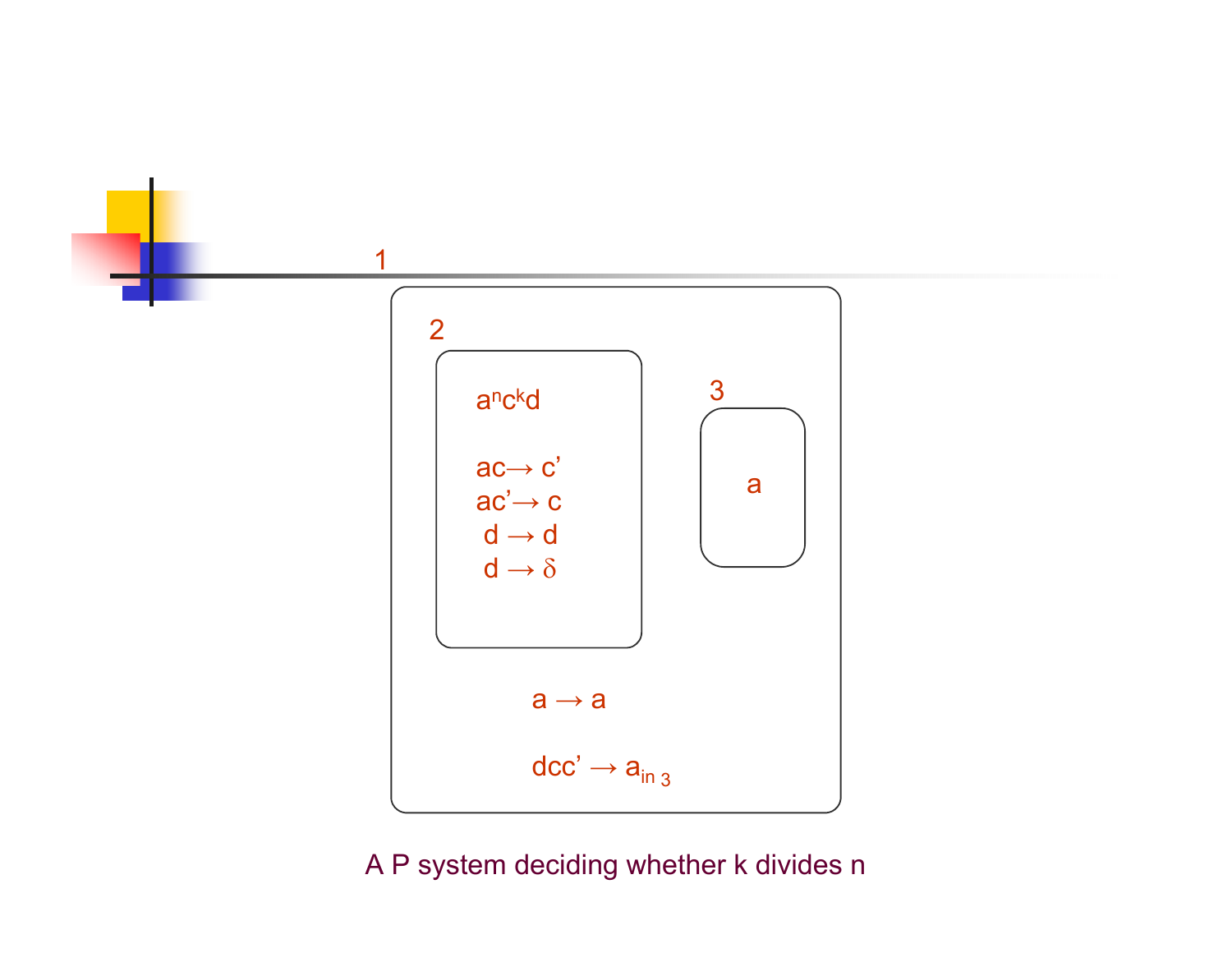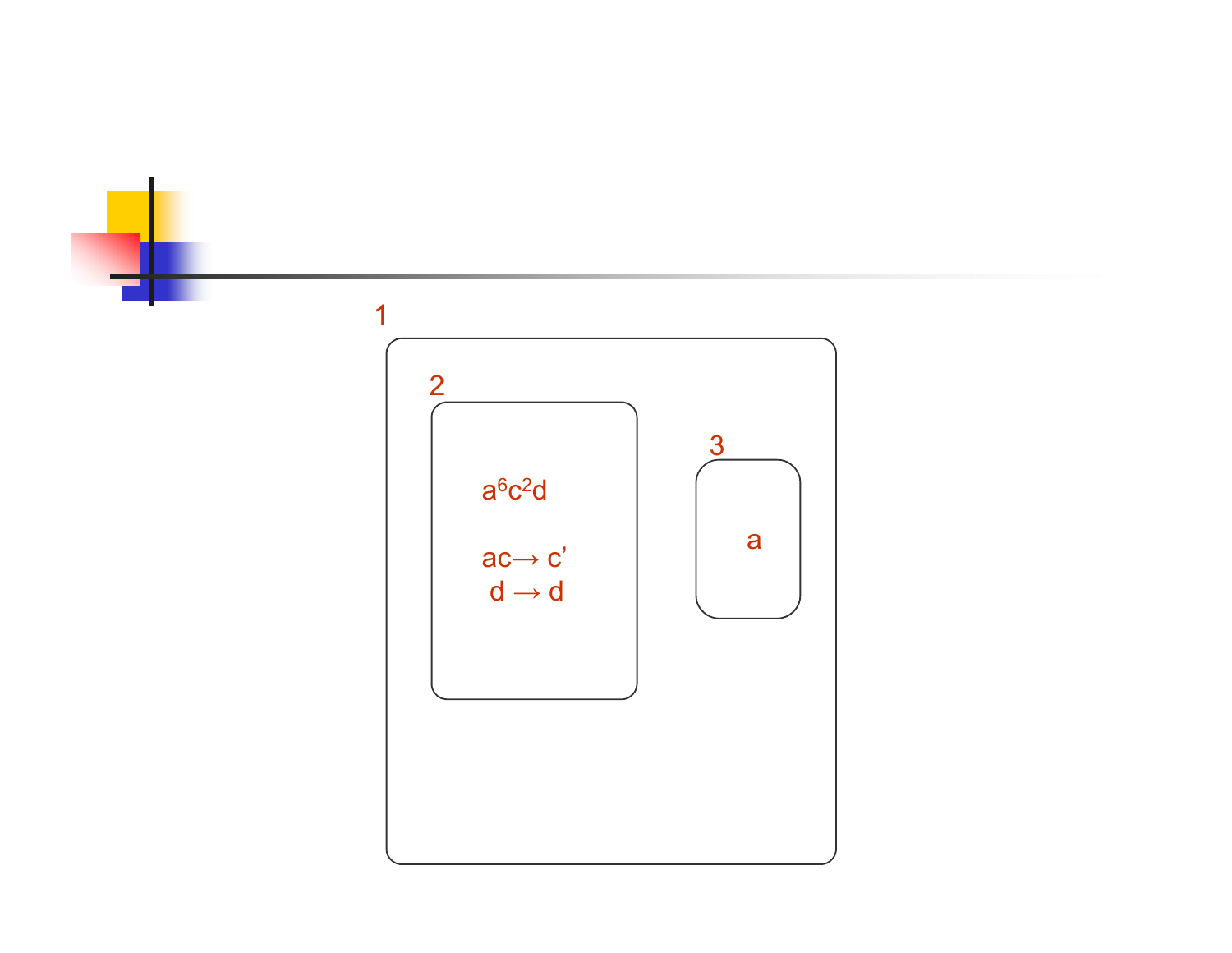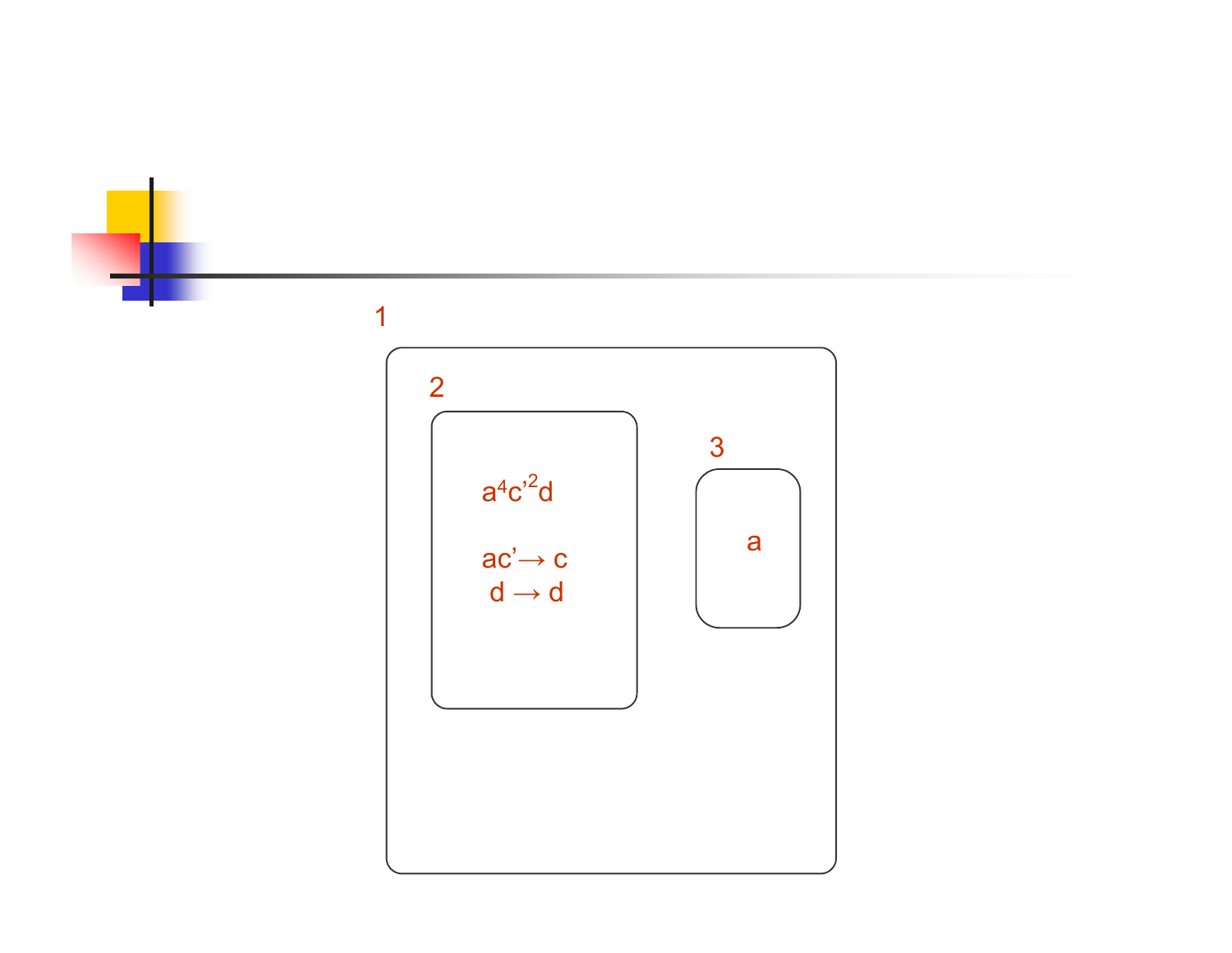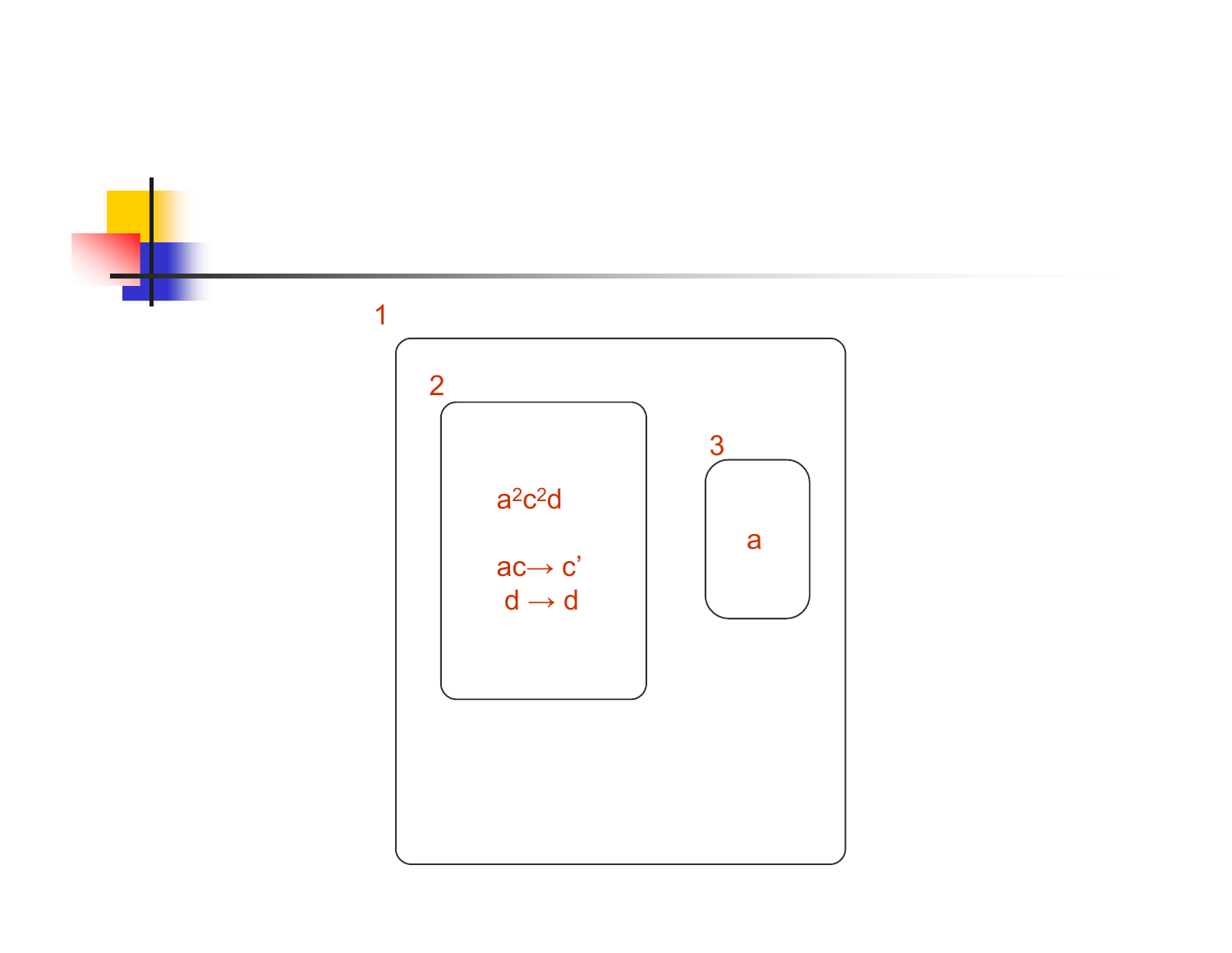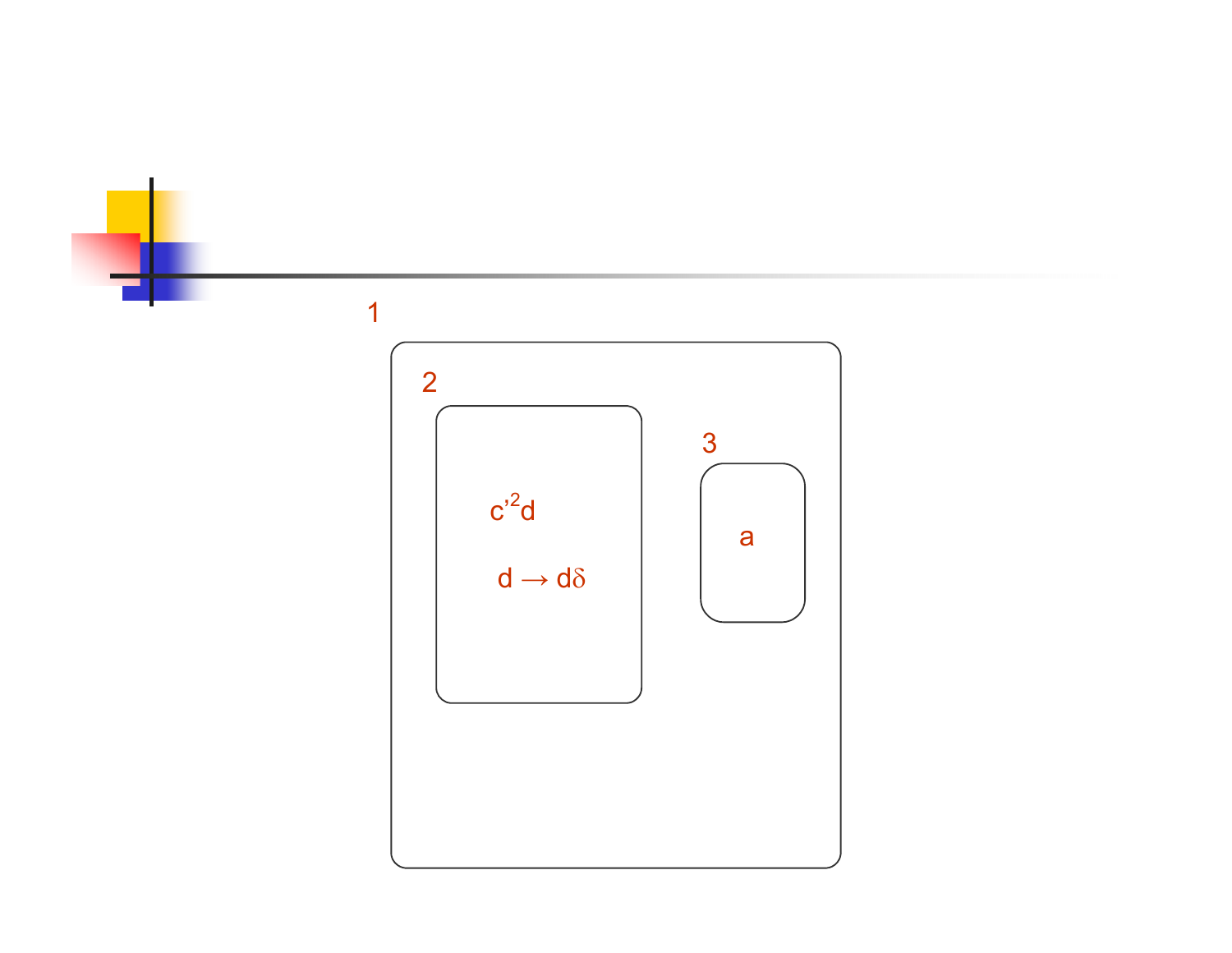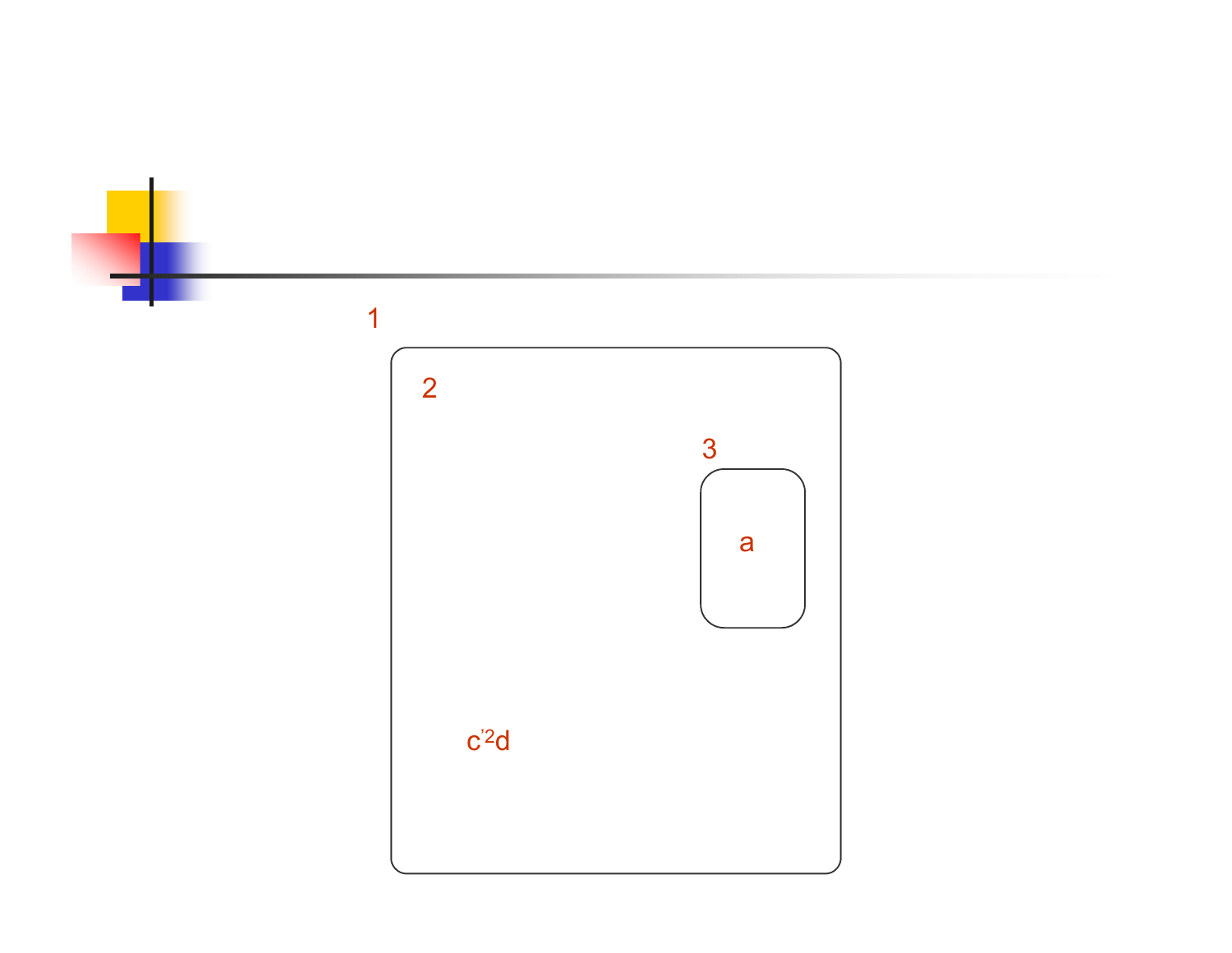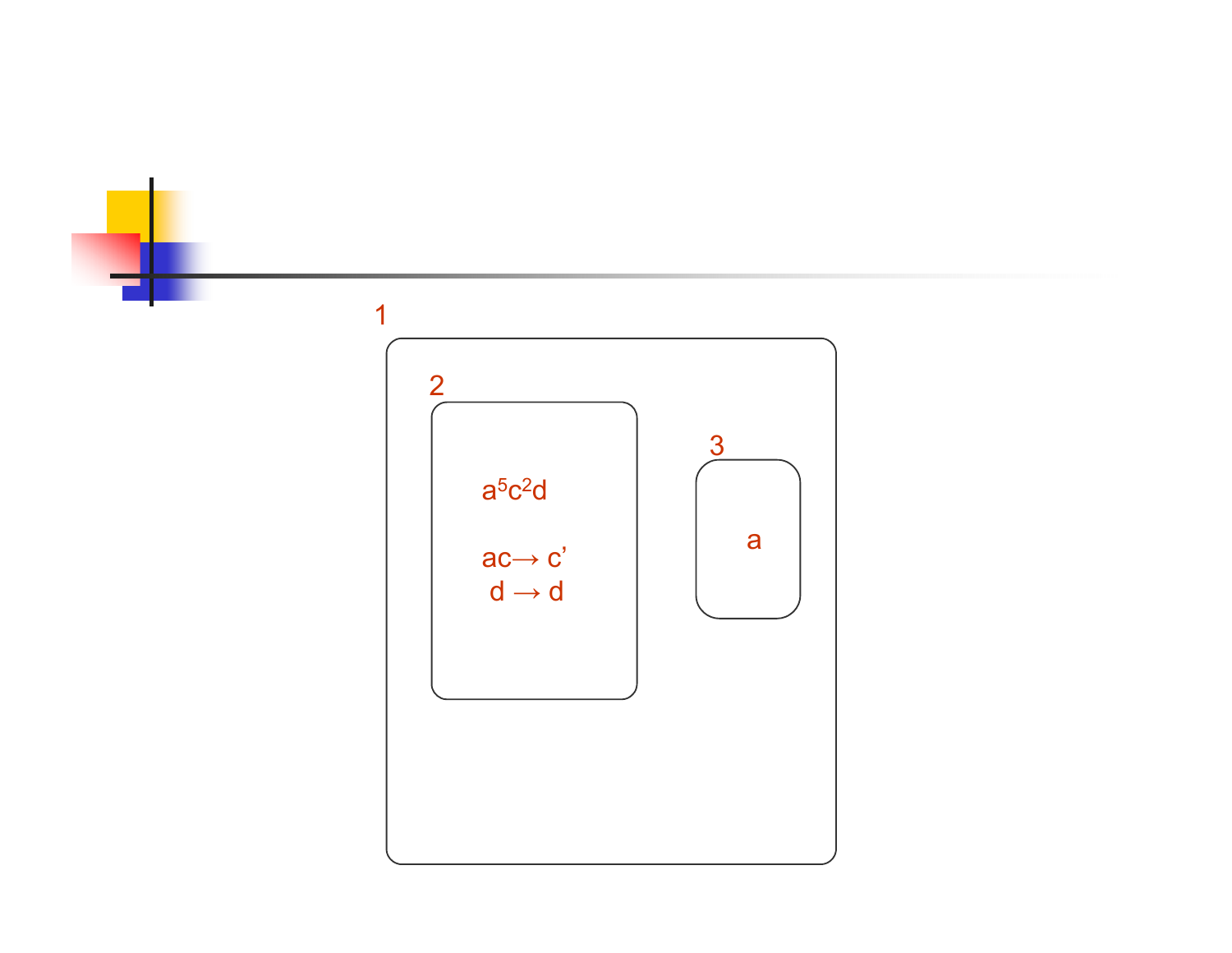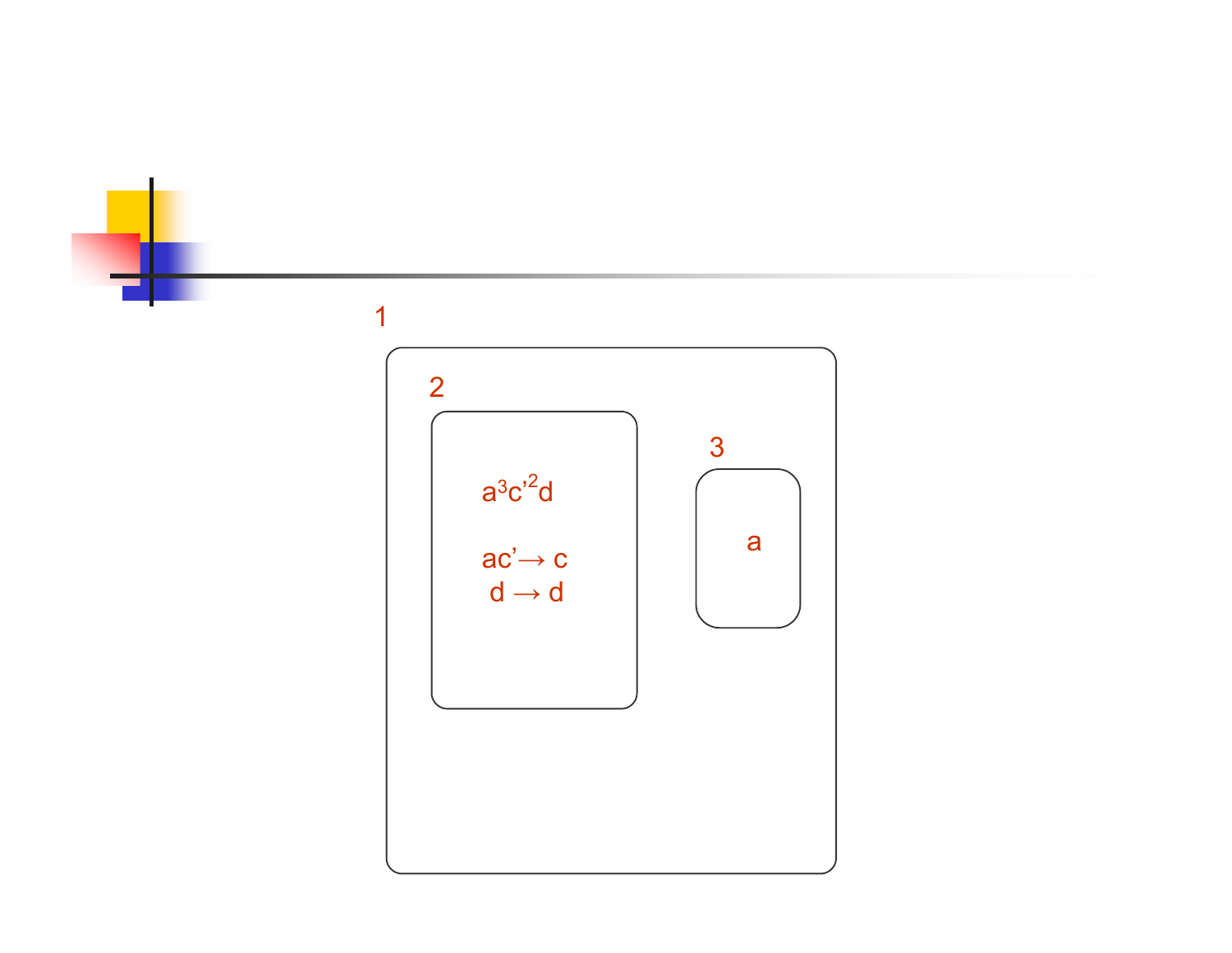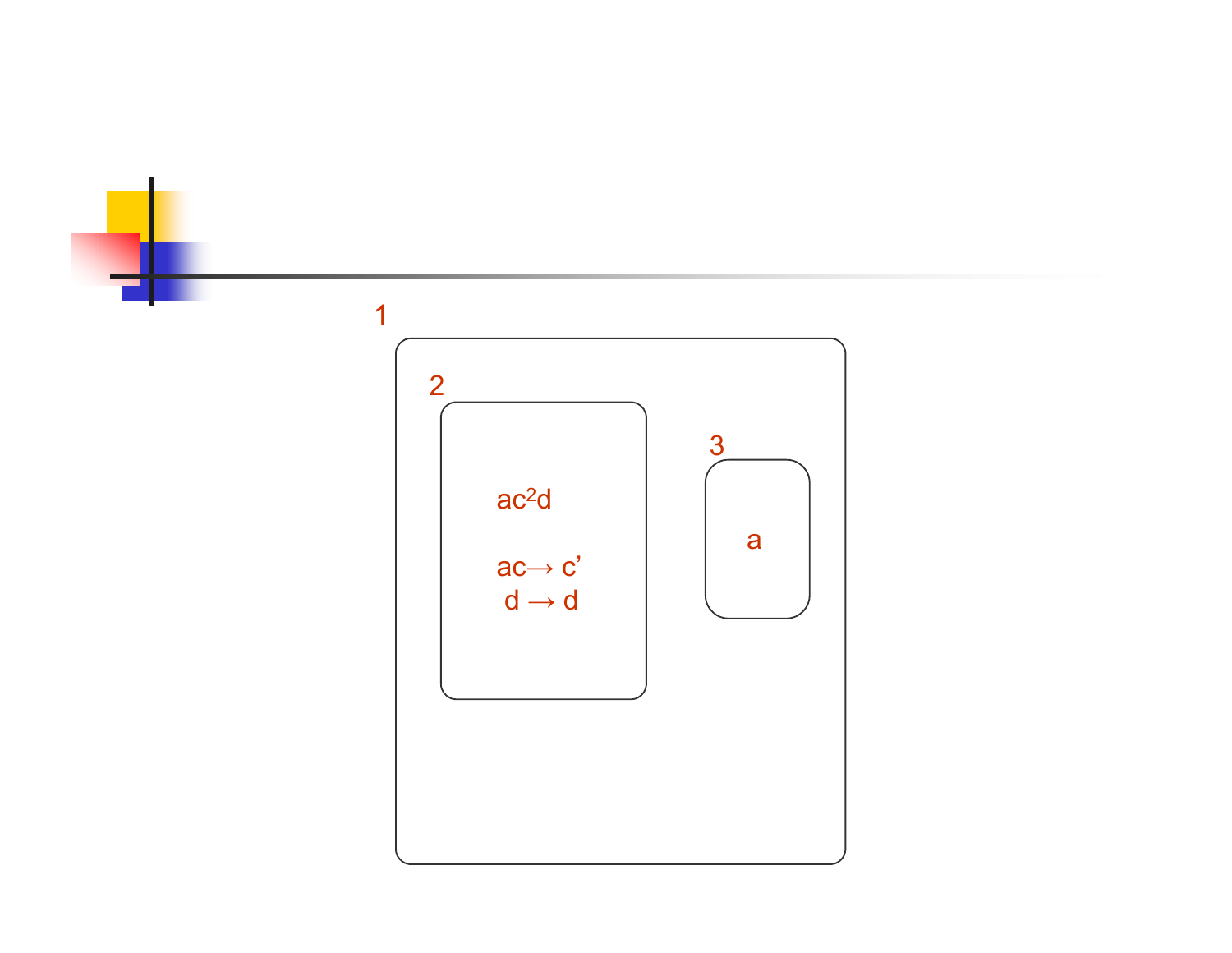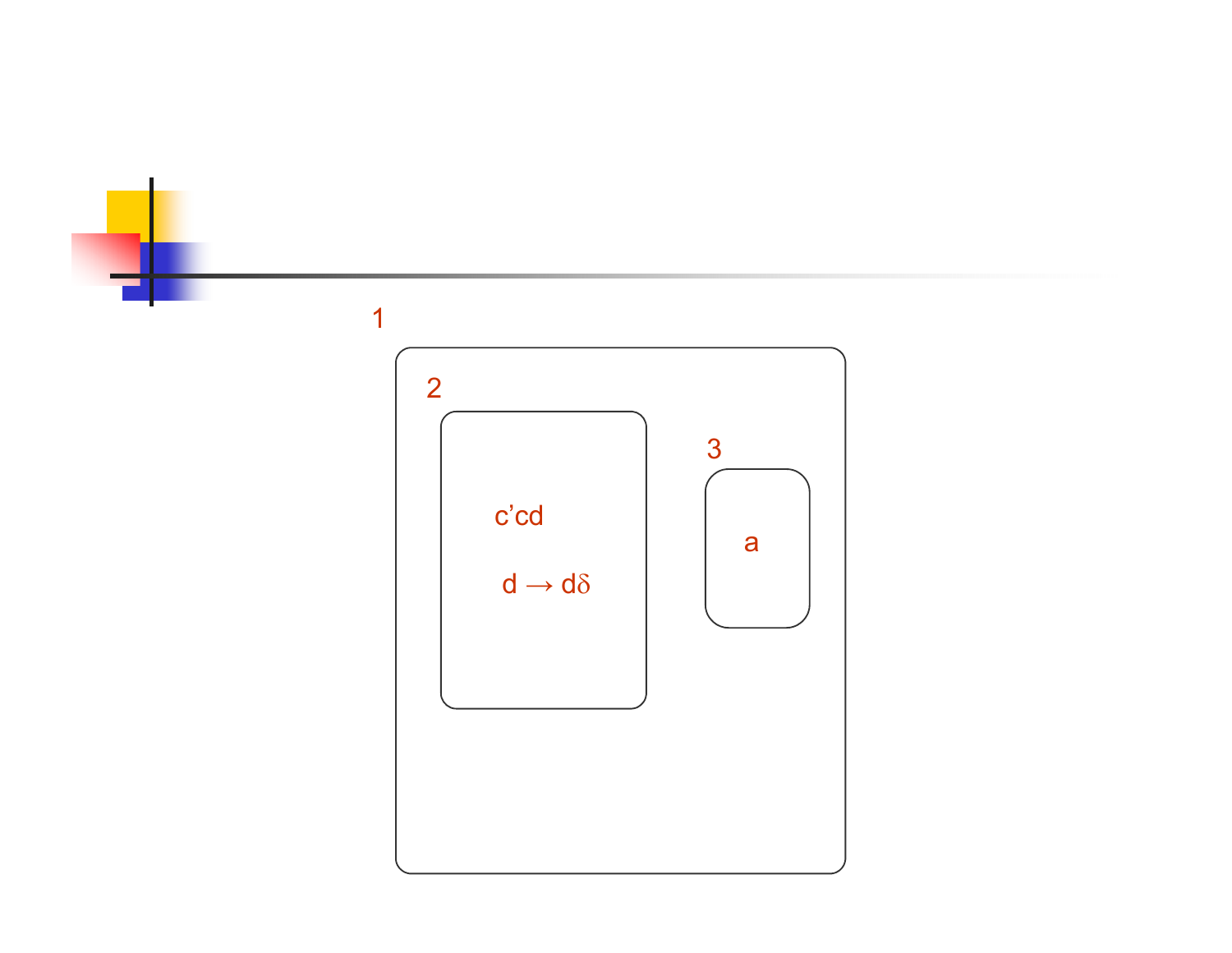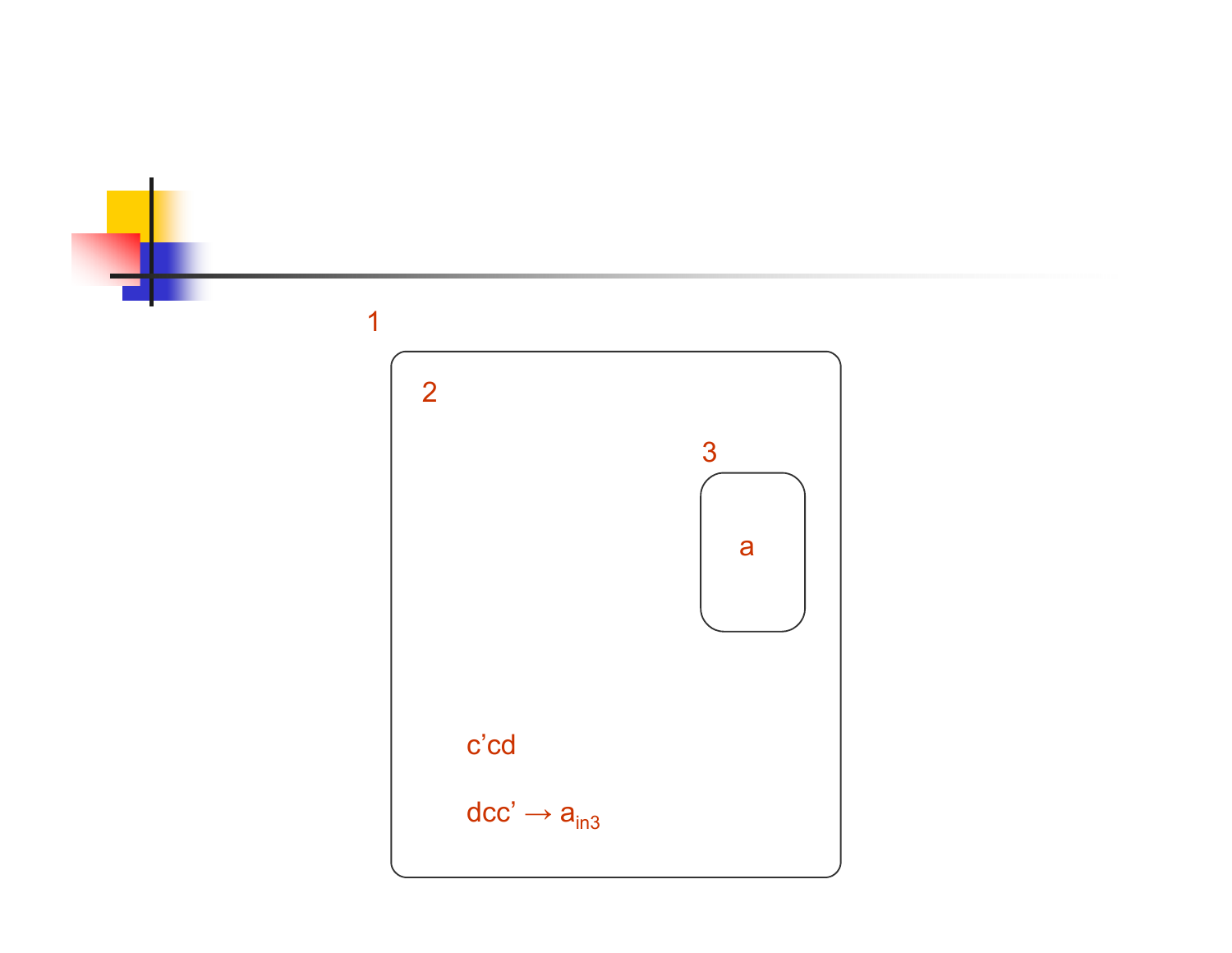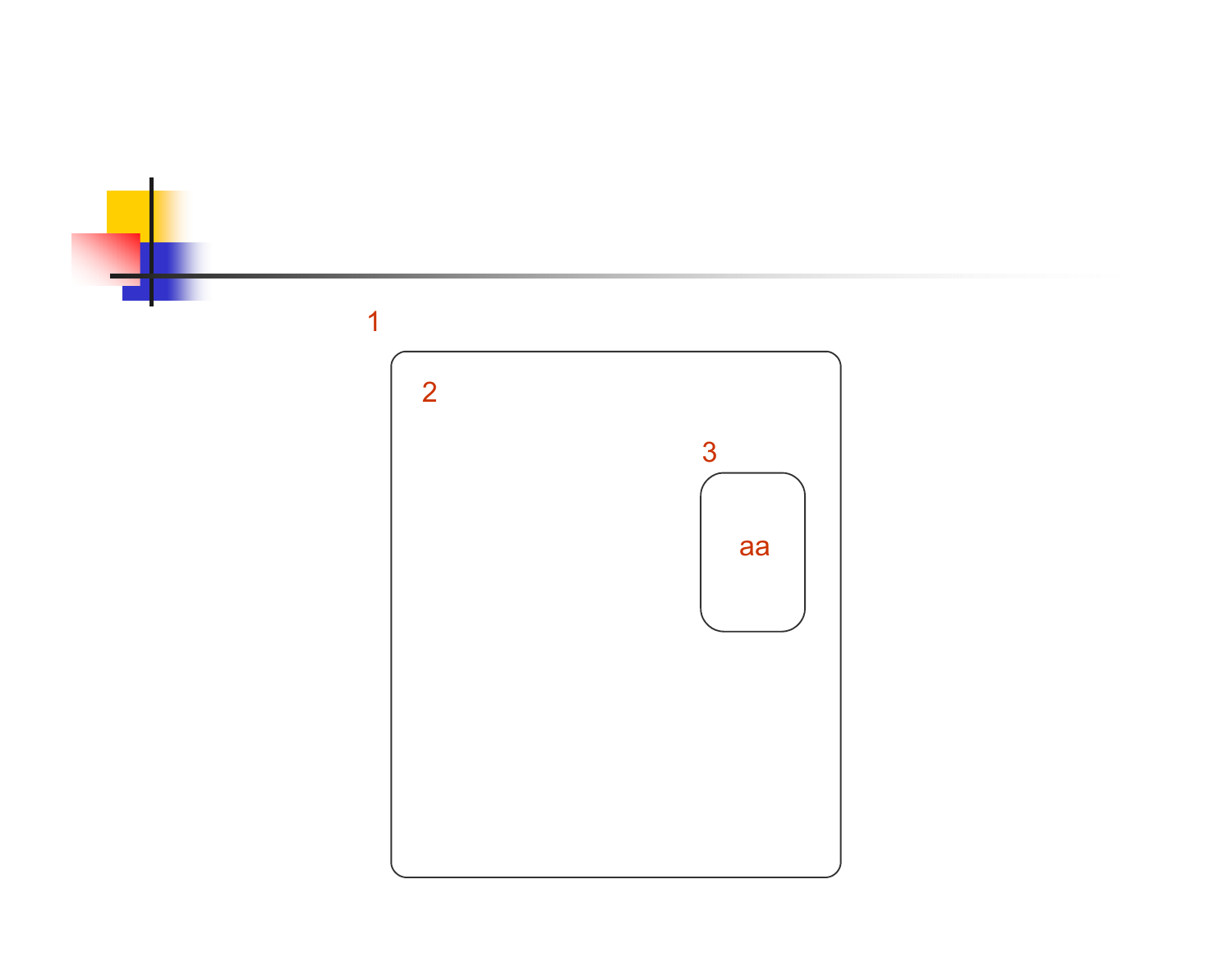P system generating the Dyck set

$$
\pi_4 = (\{a,b\}, \{a,b\}, \phi, \left[\begin{matrix}1\\1\end{matrix}\right], a, (R_1, \phi), \infty),
$$
  
\n
$$
R_1 = \{a \rightarrow aa_{out}b, a \rightarrow a, b \rightarrow b, a \rightarrow a_{out}b, b \rightarrow b_{out}\},
$$

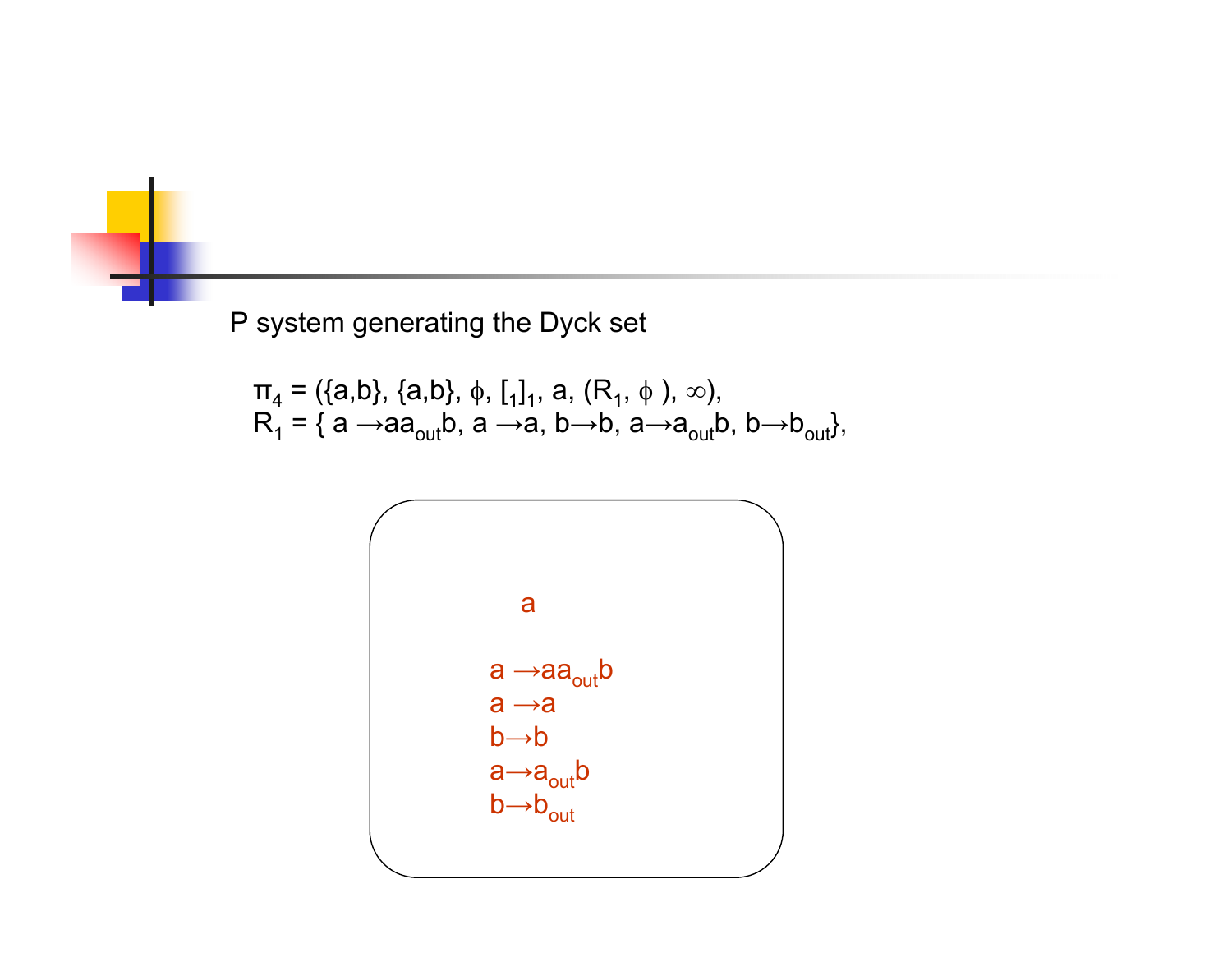

m.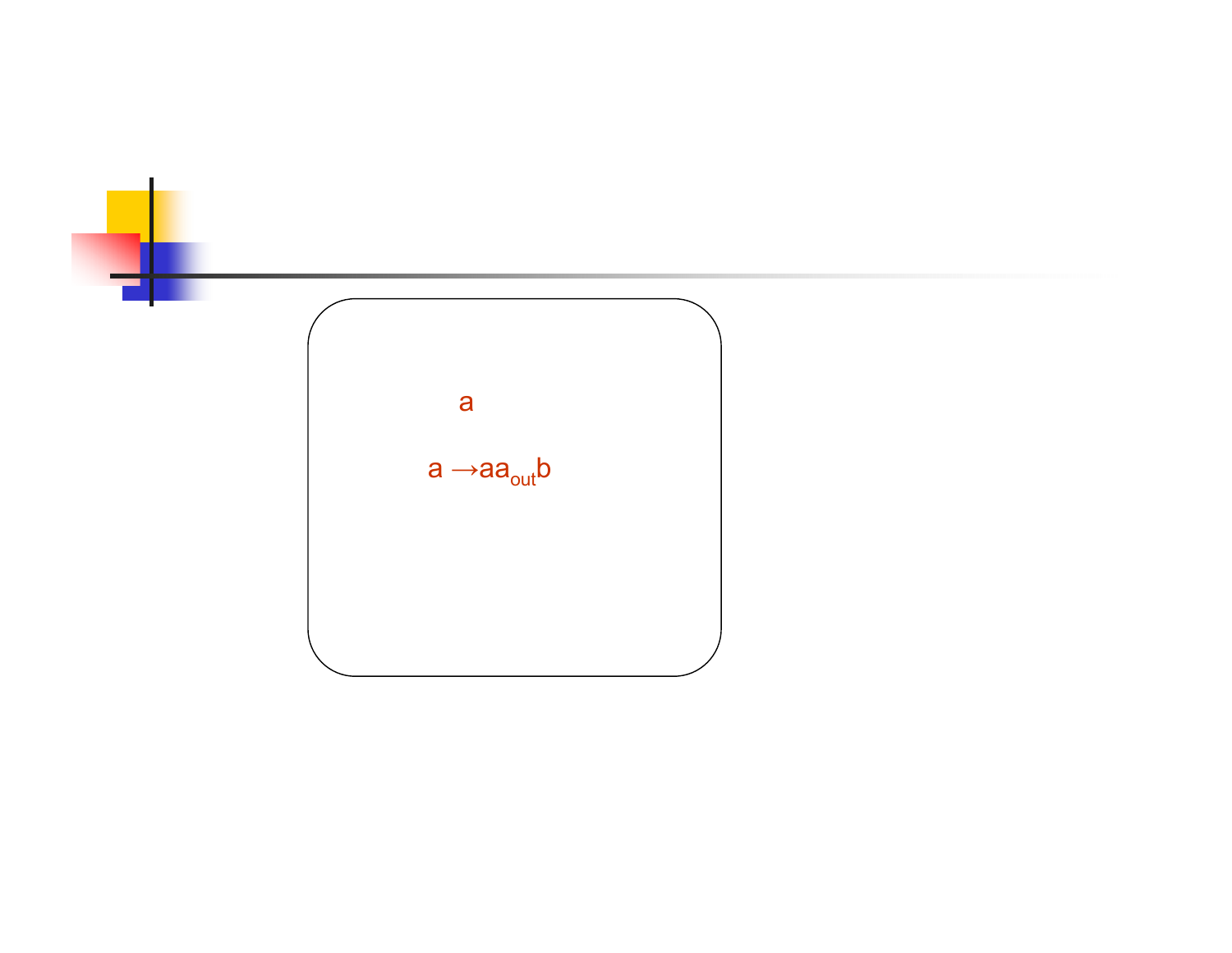

m,

 $\mathsf{a}$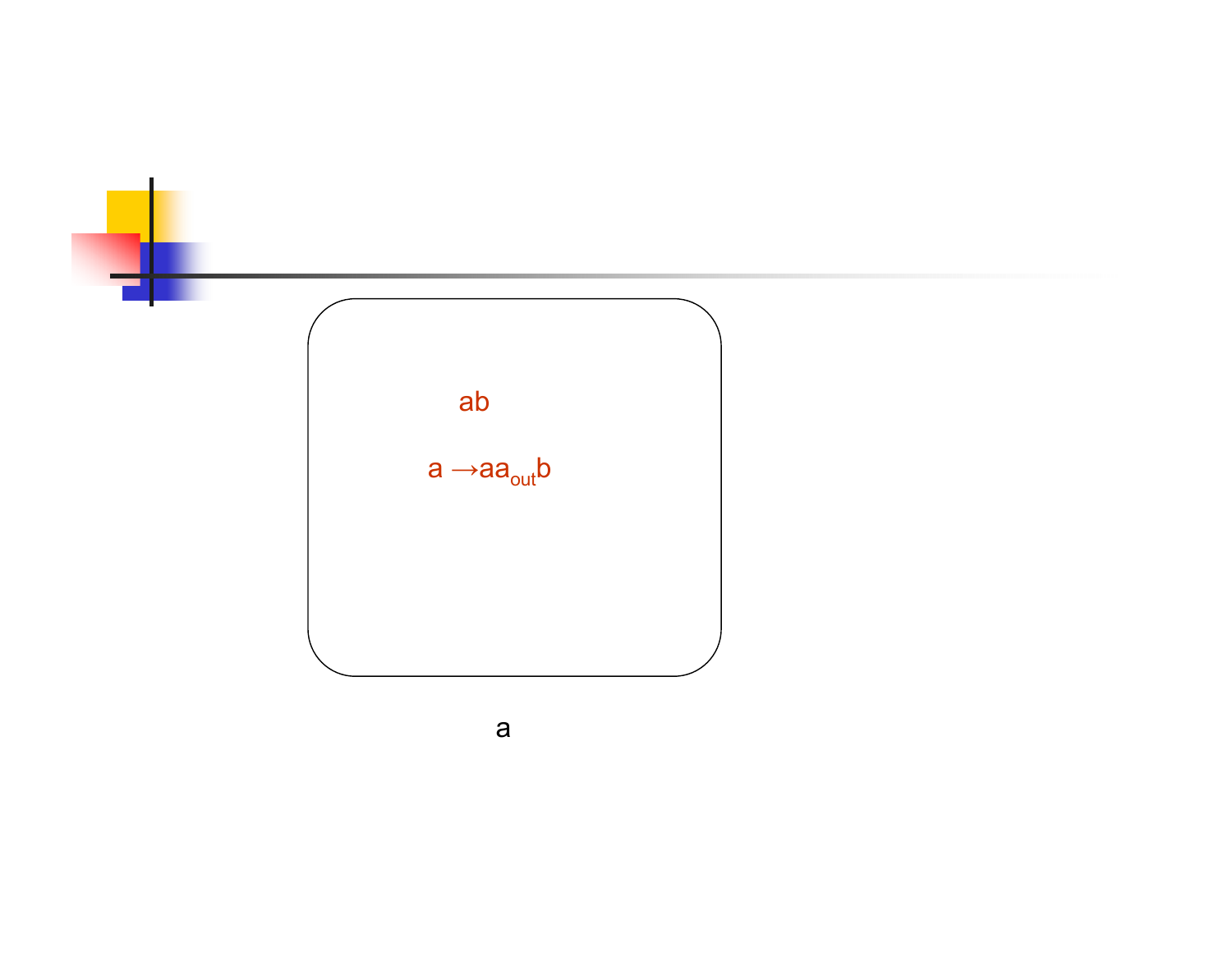

 $\blacklozenge$ 

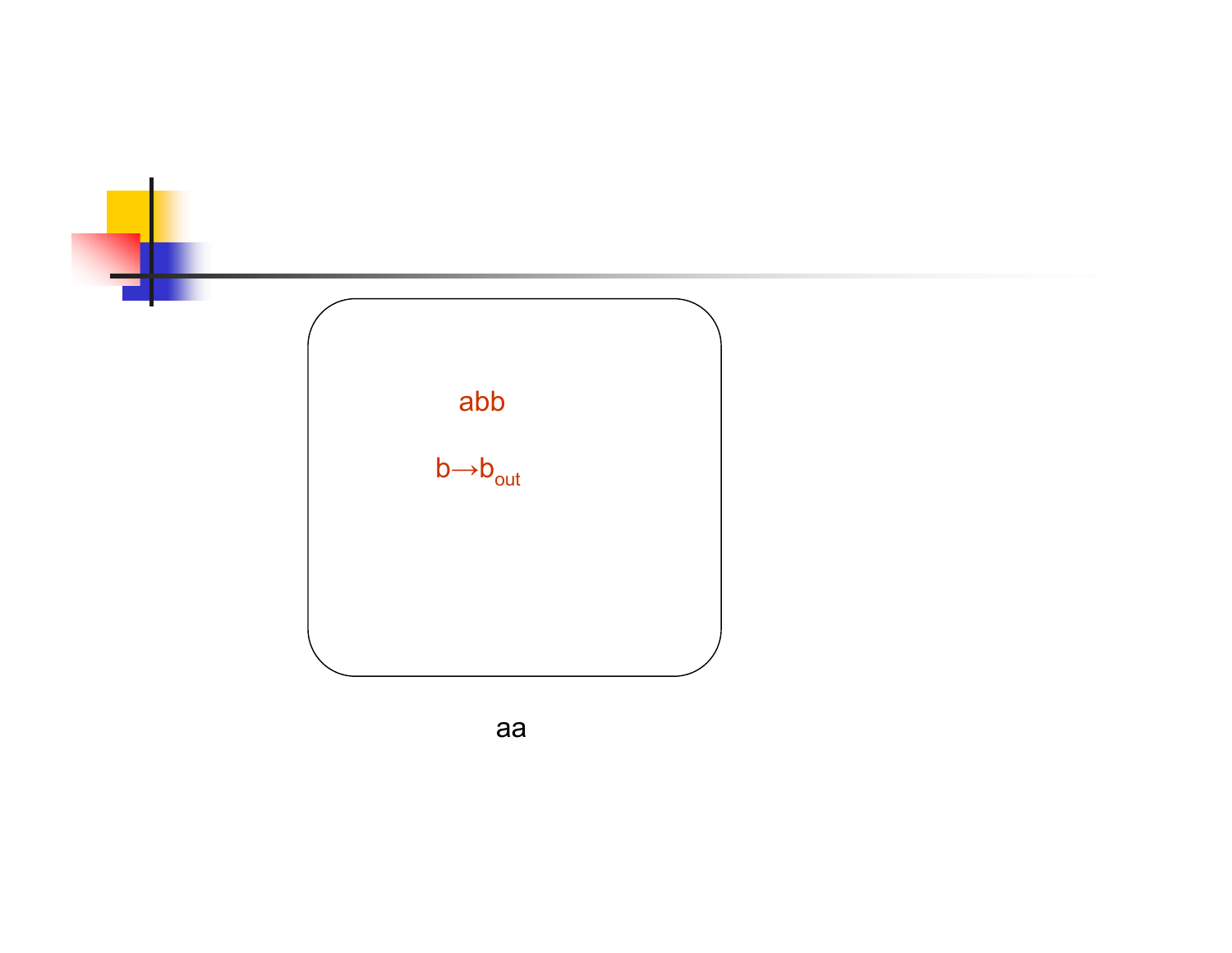

 $\blacklozenge$ 

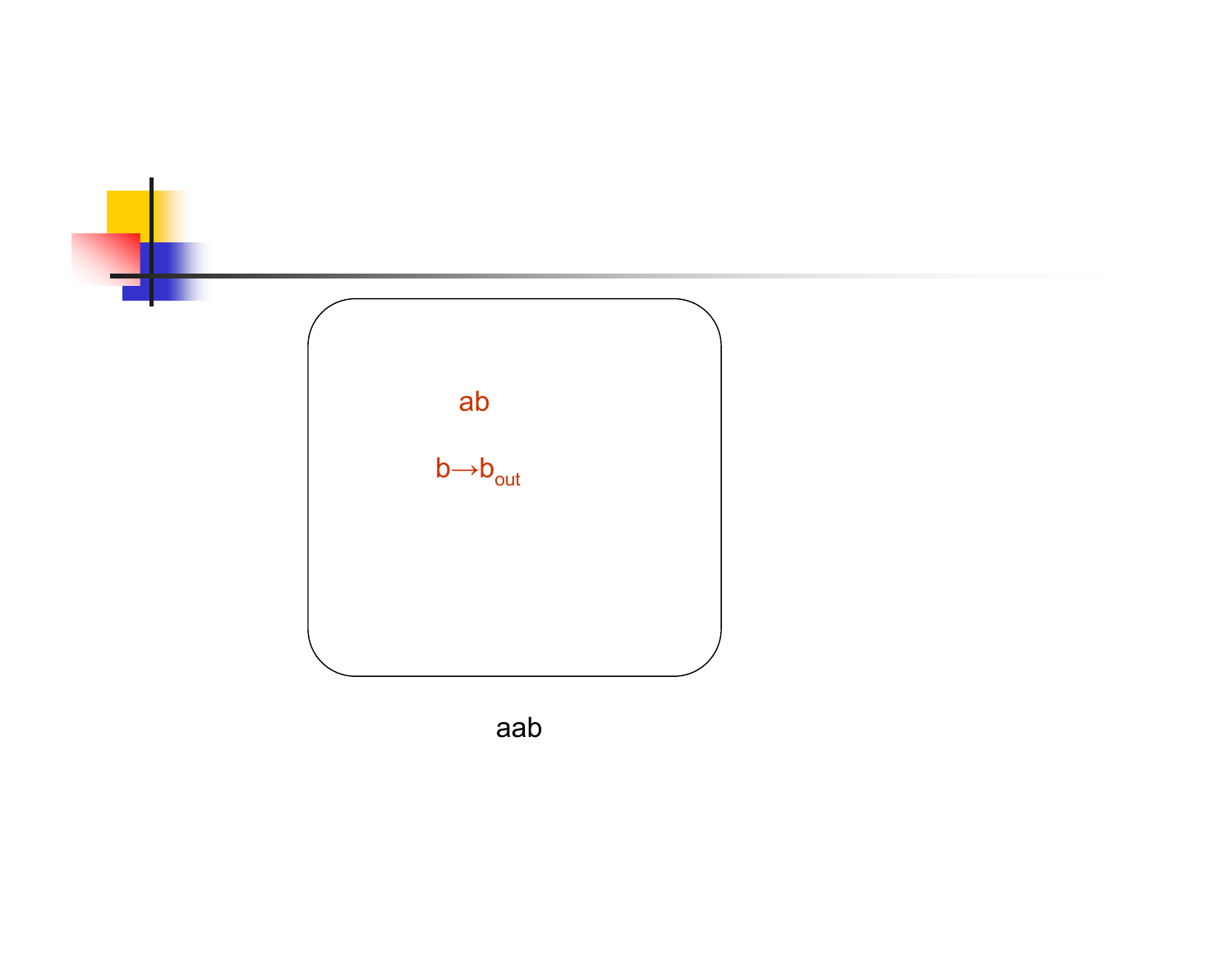

.

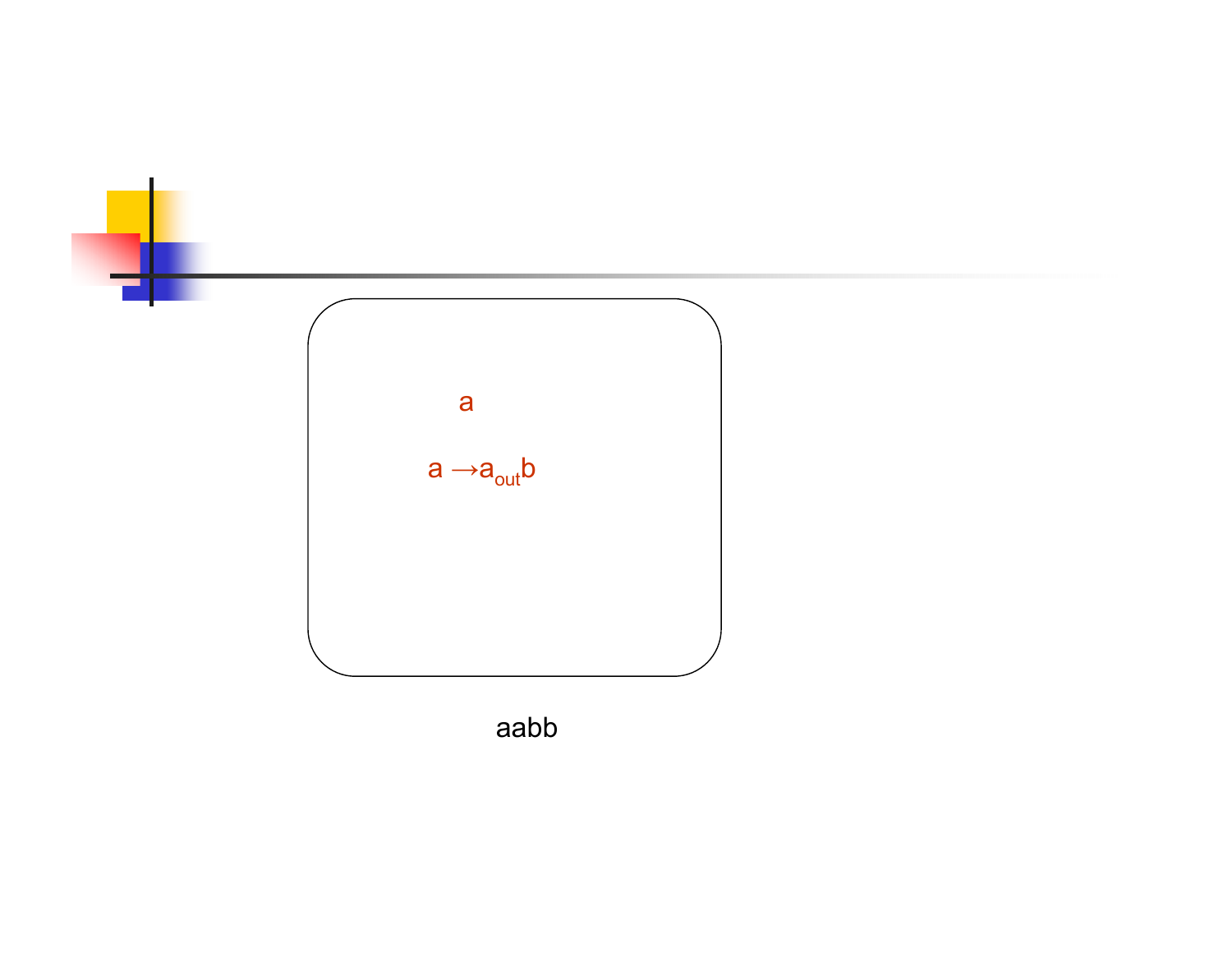

o i

aabba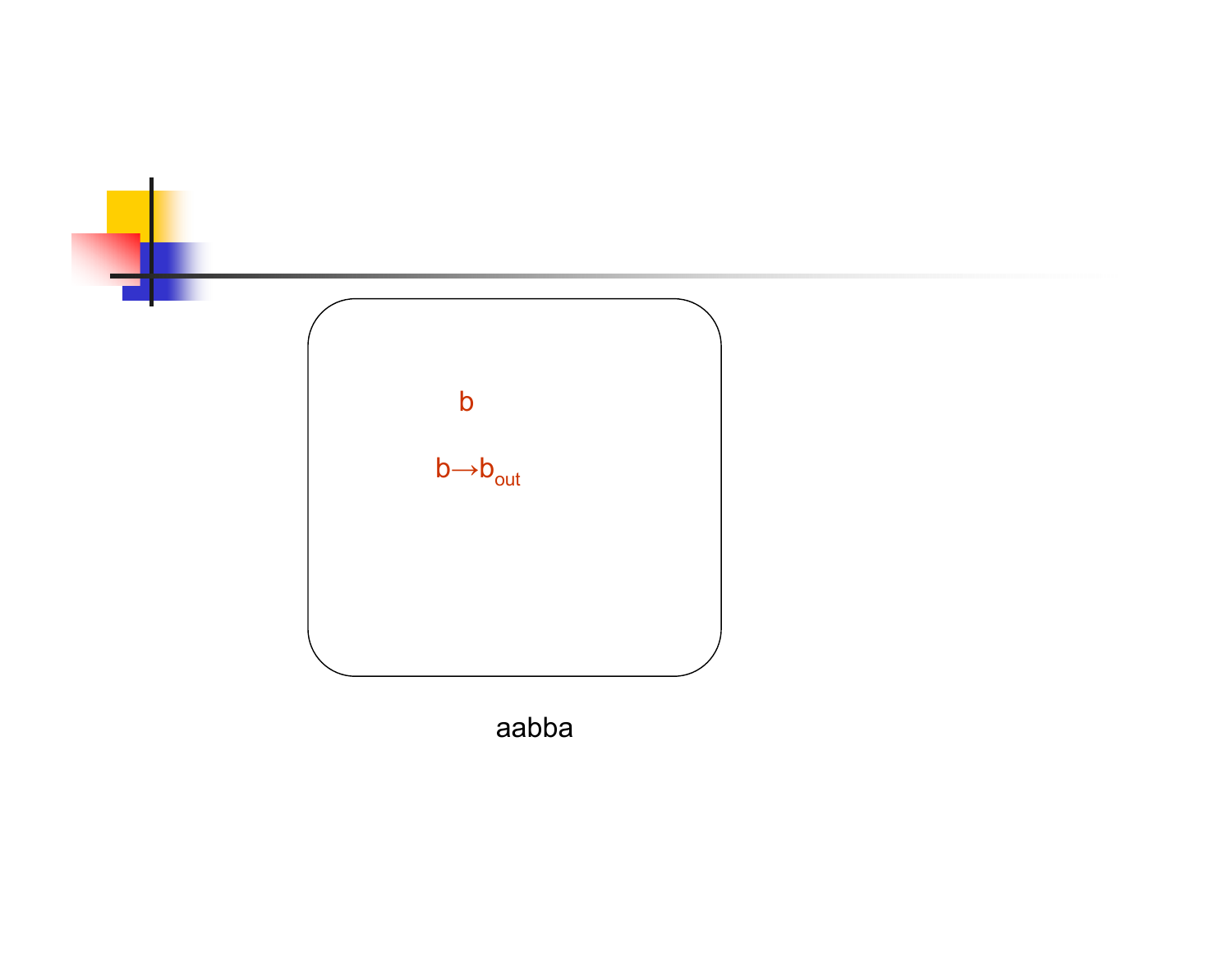

aabbab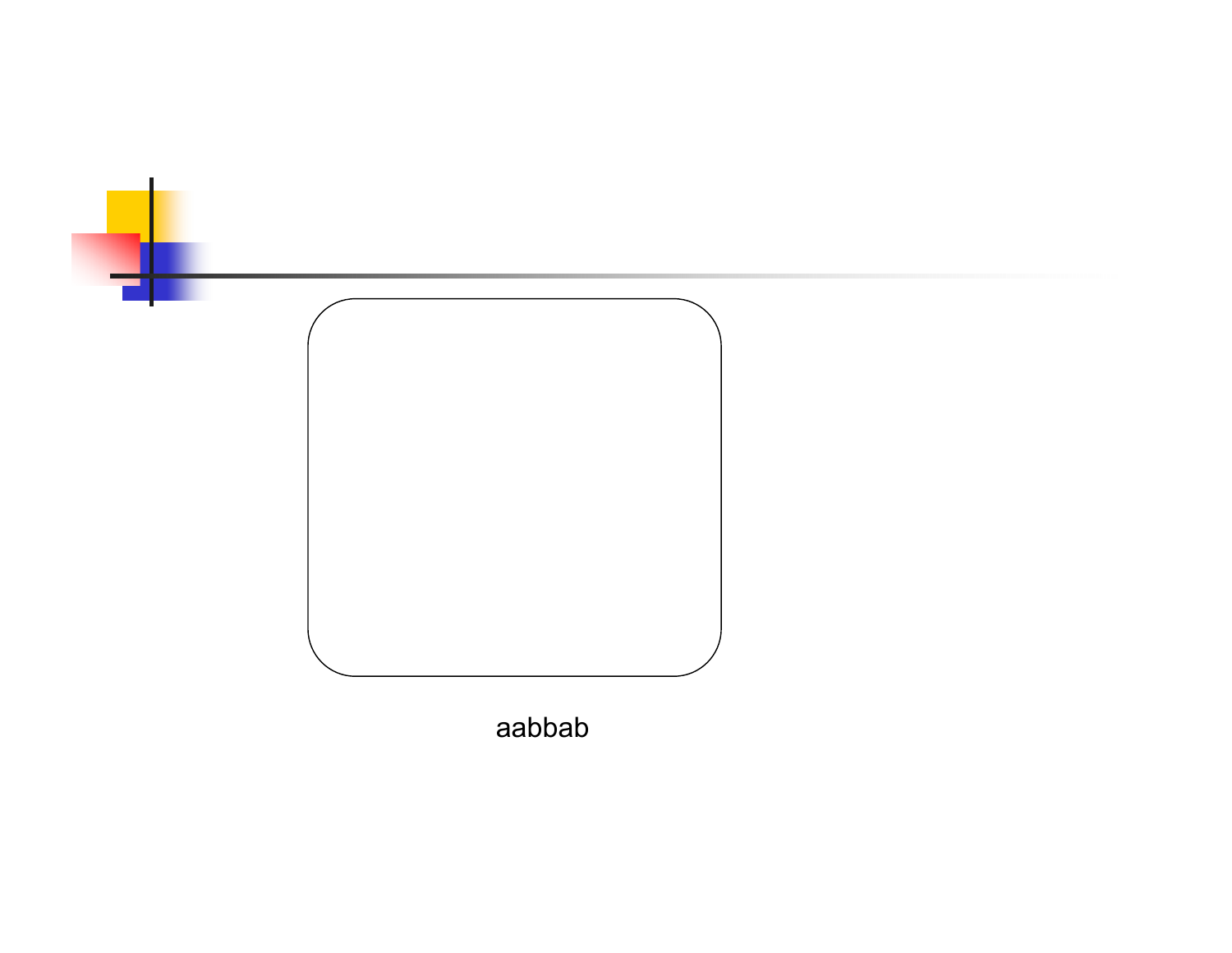Solving SAT problem:

Let us consider a propositional formula

with  $\gamma$  =  $\,$   $\mathsf{C}_{\,1} \wedge$   $\,$   $\mathsf{C}_{\,2} \wedge ... \wedge$   $\, \mathsf{C}_{\mathsf{m}{\it r}}$  $\textsf{C}_\textsf{i}$ = y<sub>i,1</sub> $\lor\ ... \lor$  y<sub>i,pi</sub>, for some m  $\geq 1$ ,  $p_i \geq 1$ , and  $y_{i,j} \in \{x_{k'} \sim x_k | 1 \leq k \leq n\}$ , for each 1 ≤ l ≤ m, 1 ≤ j ≤ p<sub>i</sub>.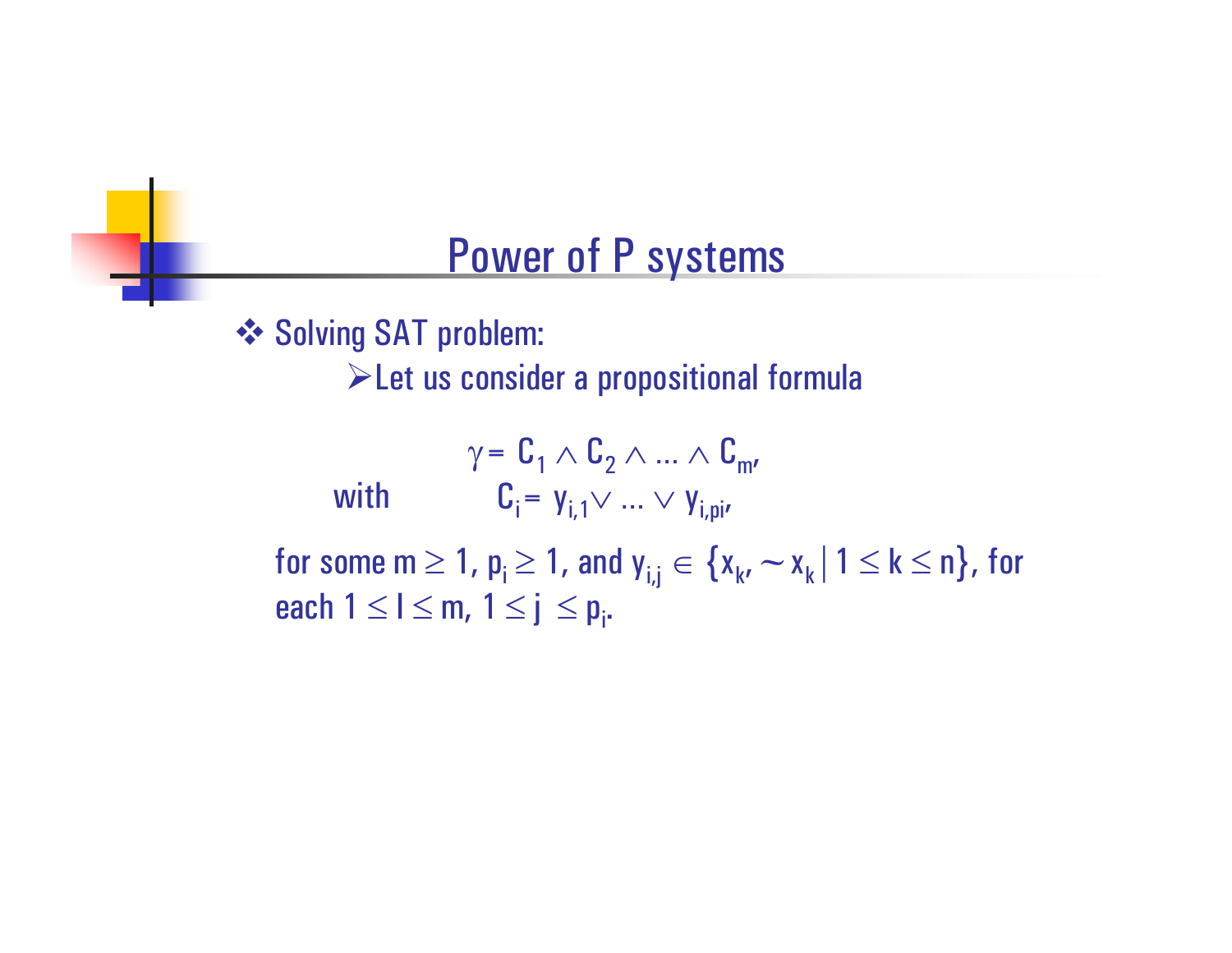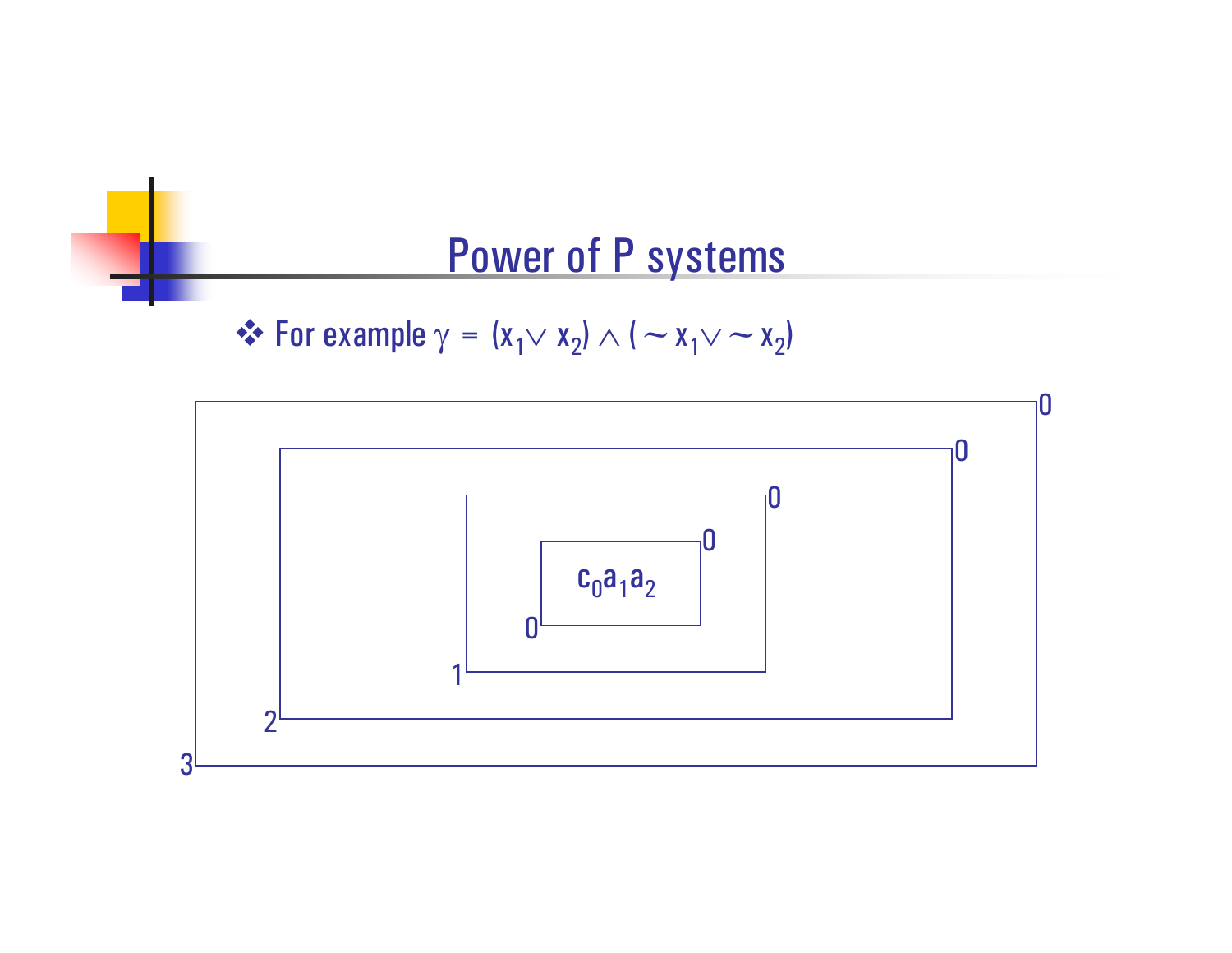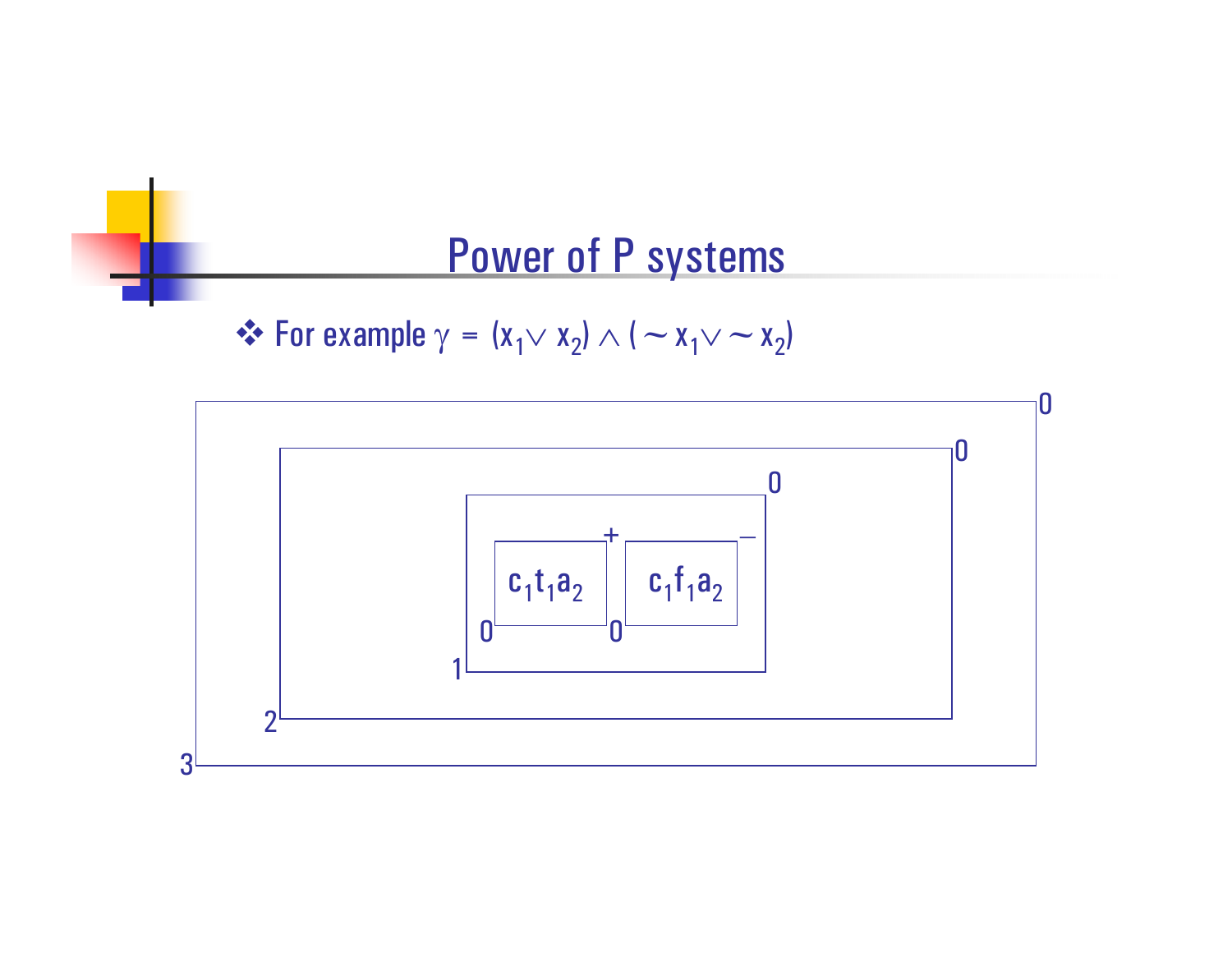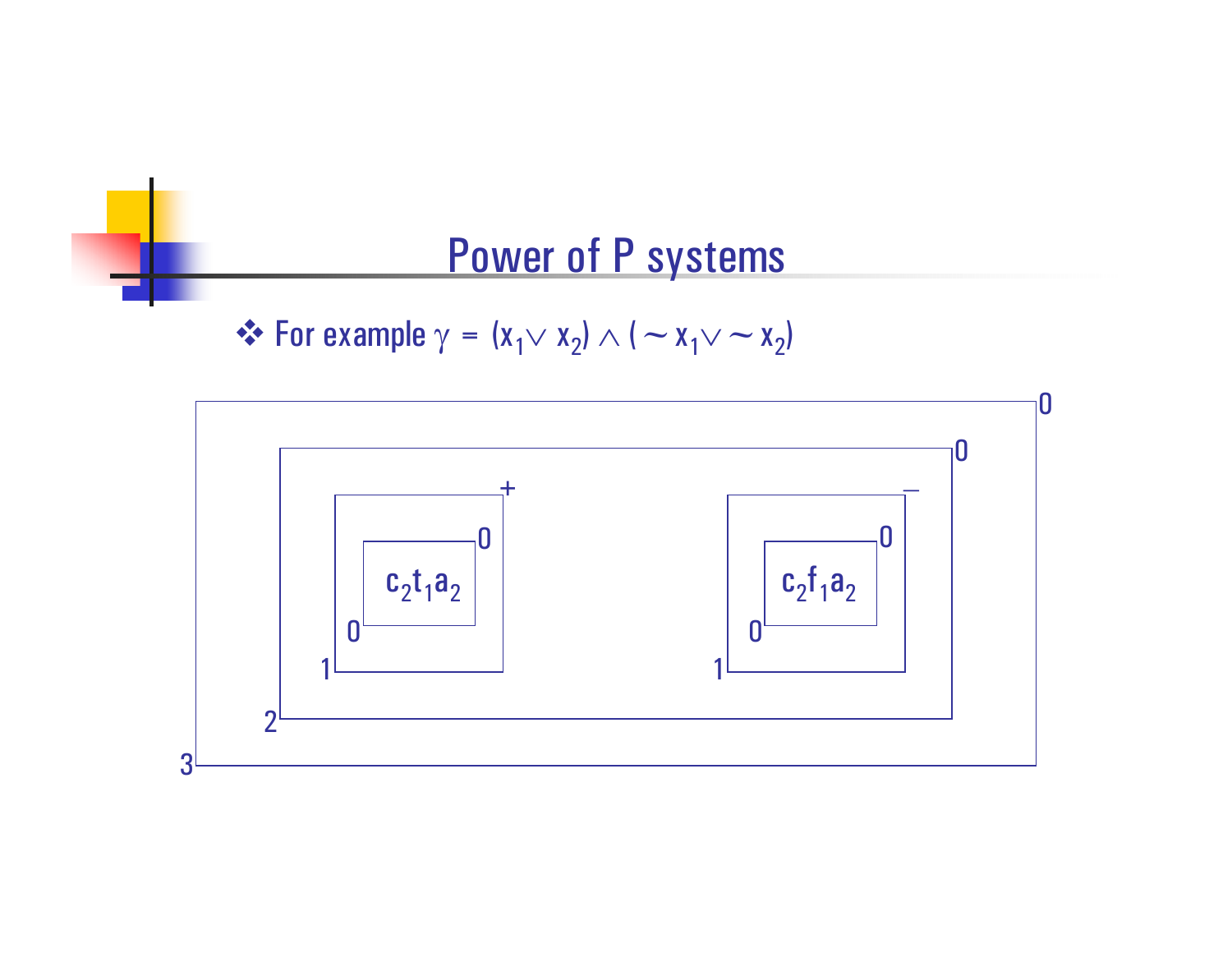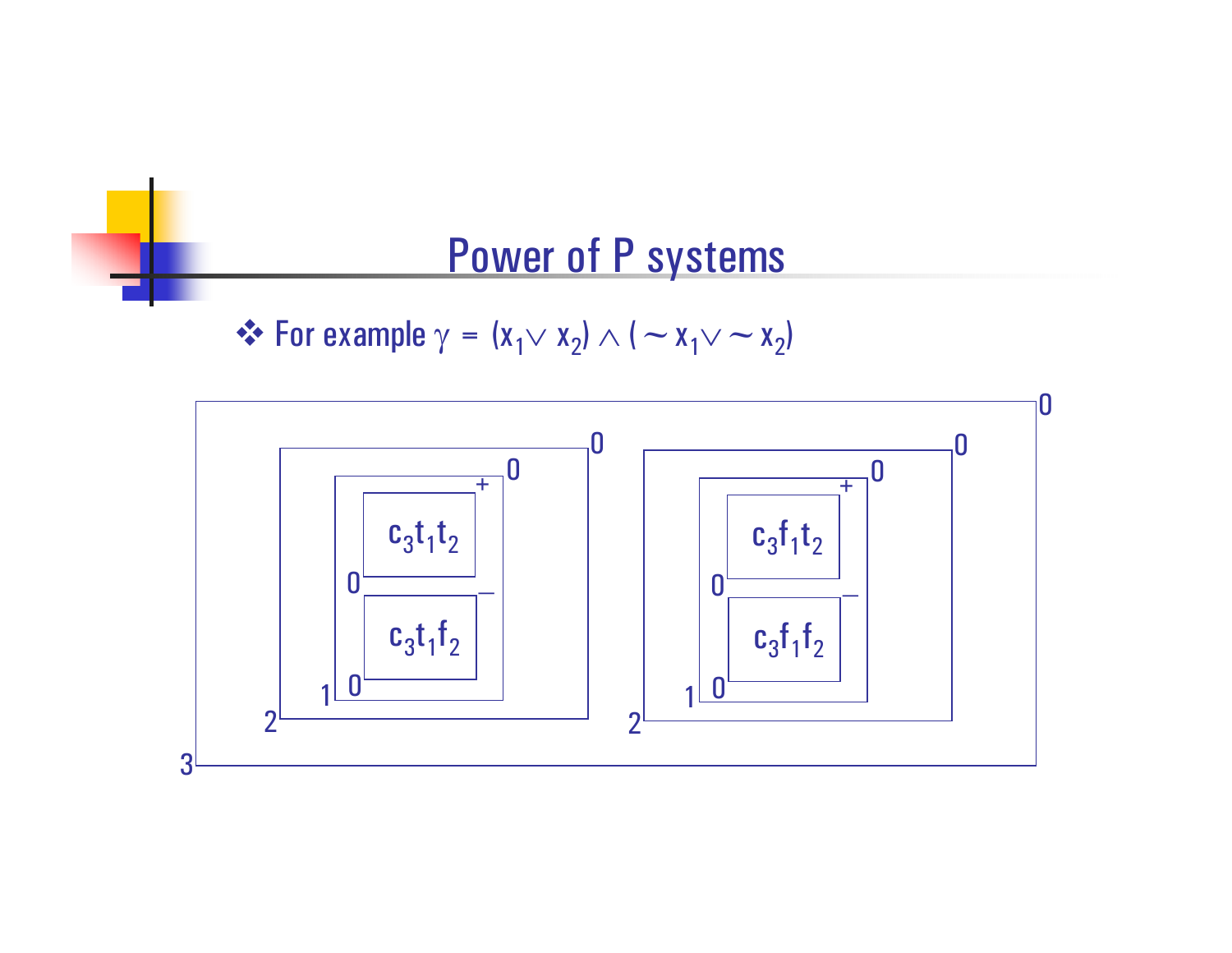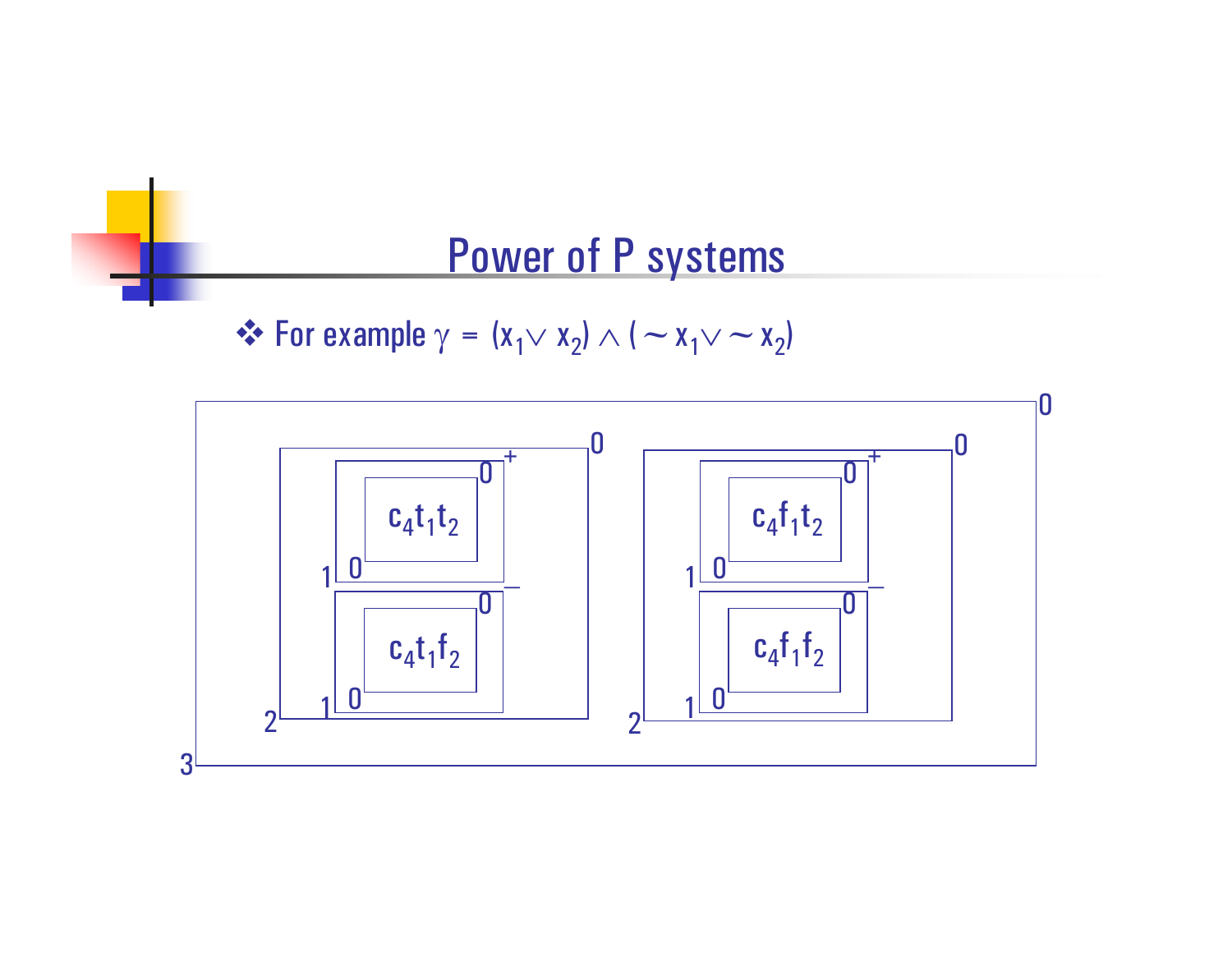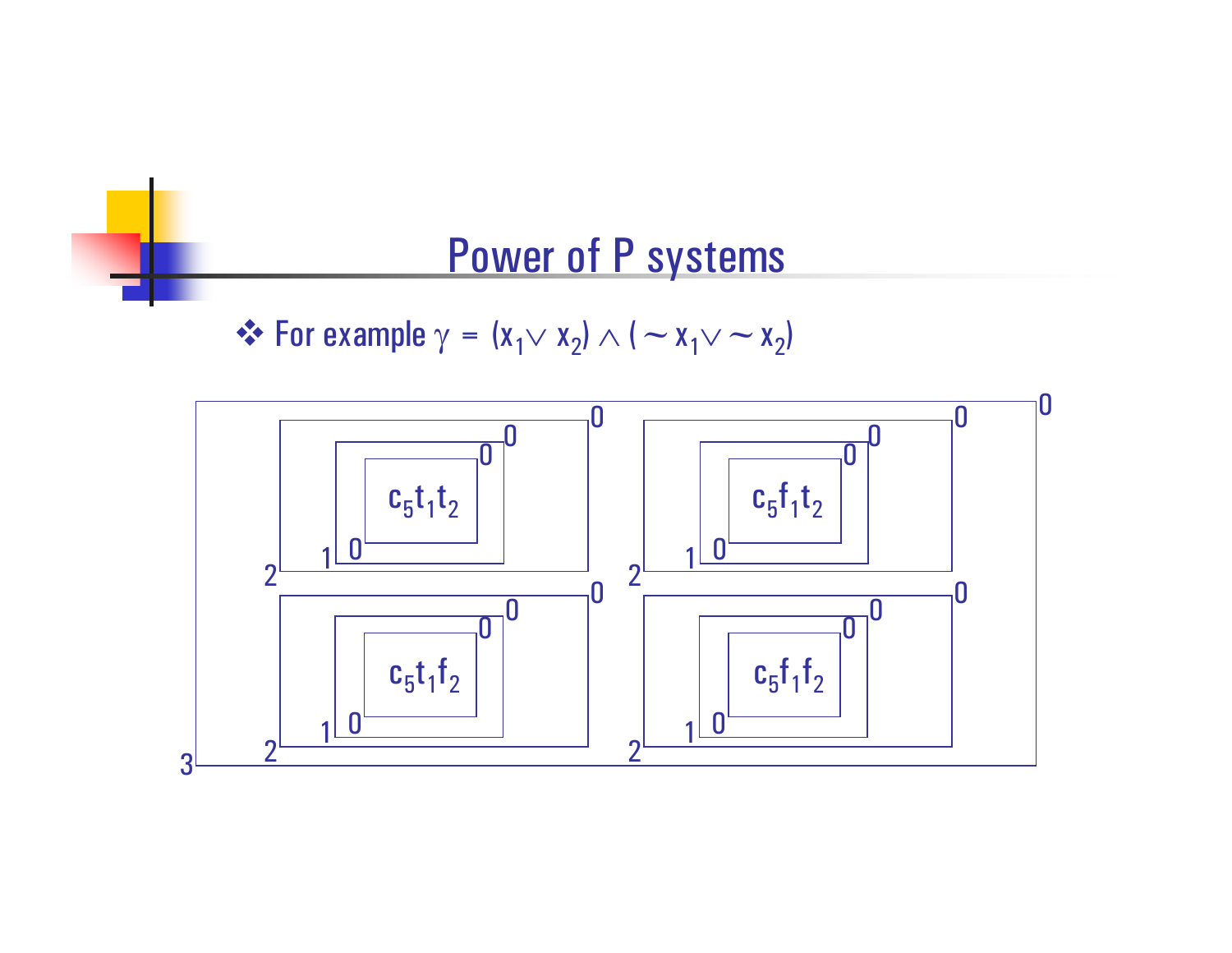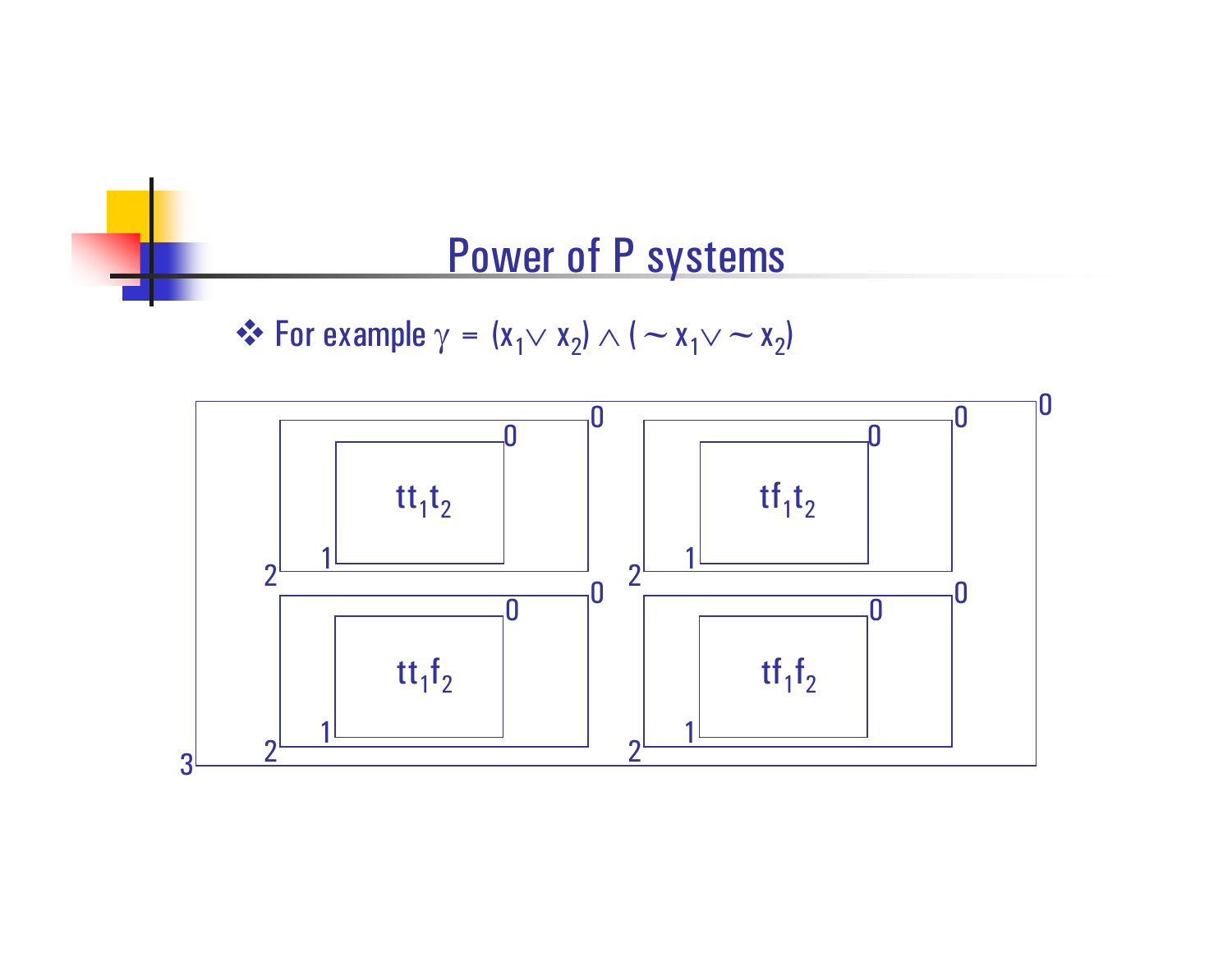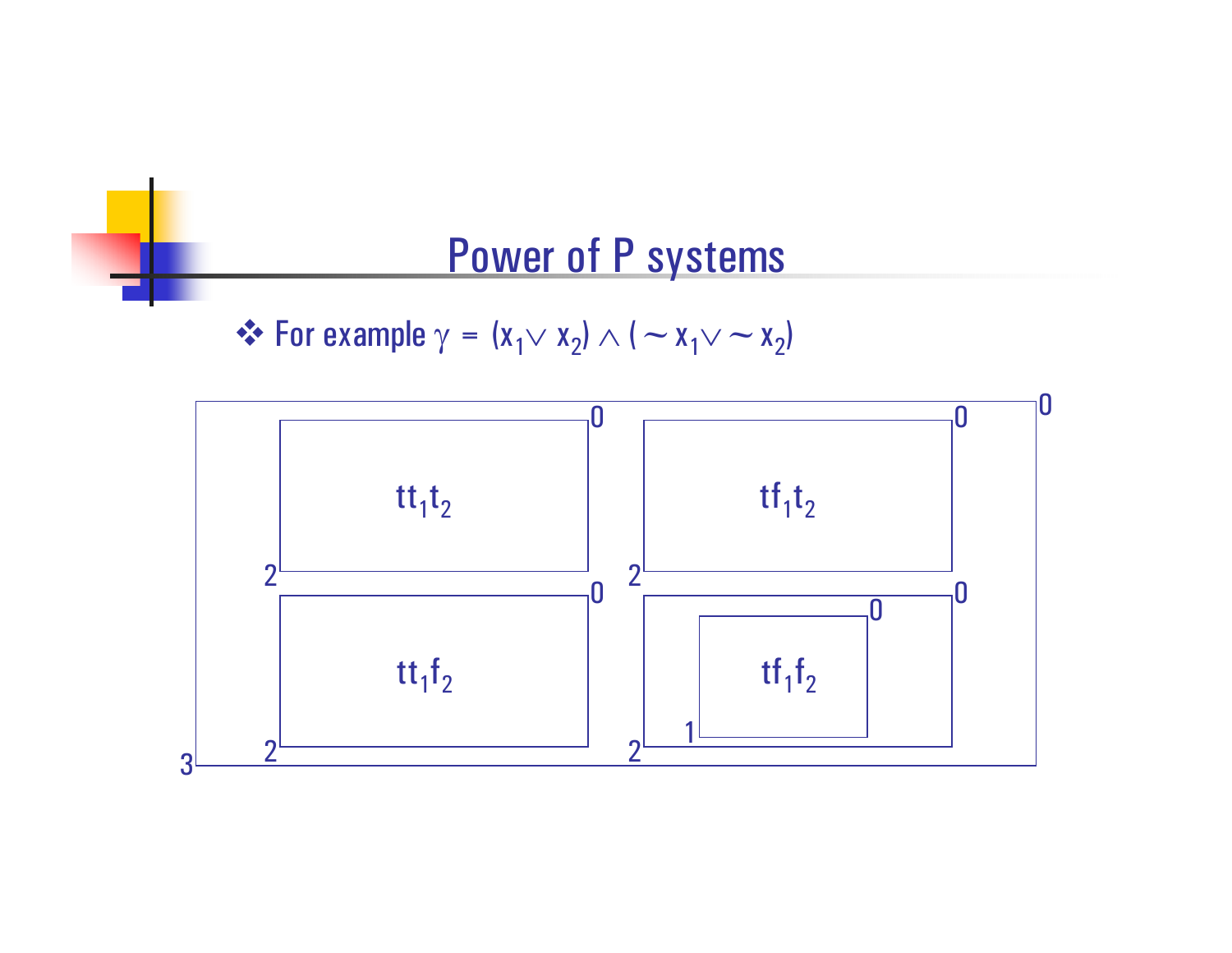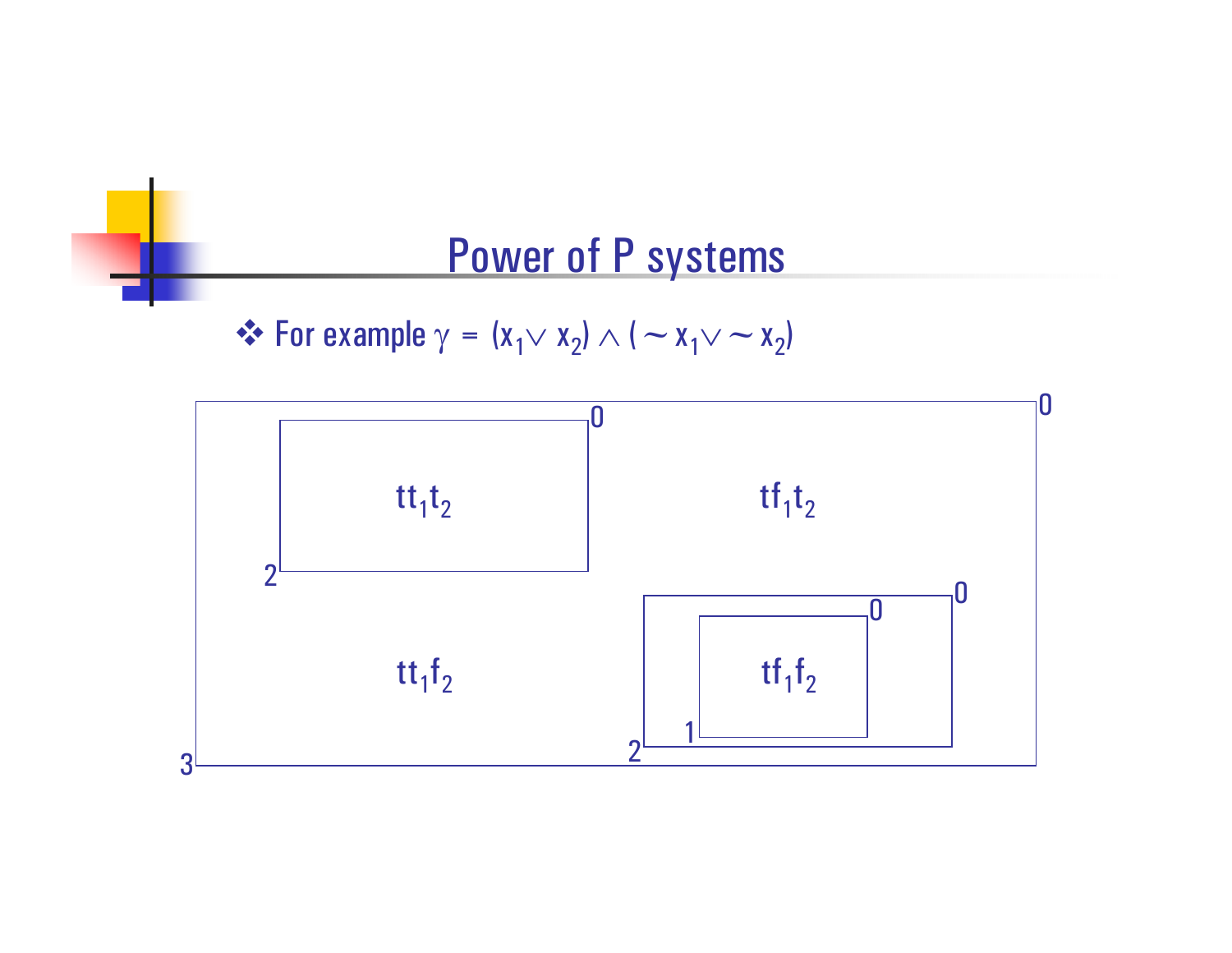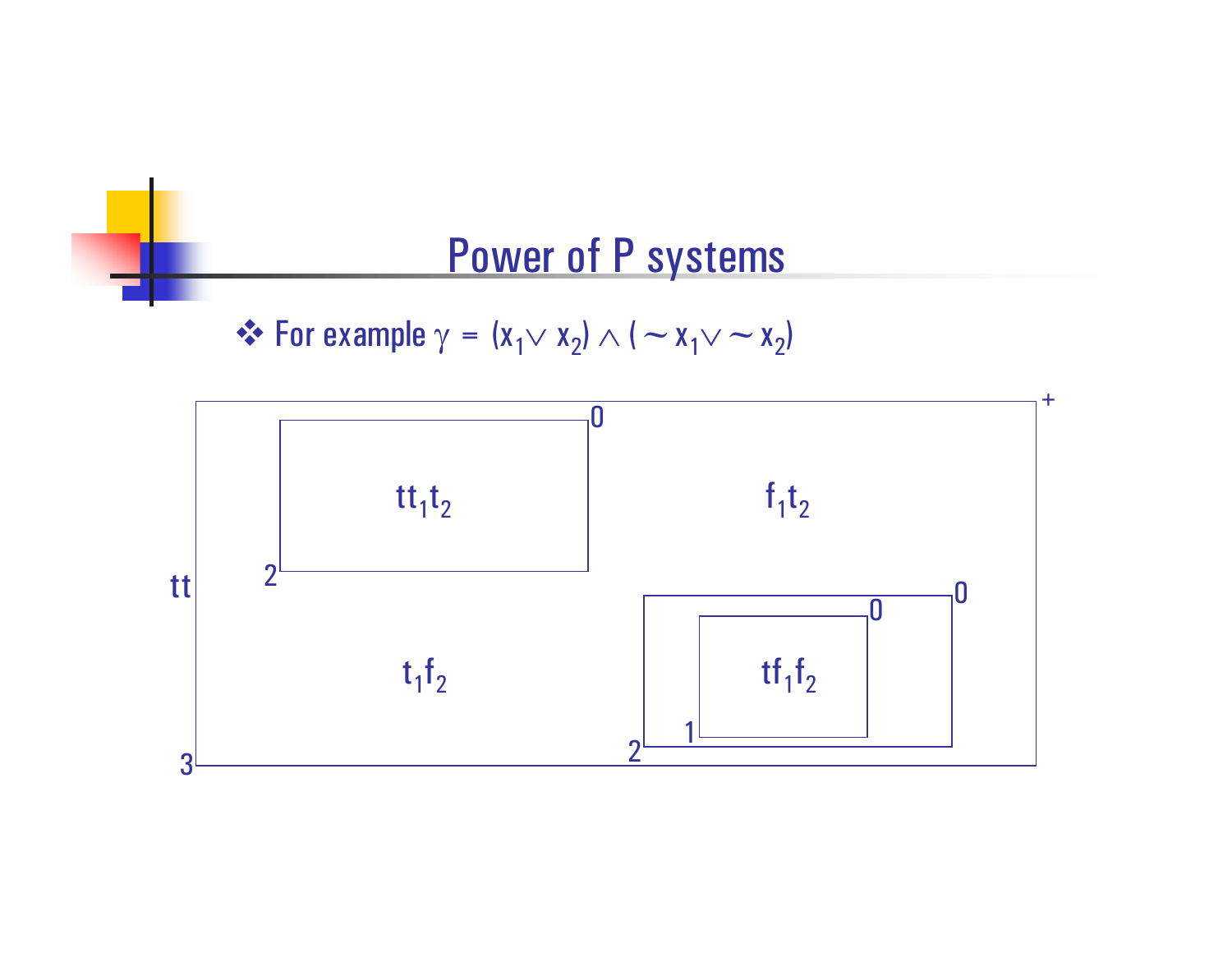### **Other Aspects**

- **<sup>❖</sup> Additional features add any power?**
- **<sup>❖</sup> Generalized notion for normal forms**
- **<sup>◆</sup>** Finding the descriptional complexity
- Contextual processing of string-objects
- Capturing the non-deterministic nature
- As accepting devices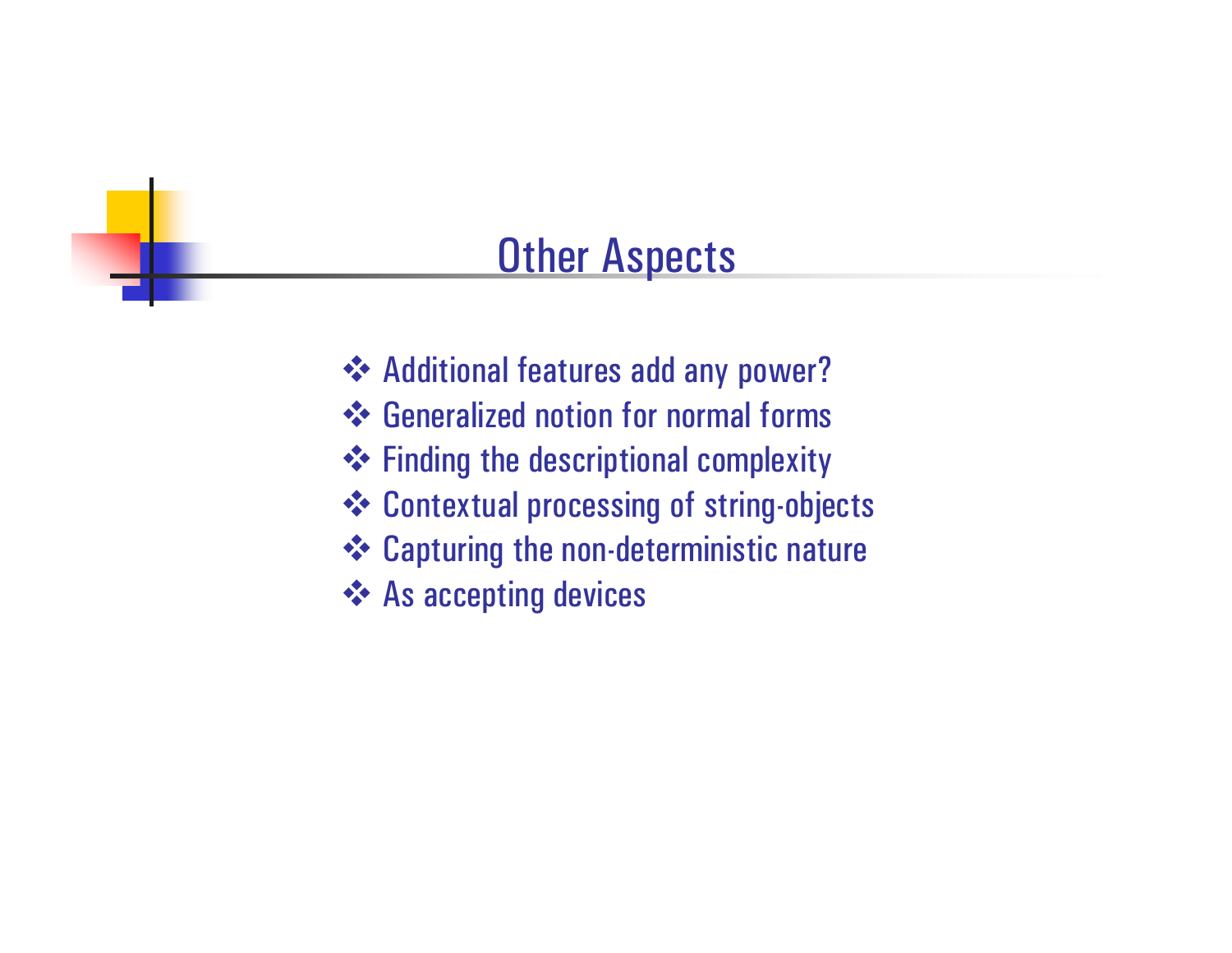Tissue P systems (or) Neural-like P systems

- **Since cells live together and are associated** with tissues and organs, inter-cellular communication becomes an essential feature.
- This communication is done through the protein channels established among the membranes of the neighboring cells.
- Tissue P systems (in short tP systems) are also motivated from the way neurons cooperate.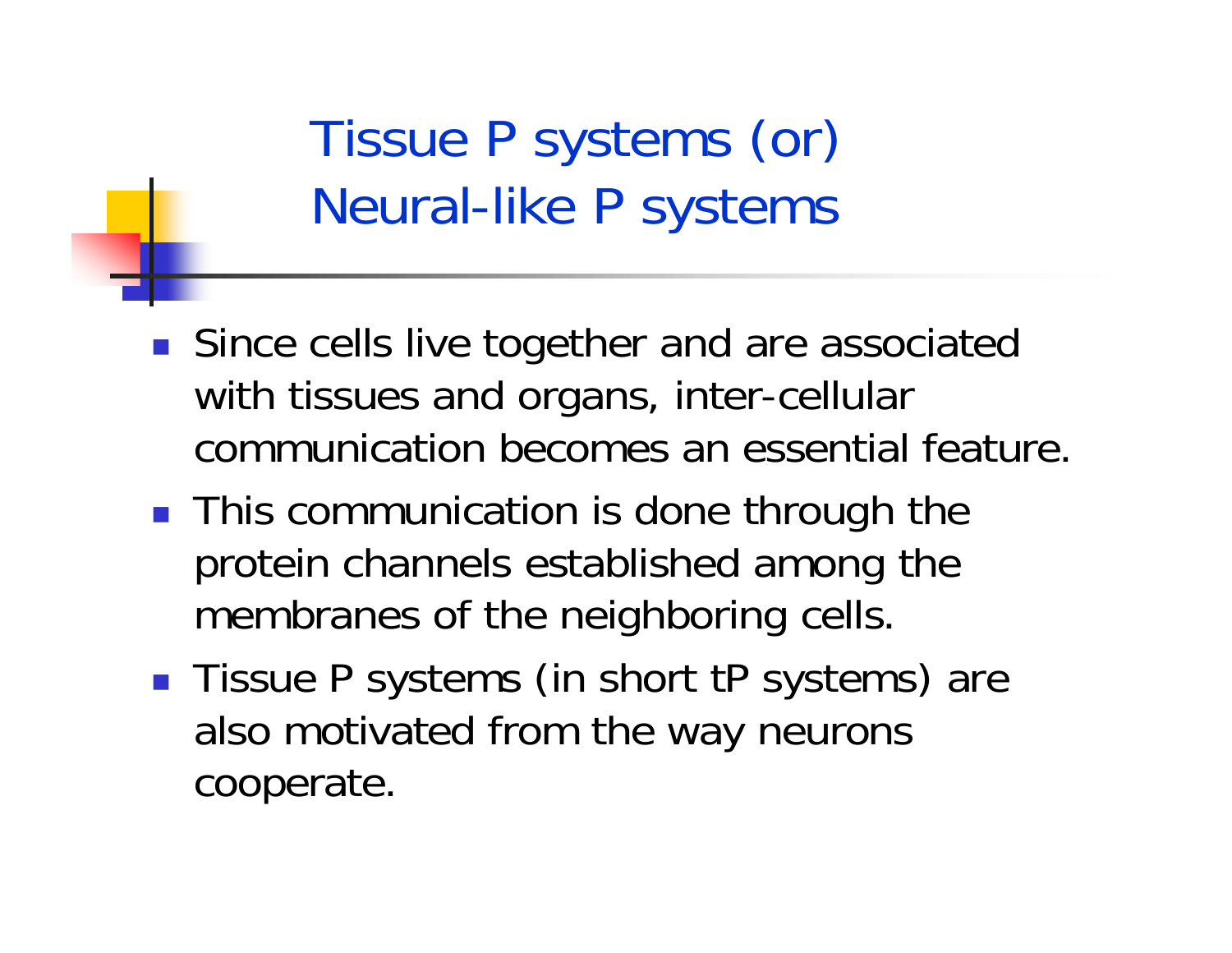# Biological Motivation

- A neuron has a body containing a nucleus; their membranes are prolonged by two classes of fibres: *dendrites, axon*
- Neurons process impulses in the complex net established by *synapses*.
- A synapse is a contact between an end bulb of a neuron and the dendrites of another neuron.
- The synthesis of an impulse and its transmission to adjacent neurons are done according to certain *states* of the neuron.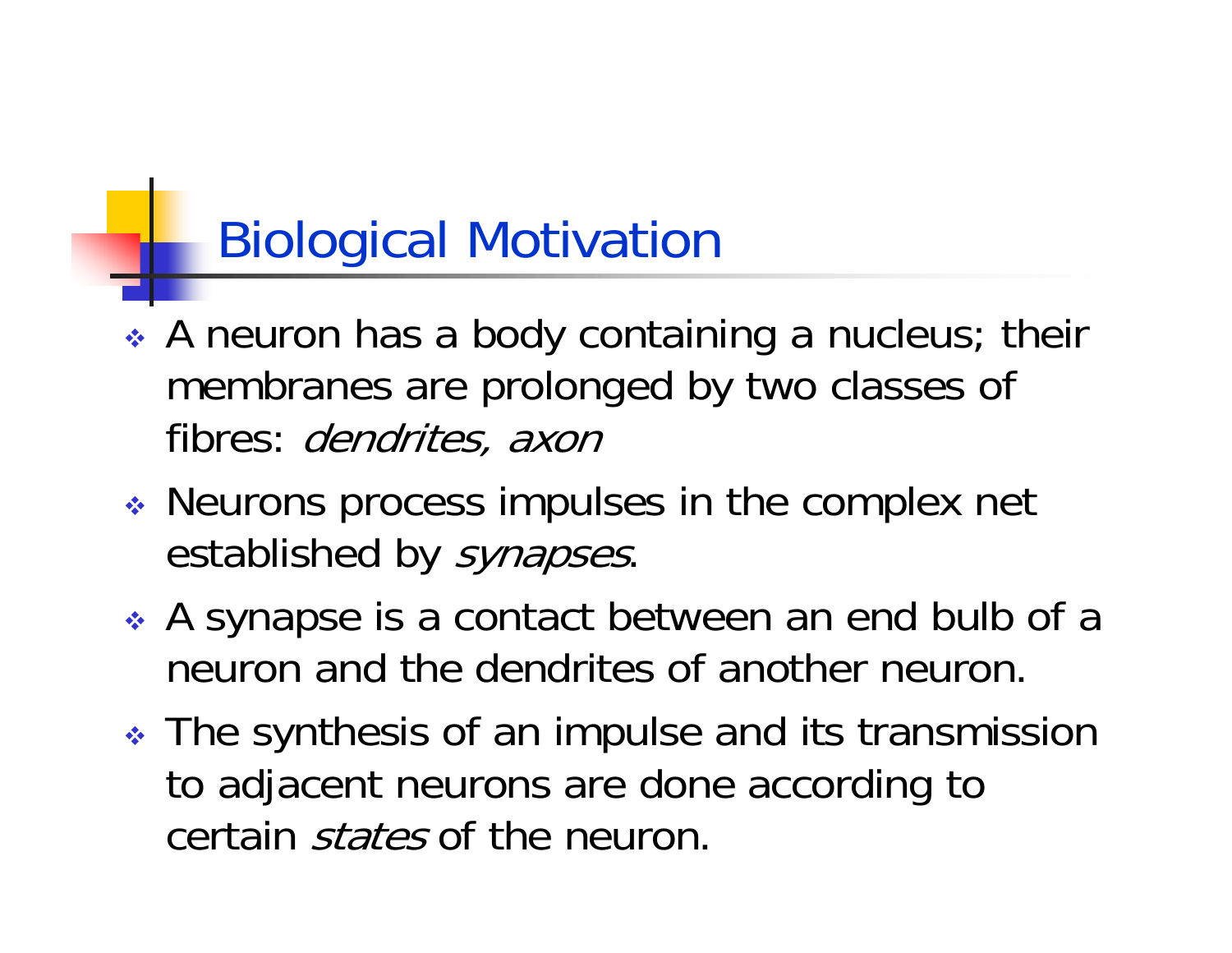# Definition: Neural-like P systems

- tP- systems is a construct
	- $\pi$  = ( O,T,  $\sigma_1$  ,  $\sigma_2$  , ..., $\sigma_n$  , syn, i<sub>out</sub> ) where syn  $\subseteq$  {1,...,m} X {1,...,m}.

$$
\sigma_i = (Q_i, S_{i,0}, W_{i,0}, R_i)
$$

R<sub>i</sub> is a finite set of rules of the form sx $\rightarrow$ s'y or sx $\rightarrow$ s' (y, tar) where s, s' $\in$ Q<sub>i</sub>, x,y  $\in$ O\*, tar {go, out}.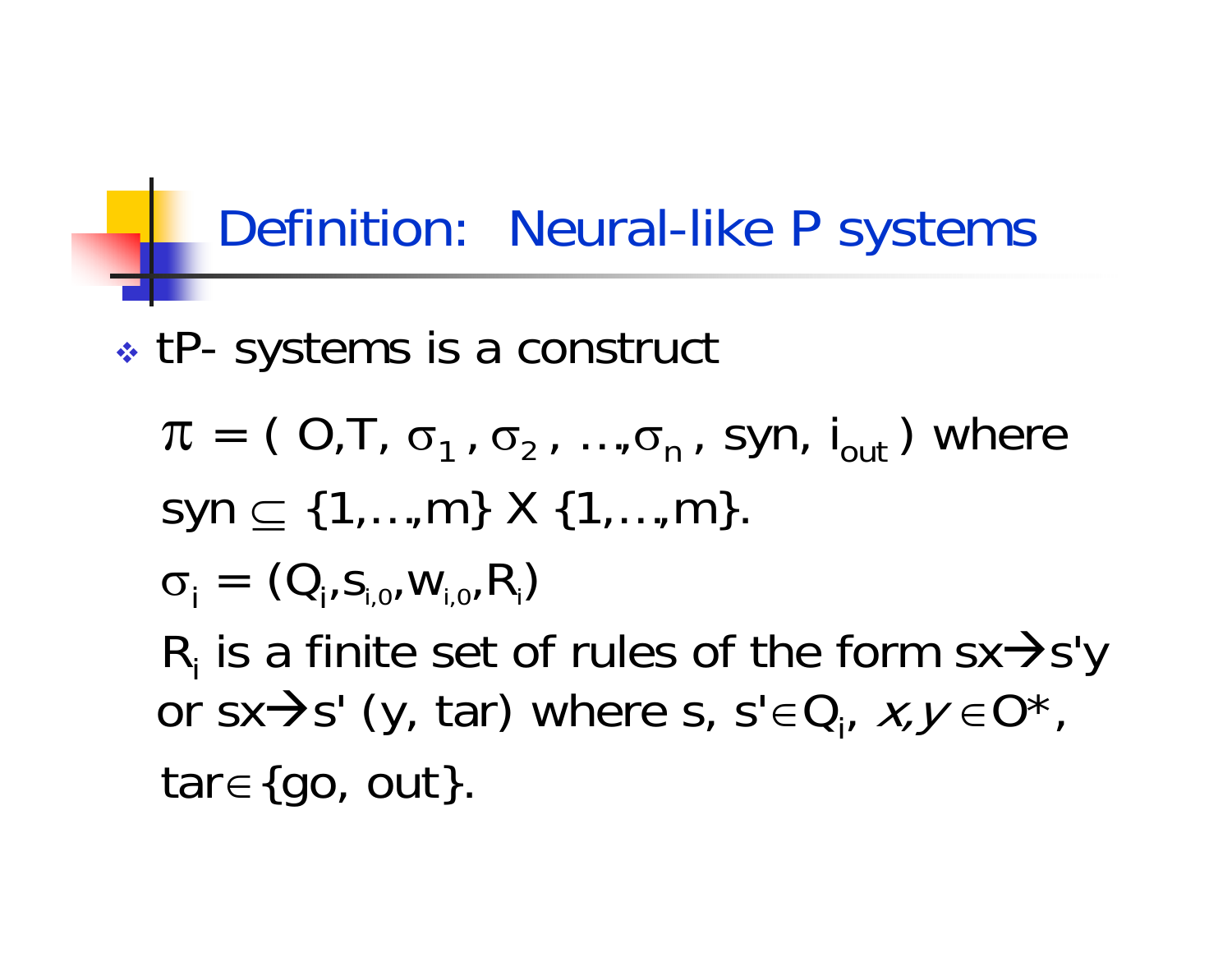# Definition: Neural-like P systems

For s, s'  $\in$   $\mathsf{Q}_\mathsf{i}$  ,  $\mathsf{x} \in$  0\* ,  $\mathsf{y} \in$  0\* , we write

$$
sx = \sum_{min} s'y \text{ iff } sw \rightarrow s'w' \in P_i, w \subseteq x, \text{ and } y = (x-w) \cup w';
$$
\n
$$
sx = \sum_{par} s'y \text{ iff } sw \rightarrow s'w' \in Pi, w^k \subseteq x, w^{k+1} \subseteq x, \text{ with } y = (x-w^k) \cup w'^k;
$$
\n
$$
\text{for some } k \ge 1 \text{ and } y = (x-w^k) \cup w'^k;
$$

$$
sx = \sum_{max} s'y \text{ iff } sw_1 \rightarrow s'w'_1, \ldots, sw_k \rightarrow s'w'_k \in P_i, k \ge 1, \text{ such that}
$$
  

$$
w_1 \ldots w_k \subseteq x, y = (x-w_1 \ldots w_k) \cup w'_1 \ldots w'_k,
$$
  
and there is no sw  $\rightarrow s'w' \in P_i$  such that

 $\boldsymbol{W}_1$  . . .  $\boldsymbol{W}_\textsf{k} \boldsymbol{W} \subseteq X$ .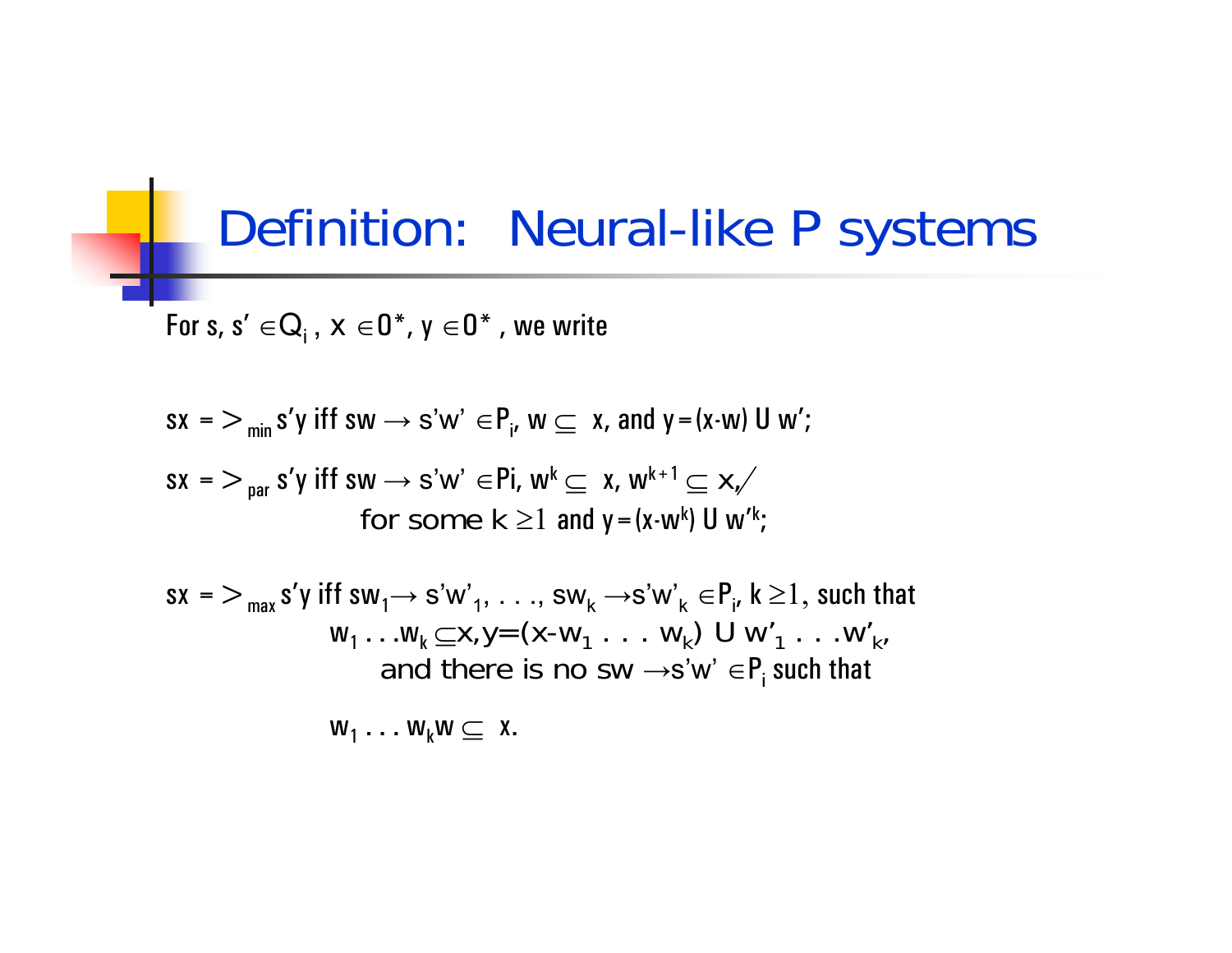# Transmitting the symbols

- Three transmitting modes are possible replication: each symbol a, for (a,go) appearing in w', is sent to each of the cells  $\sigma_{\rm j}$  such that (i,j)  $\,$  $\in$  syn;
	- one: all symbols a appearing in w' in the form (a,go) are sent to one of the cells  $\sigma_{\rm j}$  such that (i,j)  $\in$  syn, nondeterministically chosen; spread: the symbols a appearing in w' in the form (a,go) are nondeterministically distributed among the cells  $\sigma_{\rm j}$  such that (i,j)  $\,$  $\in$  syn.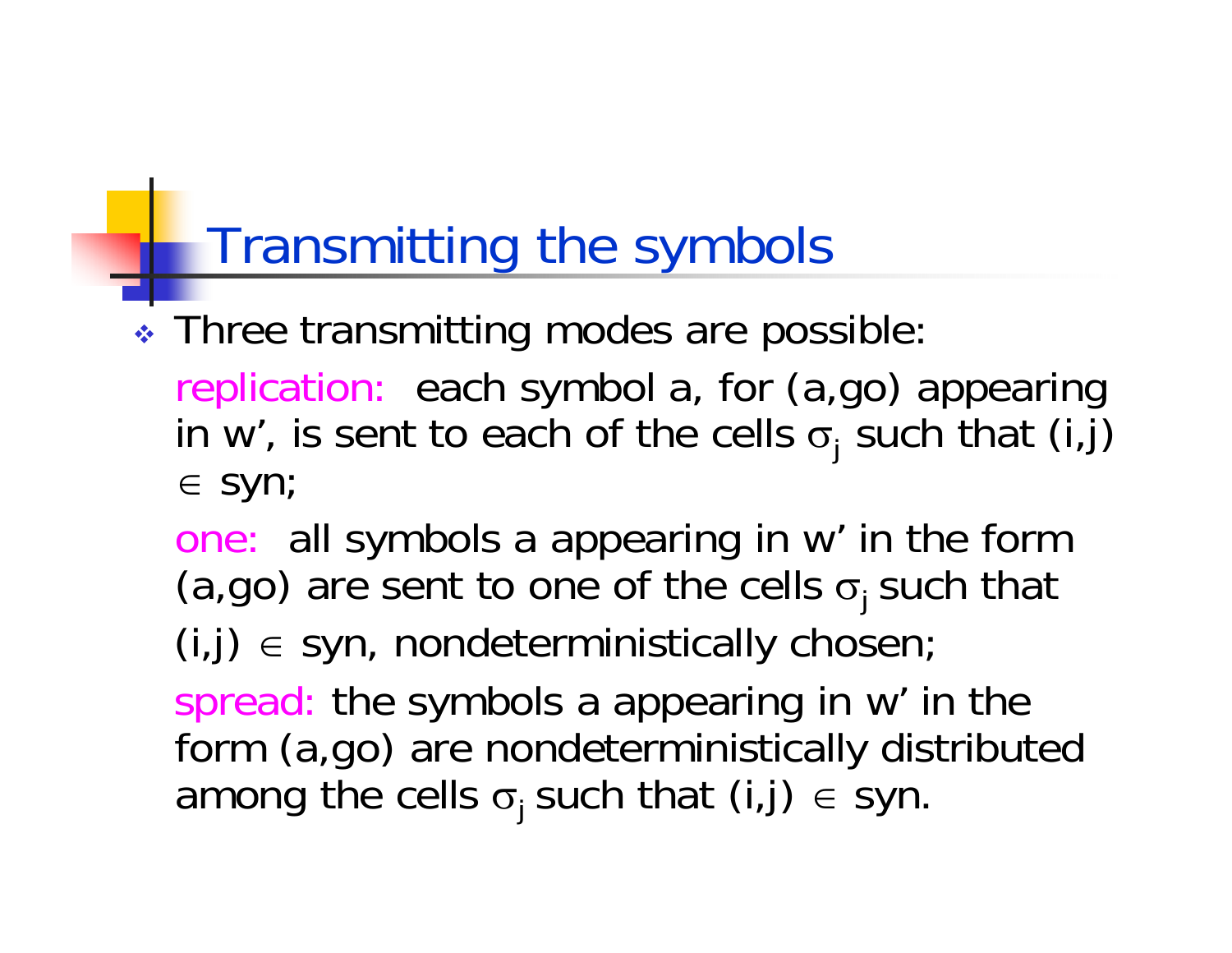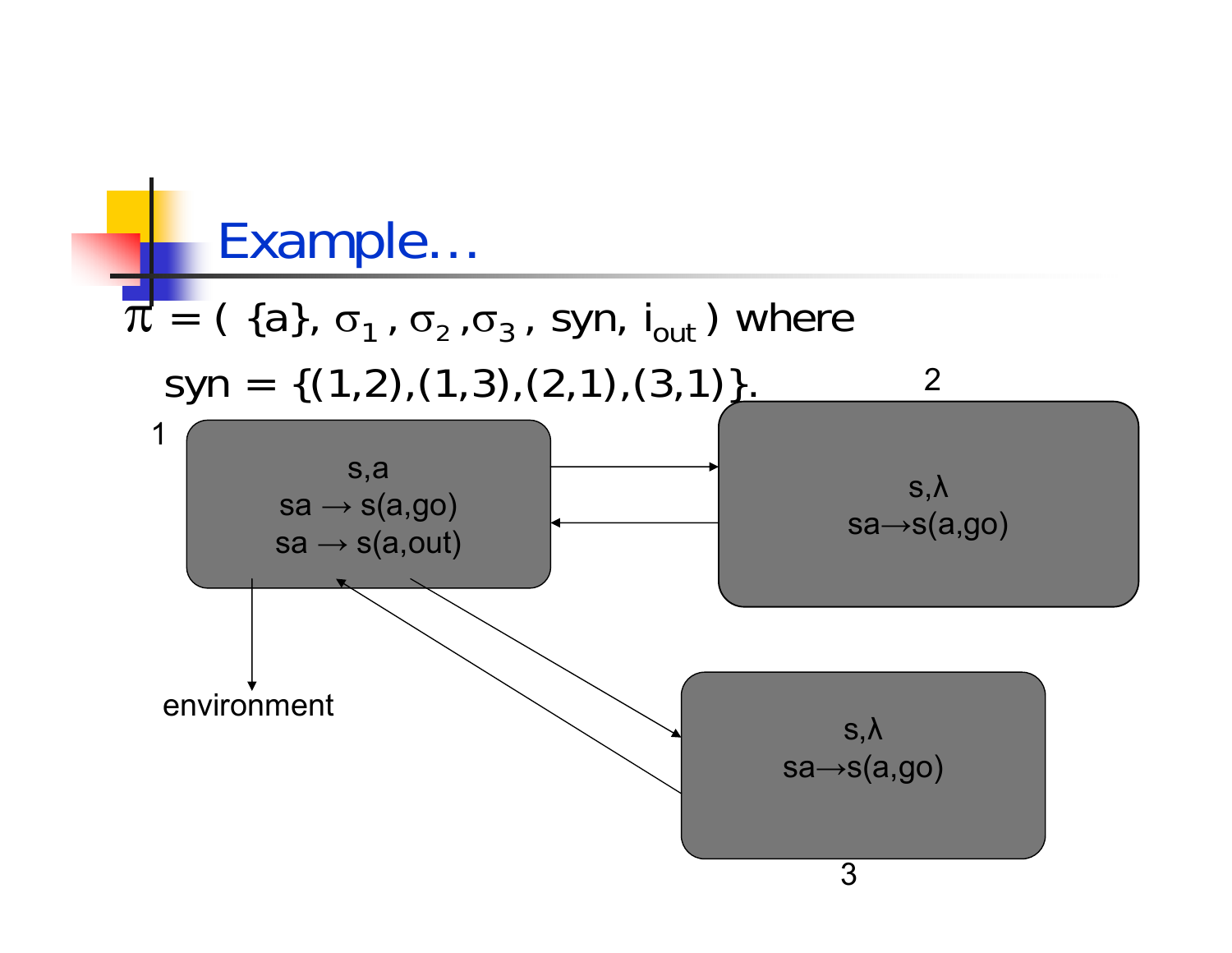$$
N_{min,rep}(\pi_1) = \{ (n) | n \ge 1 \},
$$
\n
$$
N_{min,\beta}(\pi_1) = \{ (1) \}, \text{ for } \beta \in \{\text{one, spread} \},
$$
\n
$$
N_{par,rep}(\pi_1) = \{ (2^n) | n \ge 0 \},
$$
\n
$$
N_{par,\beta}(\pi_1) = \{ (1) \}, \text{ for } \beta \in \{\text{one, spread} \},
$$
\n
$$
N_{max,rep}(\pi_1) = \{ (n) | n \ge 1 \},
$$
\n
$$
N_{max,\beta}(\pi_1) = \{ (1) \}, \text{ for } \beta \in \{\text{one, spread} \}.
$$

w.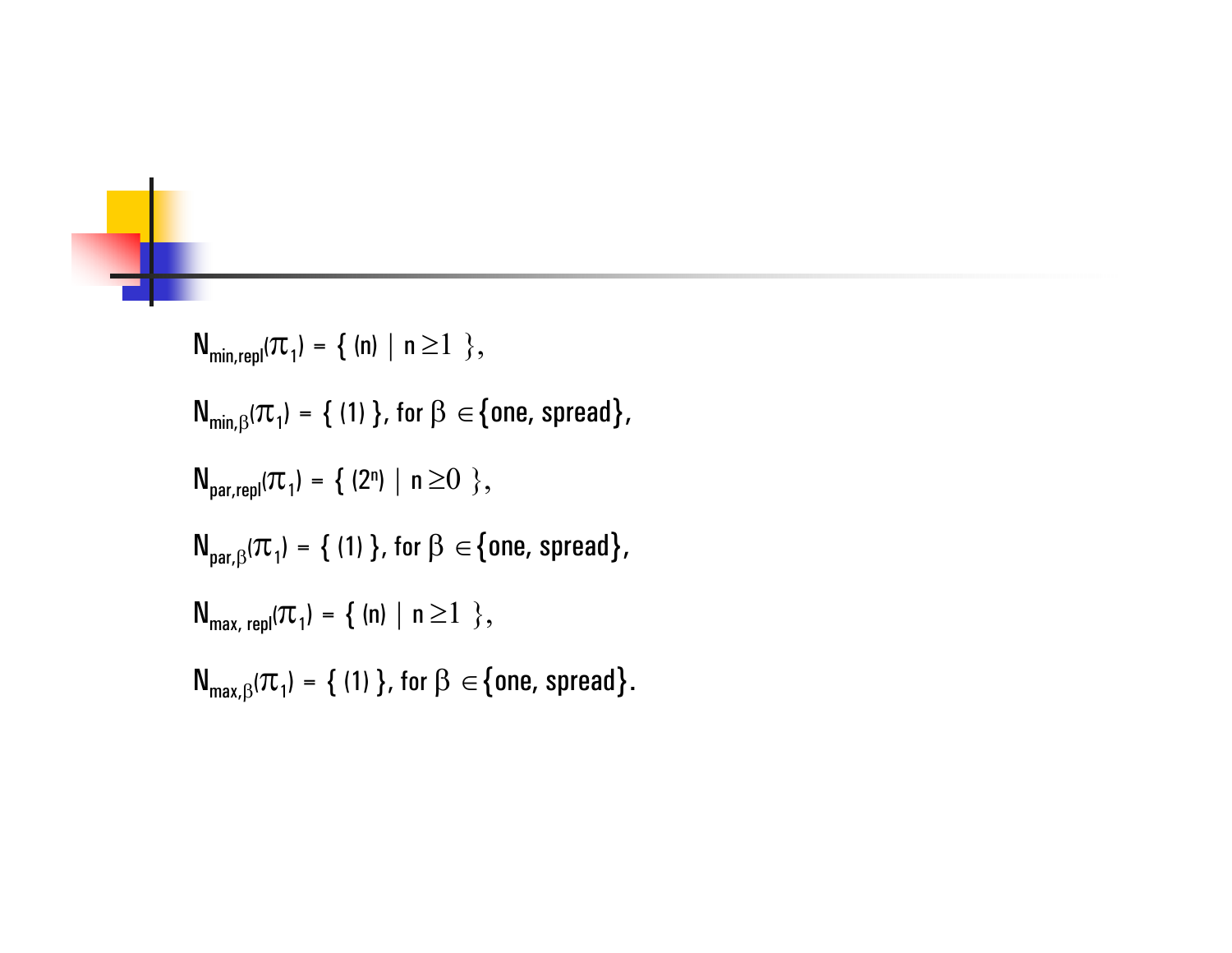# Our Contribution

- **<sup>❖</sup>** Membrane creation
- **<sup>◆</sup>** Message carriers
- **<sup>❖</sup> Generalized normal form**
- Descriptional complexities
- Contextual P systems
- **❖ Hybrid P systems**
- **❖ Probabilistic P systems**
- $\div$  **P** automata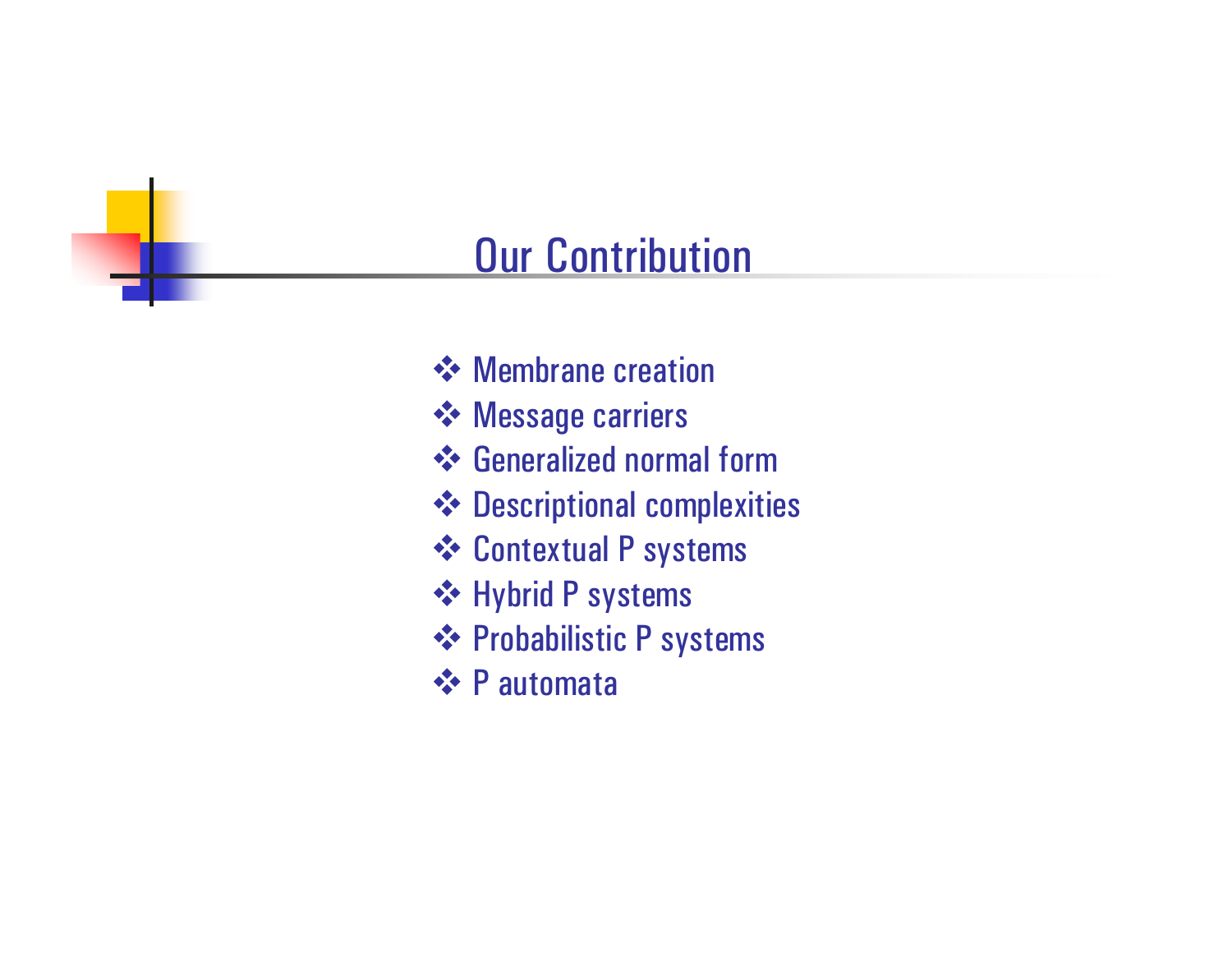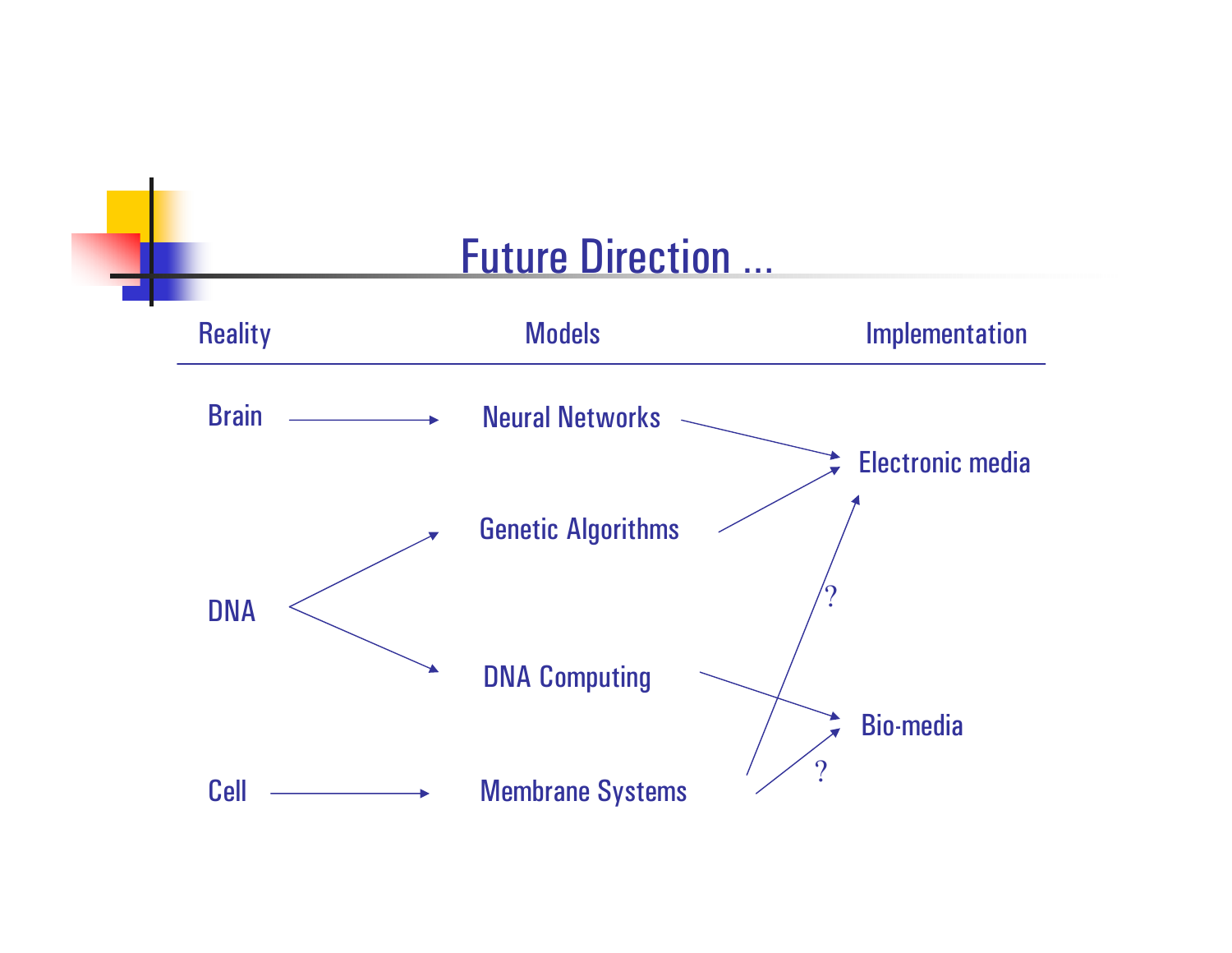

#### **REFRENCES**

- C.S. Calude and Gh. Păun. Computing with Cells and Atoms. Taylor and Francis,  $1)$ **London, 2001**
- Gh. Păun. Membrane Computing. An introduction, Springer-Verlag, Berlin, 2002  $2)$
- http://psystems.disco.unimib.it  $3)$